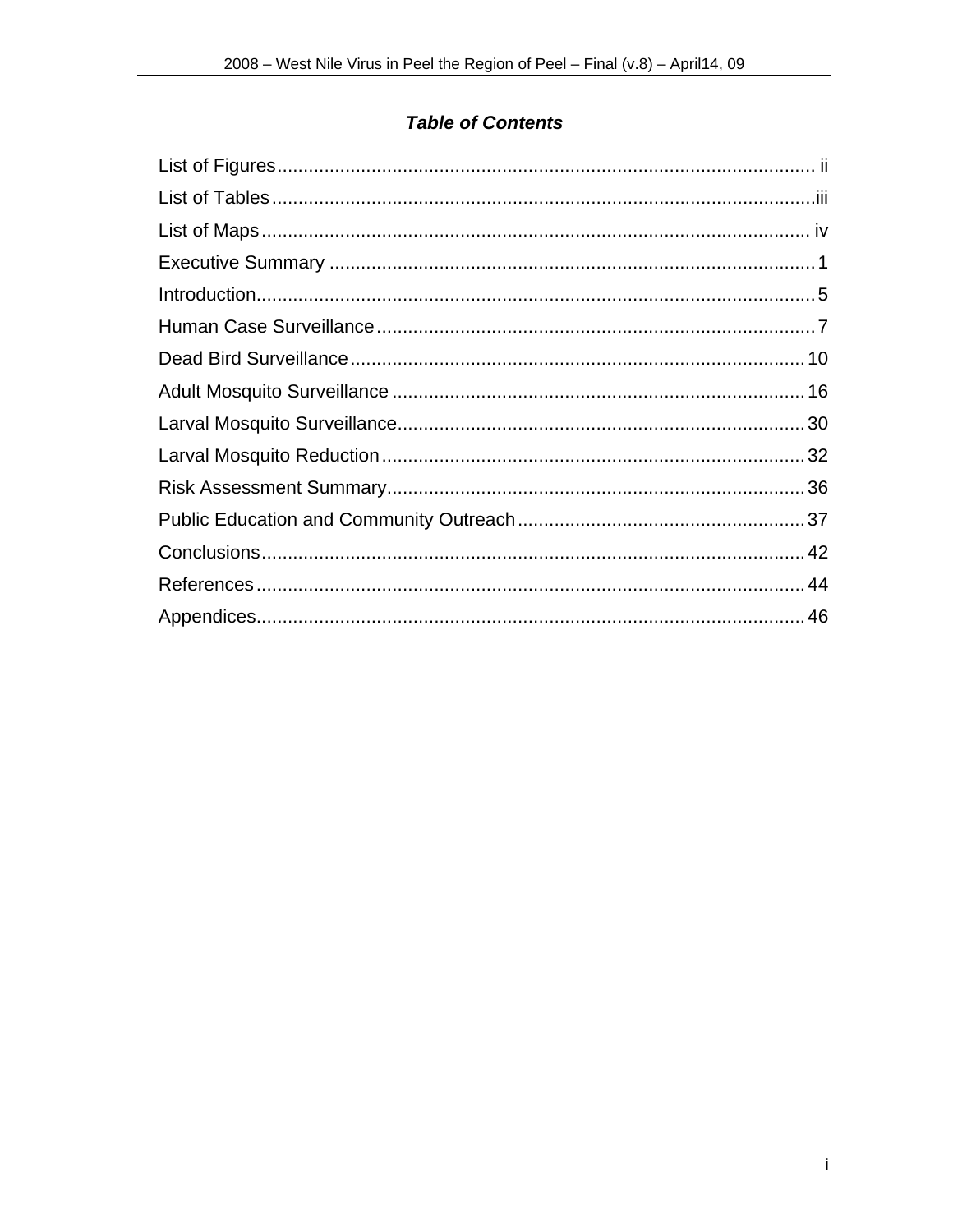# *List of Figures*

| Figure 1  | Number of Dead Birds Reported to Environmental Health Contact                 |
|-----------|-------------------------------------------------------------------------------|
|           |                                                                               |
| Figure 2  | Comparison of average capture of Culex pipiens-restuans since 2006,           |
|           |                                                                               |
| Figure 3  | Ochlerotatus japonicus (Oc. japonicus) abundance (based on actual             |
|           |                                                                               |
| Figure 4  | WNV Positive Mosquito Batches by Week of Collection, Region of Peel,          |
|           | -22                                                                           |
| Figure 5  | Average Number of Culex Species per Trap Event by Week, Region of<br>. 24     |
| Figure 6  | Types of Sites Found to Contain Mosquito Larvae, Region of Peel, 2008<br>31   |
| Figure 7  | Surface Water Site Types Treated, Region of Peel, 200835                      |
| Figure 8  | Number of Calls to the Customer Contact Centre, Region of Peel May 1          |
|           |                                                                               |
| Figure 9  | Average temperature and precipitation in the Region of Peel, 2006-            |
|           |                                                                               |
| Figure 10 | Potential for Replication of WNV in Mosquitoes, Region of Peel, 2005-<br>2008 |
|           |                                                                               |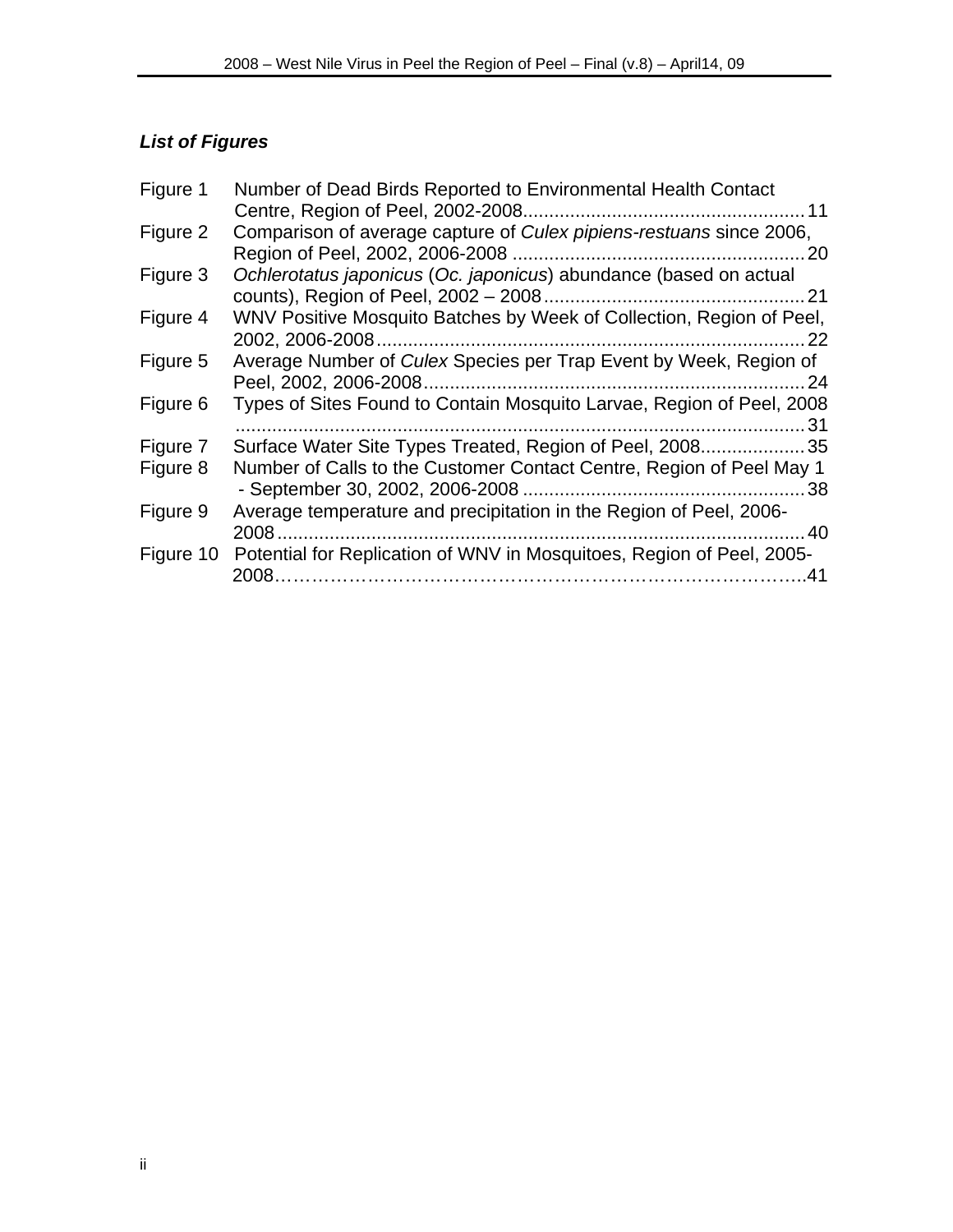## *List of Tables*

| Table 1  | Number of Human Cases by Municipality, Region of Peel, 2002-20088      |
|----------|------------------------------------------------------------------------|
| Table 2  | Number of Human Cases and Deaths by Province, Canada, 2007-2008        |
|          |                                                                        |
| Table 3  | Number of Dead Bird Reports for Target Species by Municipality,        |
|          |                                                                        |
| Table 4  | Date and Location of First Positive Target Bird, Region of Peel, 2002, |
|          | 12                                                                     |
| Table 5  | Annual Comparison of the Total Number of WNV Positive Birds, Region    |
|          |                                                                        |
| Table 6  | WNV Test Results Among Birds Submitted to the Canadian                 |
|          | Cooperative Wildlife Health Centre, by Health Unit, Ontario, 2008 15   |
| Table 7  | Estimated Number of Female Adult Mosquitoes Collected and Identified   |
|          |                                                                        |
| Table 8  | Number of Positive Trapping Events by Municipality, Region of Peel,    |
| Table 9  | Total Number and Percentage of Female Culex Mosquitoes in all          |
|          | Batches and all Positive Batches, Region of Peel, 2002, 2006-200823    |
| Table 10 | Minimum Infection Rates* of Culex Species in Each Municipality,        |
|          |                                                                        |
| Table 11 | Minimum Infection Rates of non-Culex Species in Each Municipality,     |
|          |                                                                        |
| Table 12 | Mosquito Surveillance Statistics by Health Unit, Ontario, 2008 27      |
| Table 13 | Mosquito Surveillance Statistics by Province and Territory, Canada,    |
|          | $\dots 28$                                                             |
| Table 14 | Number of Surface Water Sites Monitored by Municipality, Region of     |
|          |                                                                        |
| Table 15 | Summary of Catch Basin Treatment, Region of Peel, 200834               |
| Table 16 | Summary of Surface Water Treatment by Municipality, Region of Peel,    |
|          | 2006-2008                                                              |
| Table 17 | Number of Surface Water Sites Treated, Region of Peel, 200836          |
| Table 18 | Proportion of Residents who Protected Themselves from Mosquitoes       |
|          | All or Most of the Time During the Month Prior to Interview, Region of |
|          |                                                                        |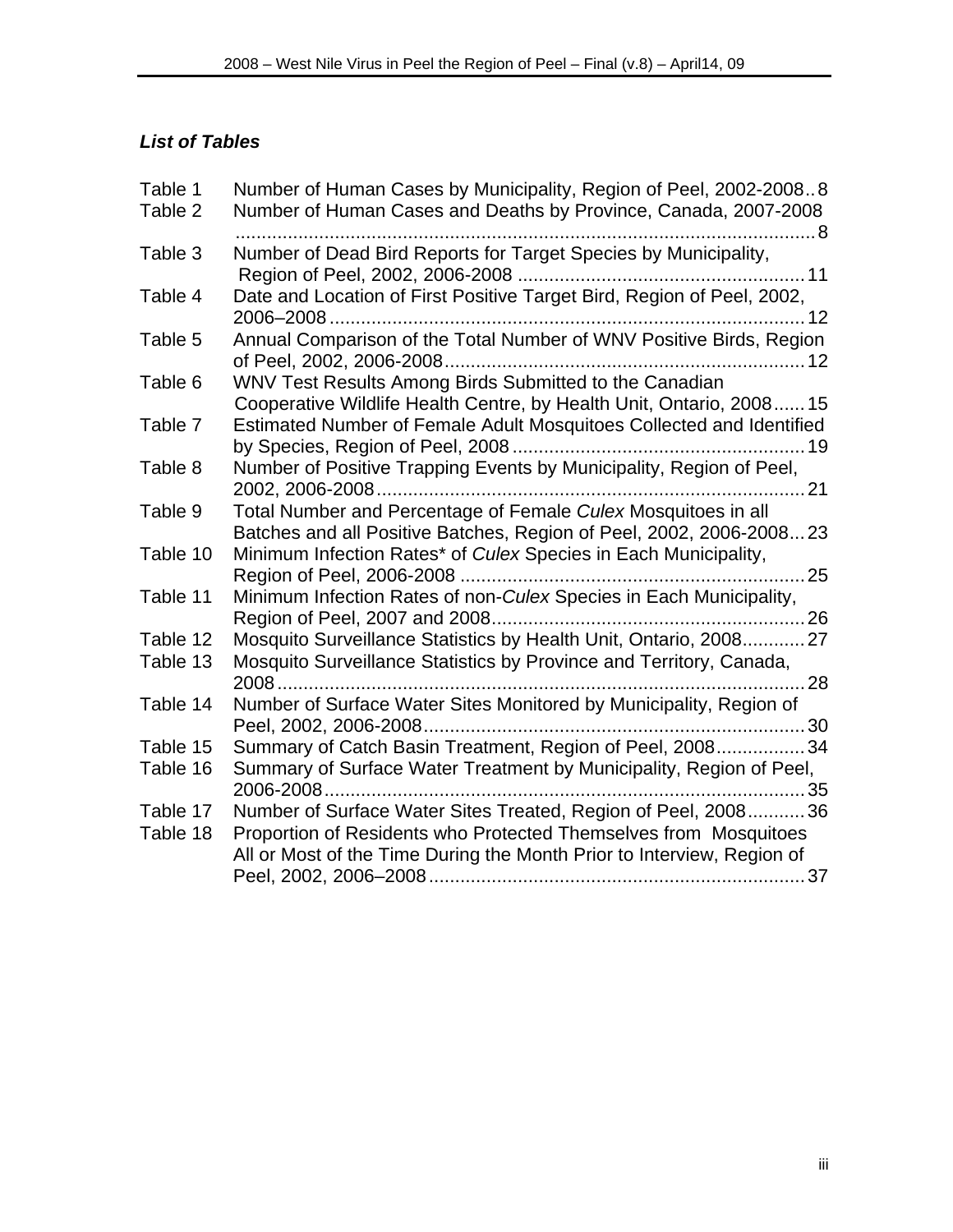# *List of Maps*

| Map 1 | West Nile Virus - Bird Surveillance (Crows & Blue Jays), Region of Peel,   |
|-------|----------------------------------------------------------------------------|
|       |                                                                            |
|       | Map 2 Location of Mosquito Traps by Municipal Ward, Region of Region, 2008 |
|       |                                                                            |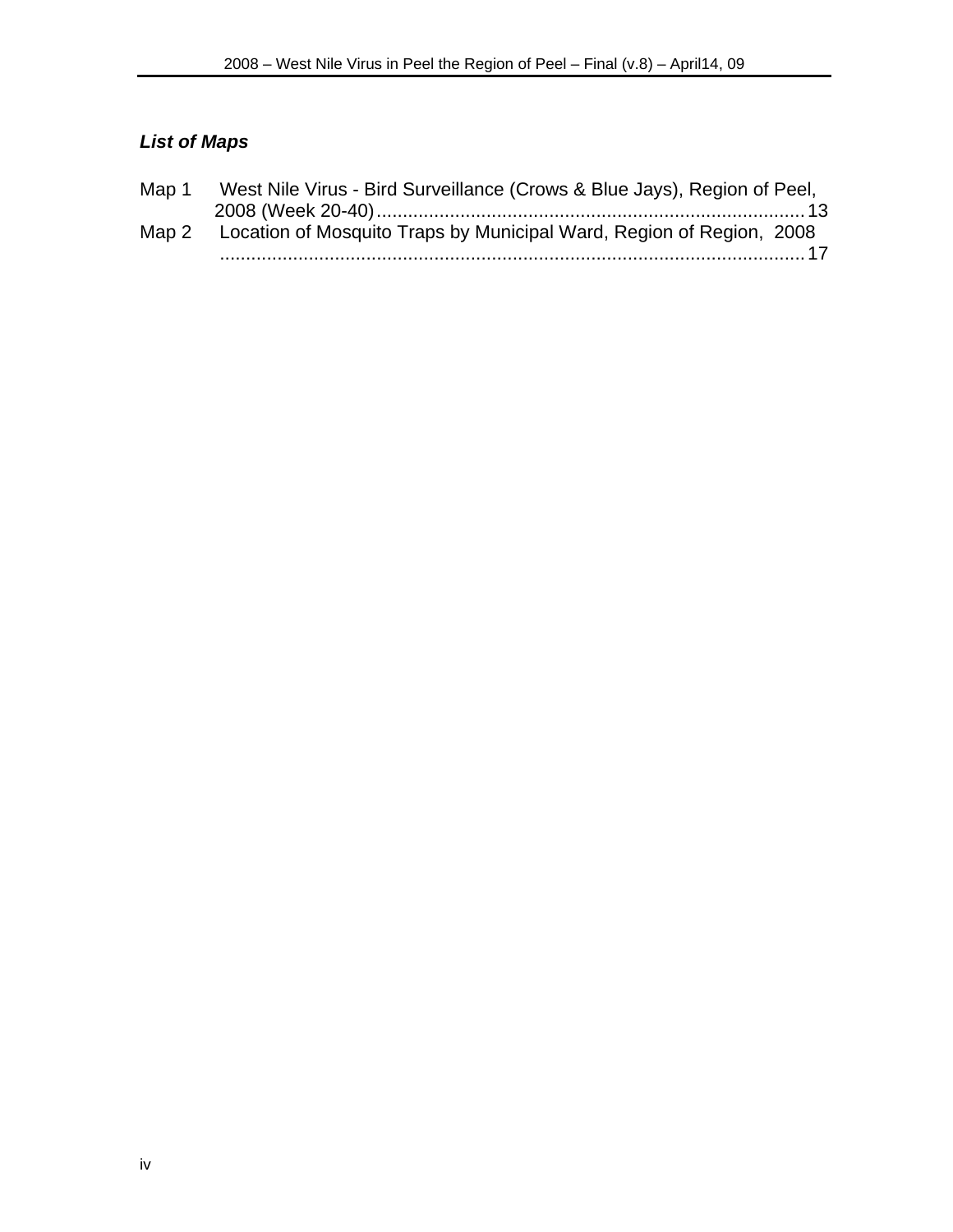## *Executive Summary*

West Nile Virus (WNV) is a mosquito-borne disease which poses potential health risks to humans. While WNV was first detected in North America in 1999, WNV activity in Peel Region first occurred among birds and mosquitoes in 2001. During the following year (2002), the greatest number of confirmed human cases in Peel Region occurred, including two deaths.

Since 2003, the Region of Peel has conducted a program to monitor the risk of WNV transmission to humans through surveillance and to reduce it through control efforts and education. WNV surveillance activities in 2008 in Peel Region showed an increase from 2007 in WNV activity among mosquitoes and birds. Despite this increase, there were no human cases of WNV in Region of Peel in 2008. In keeping with the Region of Peel WNV Prevention Plan, this seventh annual report presents the results of the 2008 surveillance program.

Research shows that the ideal conditions for the spread of WNV from mosquitoes to humans are achieved during periods of prolonged hot, wet weather.<sup>1</sup> The occurrence of these conditions is likely to increase in frequency in the coming years as the result of climate change. $2$  The summer of 2008 was one of the wettest on record, with more than double the amount of rainfall compared to 2007, but the temperatures were cool. So, although the wet weather provided ideal conditions for mosquitoes to breed and increase their population, the temperature was not high enough to increase the viral replication rate in mosquitoes. Therefore, the chance for transmission of the virus from mosquitoes to humans was lowered. Similar to the situation seen in Peel Region, there was an increase in WNV vector activity in Ontario in 2008, but a decrease in the number of human cases over the same period. Across Canada, the number of human cases decreased 98% in 2008, compared to 2007.

Information collected through adult and larval mosquito and human surveillance activities continues to be valuable in assessing the risk of WNV to residents of Peel Region. Surveillance information is used to assess the need for enhanced mosquito reduction activities such as larviciding and adulticiding. The monitoring of bird mortality and testing dead birds for the presence of WNV is no longer considered valuable because of a downward trend in submissions from the public and will not be included in the 2009 program. Public education and community outreach continue to be used to reduce personal exposure and eliminate breeding sites on private property.

## **Human Case Surveillance**

There were no human cases of West Nile Virus (WNV) reported in Peel Region in 2008. There was one human case in 2007 and two in 2006. In Ontario, there were no deaths and only three reported human cases of WNV in 2008.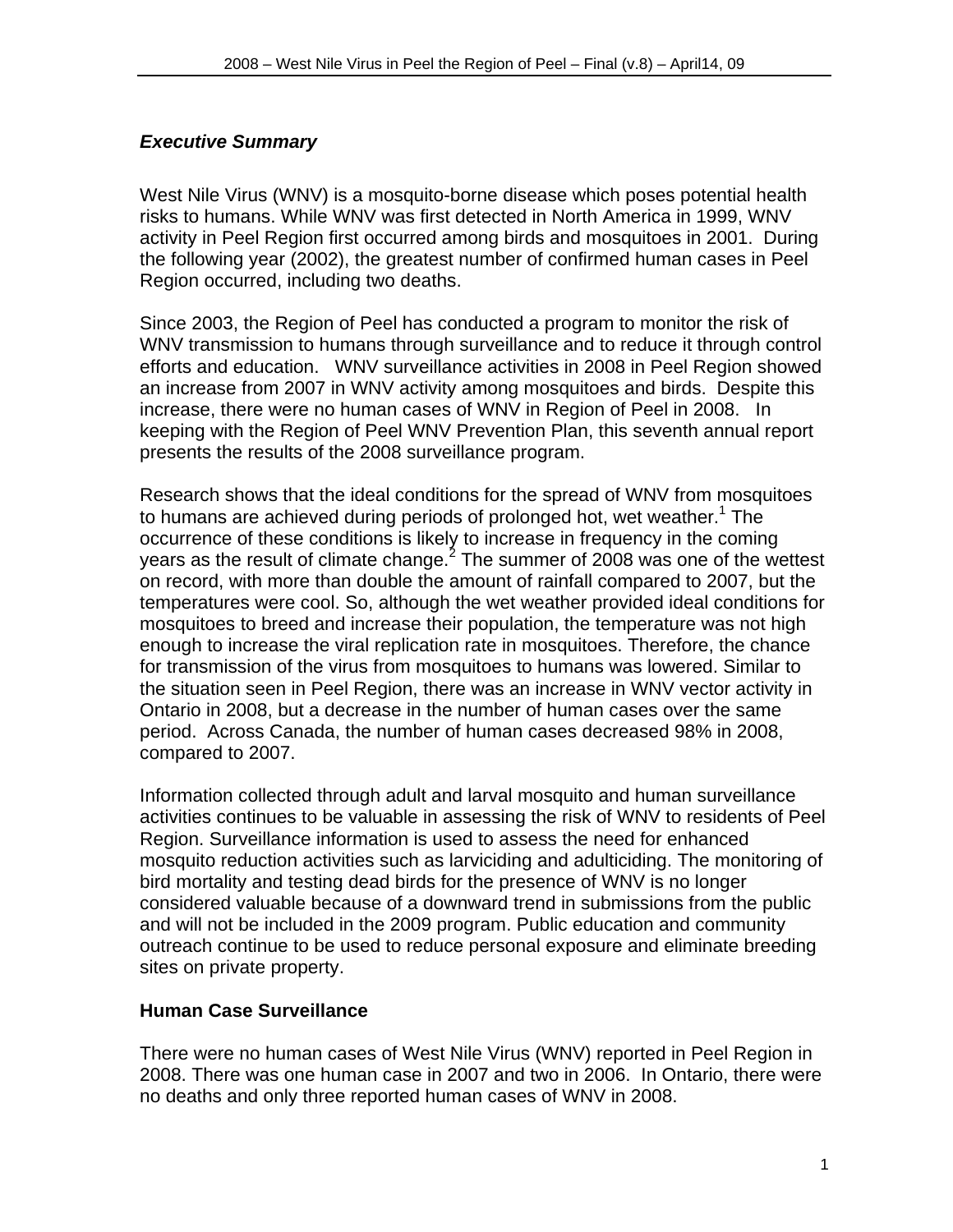Nationally, the number of human WNV cases decreased dramatically compared to the previous year. In 2008, 36 human cases were reported across Canada compared to 2,353 in 2007, a 98% reduction in the number of cases. Saskatchewan saw the largest reduction in the number of cases from 1,422 cases in 2007 to 19 in 2008. In the United States, 1,370 human WNV cases and 37 deaths were reported to the Centers for Disease Control and Prevention in 2008.<sup>3</sup>

## **Dead Bird Surveillance**

In 2008, the observed downward trend in calls to the Environmental Health Contact Centre to report dead birds continued in 2008. This decrease in calls has also been reported among many other health units in Ontario. In 2008, there was a 28% decrease in the number of dead birds (all species) reported to the Environmental Health Contact Centre compared to the previous year. In total 297 dead birds were reported in 2008 compared to 415 in 2007 (there had been a 60% decrease in calls in 2007 compared to the previous year).

Of the dead bird related calls received by the Environmental Health Contact Centre, 62% were from residents with birds found in the City of Mississauga, 26% were from residents with birds found in the City of Brampton and 12% were from residents with birds found in the Town of Caledon.

Fifteen birds tested positive for WNV in Peel in 2008 - 11 in Mississauga, 3 in Brampton and 1 in Caledon, an increase of 650% over 2007.

The first bird to be tested positive in Peel happened on August 4, 2008, a little less than one week after the first positive mosquito batch was detected in Peel.

Of the 35 dead birds submitted for testing to the Canadian Cooperative Wildlife Health Centre (CCWHC) from Peel in 2008, 15 birds tested positive for WNV (42%) - 11 in Mississauga, 3 in Brampton and 1 in Caledon. The proportion of positive birds was higher in Peel than the provincial and national average (19% and 12% respectively).

## **Adult Mosquito Surveillance**

Surveillance of mosquito populations in 2008 showed a marked increase in WNV activity over the previous year. This increase may be attributable to the wet summer weather which served as ideal conditions for mosquito breeding. In 2008, there were 602.6 mm of rain compared to 275.4 mm in 2007 and 412.8 mm 2006.

Mosquitoes were collected weekly from 31 permanent, fixed-location traps throughout Peel Region. A total of 78,214 female adult mosquitoes were collected in Peel Region. The first positive trapping event in 2008 occurred on July 29 in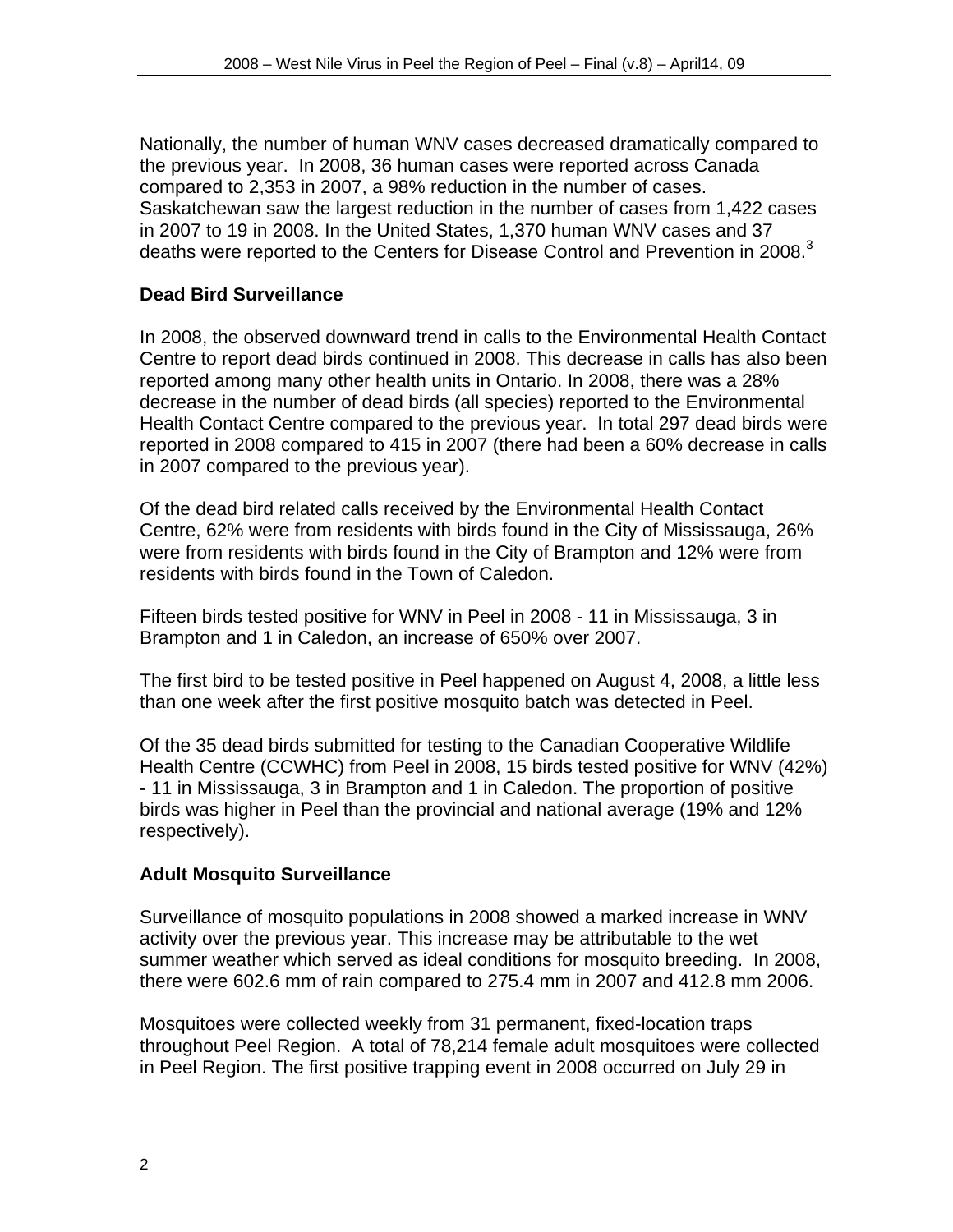Brampton, this was one month earlier than in 2007. Nationally, three provinces reported positive mosquito batches (Ontario, Saskatchewan, Manitoba).

Thirteen permanent traps had positive mosquito batches in 2008, for a total of 21 positive mosquito batches (11 in Mississauga, 10 in Brampton, and 0 in Caledon). Ninety-five per cent, or 20 of 21 WNV positive batches in Peel Region were found to contain *Culex* species. The abundance of the *Culex* species more than doubled in 2008 to 16% from 7% the previous year. Of the nine health units reporting positive batches in Ontario, Peel Region had the highest number of positive mosquito batches.

In 2008, 22 different mosquito species were found in Peel Region. The *Culex* species, *Culex pipiens* and *Culex restuans*, are associated with a greater risk of WNV transmission. *Culex* species accounted for 16% of the total species found in 2008. The abundance of the *Culex* species more than doubled in 2008 from the previous year (16% vs 7%).

The relative abundance of *Ochlerotatus japonicus* in 2008*,* an efficient WNV vector, remained stable at under 1%. However, as seen with other mosquito types, the actual number and trapping events related to this species nearly doubled in 2008 over the previous year. As seen in 2007 in Ontario, *Ochlerotatus japonicus* tested positive for WNV.

## **Larval Surveillance**

Mosquito larval surveillance was undertaken at 3,479 potential breeding sites in Peel Region. Mosquito larvae were found at 67% of the sites monitored (2,501 of 3,749); 2% of all sites had only vector larvae present.

Ditches and culverts were the most common habitat where larvae were found (34% and 22% respectively).

In 2008, a total of 2,501 mosquito larvae were identified. Sixty-one per cent of the larvae identified were *Culex pipiens* and *Culex restuans*. The abundance of these two types of mosquitoes can be attributed to amount of rain in 2008 and the fact that they breed primarily in man made containers and culverts which are difficult to empty or treat. Larvae were first found in week 20 (May 11 to 17) and the highest number were found in week 31 (July 27 to August 2).

## **Larval Mosquito Reduction**

As in previous years, Peel's larval mosquito reduction activities involved several approaches. Four rounds of methoprene (Altosid®) pellets were applied to a total of 341,393 roadside catch basins between mid-June to the beginning of September (approximately 86,675 treated per round). Limited post-treatment monitoring indicated that the methroprene pellets were 100% effective in controlling mosquito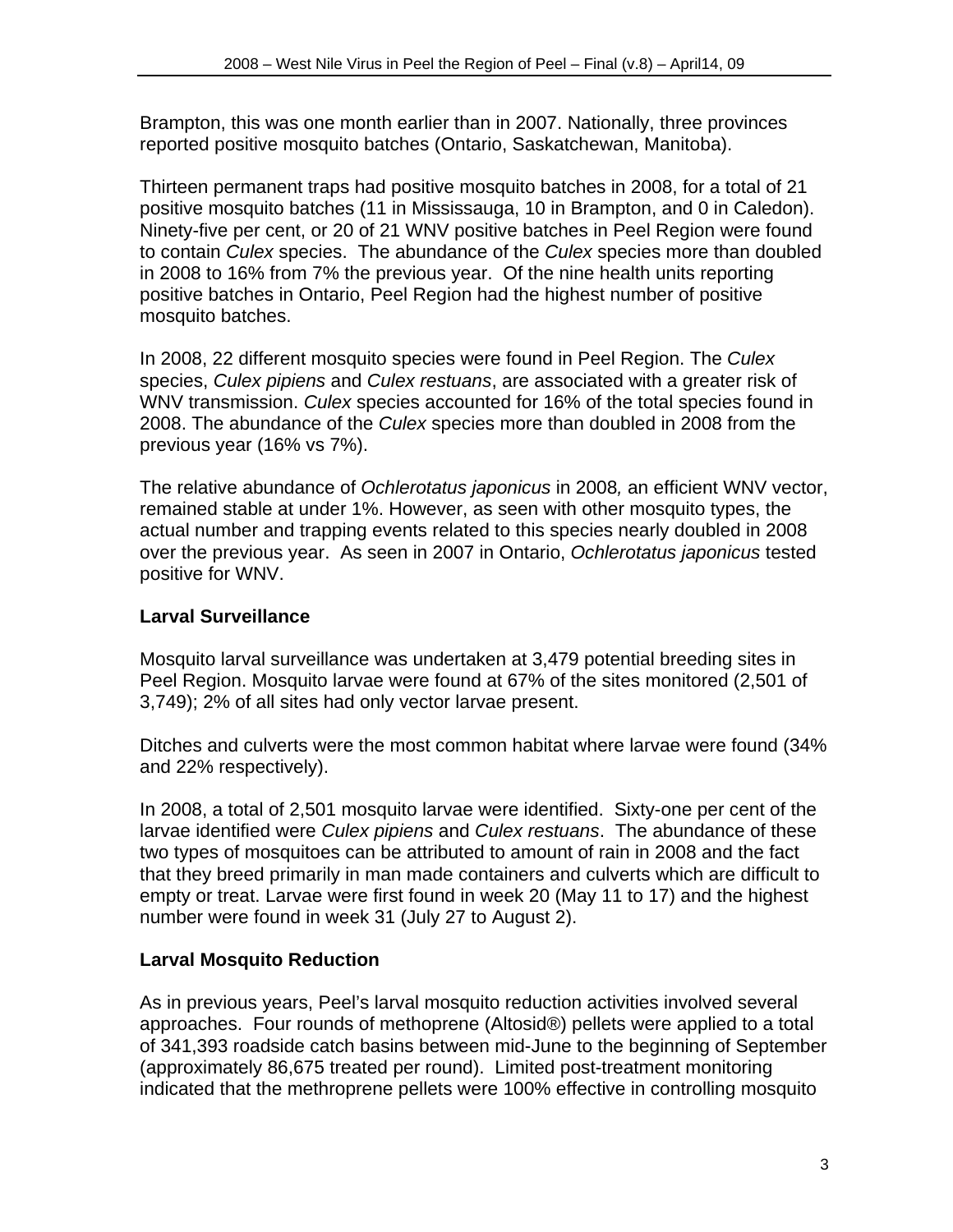larvae. An additional 2,467 non-roadside catch basins on Peel-owned and/or operated properties, private backyards and public parks were treated with methoprene briquets which would be effective for up to 86 days.

Vectolex® (*Bacillus sphaericus*) was used in 2,564 catch basins that drain to Environmentally Sensitive Areas.

A total of 436 surface water sites were treated with Aquabac 200G (*Bacillus thuringiensis var. israelensis)*. Some locations required multiple treatments because of the persistent prevalence of mosquitoes found at those sites. Across the Region, ditches, culverts, field and woodland pools were the types of surface water sites most often larvicided.

## **Climate Change Impacts on West Nile Virus**

Milder winters followed by prolonged summer droughts and heat waves could favour the further spread of West Nile Virus through changes in mosquito populations.<sup>2</sup> The increased temperatures associated with climate change could increase the survival and replication rates of vectors like mosquitoes in Peel Region and may contribute to higher incidence of disease. $2$  Longer summers will also extend the period associated with higher risk behaviours allowing people to engage in outdoor leisure and work related activities for longer periods.

## **Conclusion**

In 2008, the wet summer conditions contributed to increased numbers of mosquitoes which resulted in more positive mosquito batches being reported. However, because it remained fairly cool, which reduced the opportunity for the virus to be replicated in mosquito populations, the increased number of mosquito vectors was not associated with any human cases. While WNV activity, as measured by the three main surveillance methods, will vary from year to year depending on the weather conditions, it is reasonable to assume that the disease has established itself and will continue to spread further throughout North America as the effects of climate change become more pronounced.

The *Culex* species continues to be the predominant species responsible for the majority of WNV positive mosquito batches in Peel Region. Therefore, targeted mosquito vector reduction focussing on the *Culex* species should continue.

The results from the 2008 WNV surveillance program, along with predicted climate change trends, suggest that the 2009 Vector-Borne Disease Prevention Plan (formerly the West Nile Virus Plan) should continue to focus on mosquito surveillance and reduction, public education and community outreach during times when the virus has been found in affected neighbourhoods.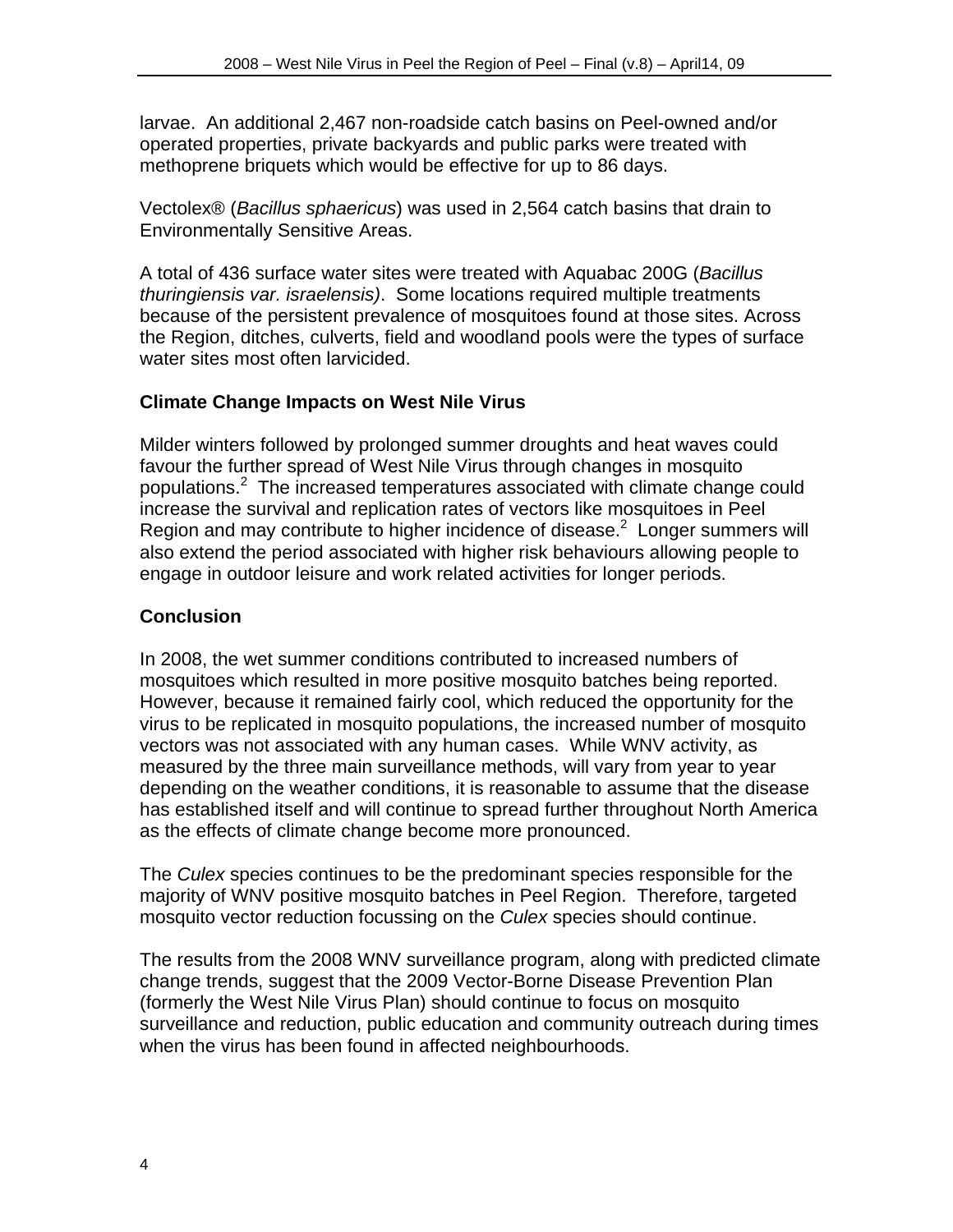#### *Introduction*

West Nile Virus (WNV), a virus transmitted primarily through the bite of infected mosquitoes, was first detected in North America in 1999 when an outbreak was experienced in New York City. Since then, WNV has rapidly spread across the continent to other US states and many Canadian provinces including Ontario, Quebec, Manitoba, Saskatchewan and Alberta.

In early spring, the amplification of WNV begins after infected adult mosquitoes overwinter and/or infected migratory birds return to a region. *Culex pipiens* and *Culex restuans*, two mosquito species that feed primarily on birds, are the main vectors for the virus in Ontario and have been estimated to be responsible for up to 80% of WNV human infections in the north-eastern United States, an environment similar to Peel Region.<sup>3</sup> They feed on birds and the virus is transmitted back and forth resulting in an increase in the number of birds and mosquitoes infected. Later on in the season, typically late July, there is a "spill over point" where the virus bridges out of the mosquito-bird cycle via bridge vectors. The bridges are mosquito species, like *Aedes Vexans,* that feed on humans and other mammals in addition to birds. Although the *Culex* species continue to be the primary vector throughout the season, these bridge vectors are also a concern in late summer.

The species type of WNV vector mosquito will vary with geography. For example, the species responsible for the 2007 increase in human cases in the prairie provinces and the central United States, *Culex tarsalis*, is not found in significant abundance in Ontario.

In 2001, WNV was first detected in birds and mosquitoes in Peel Region. Locally acquired human illness of WNV first occurred in Peel Region in 2002. Twenty-one of 37 cases required hospitalization. In 2002, there were two deaths in Peel due to WNV infection, which have been the only deaths to occur in Peel due to this cause.

According to the literature, an estimated one in five people who are bitten by a mosquito infected with WNV will develop symptoms. Most people who are infected have either no symptoms or mild illness such as West Nile fever. In about one per cent of infected individuals, WNV can cause severe illness resulting in hospitalization. Even people with milder illness find that it can take months to feel well again.

Ontario Regulation 199/03 (Control of West Nile Virus),<sup>4</sup> under the *Health Protection and Promotion Act*, requires that the local Medical Officer of Health (MOH) conduct a risk assessment of the conditions pertaining to WNV in their health unit. The risk assessment relies primarily on surveillance of human, bird and mosquito infections. This guides the MOH with respect to appropriate WNV risk reduction activities, including the need for mosquito reduction measures.

 $\overline{a}$ 

<sup>\*</sup> Surveillance of birds will be discontinued starting in 2009.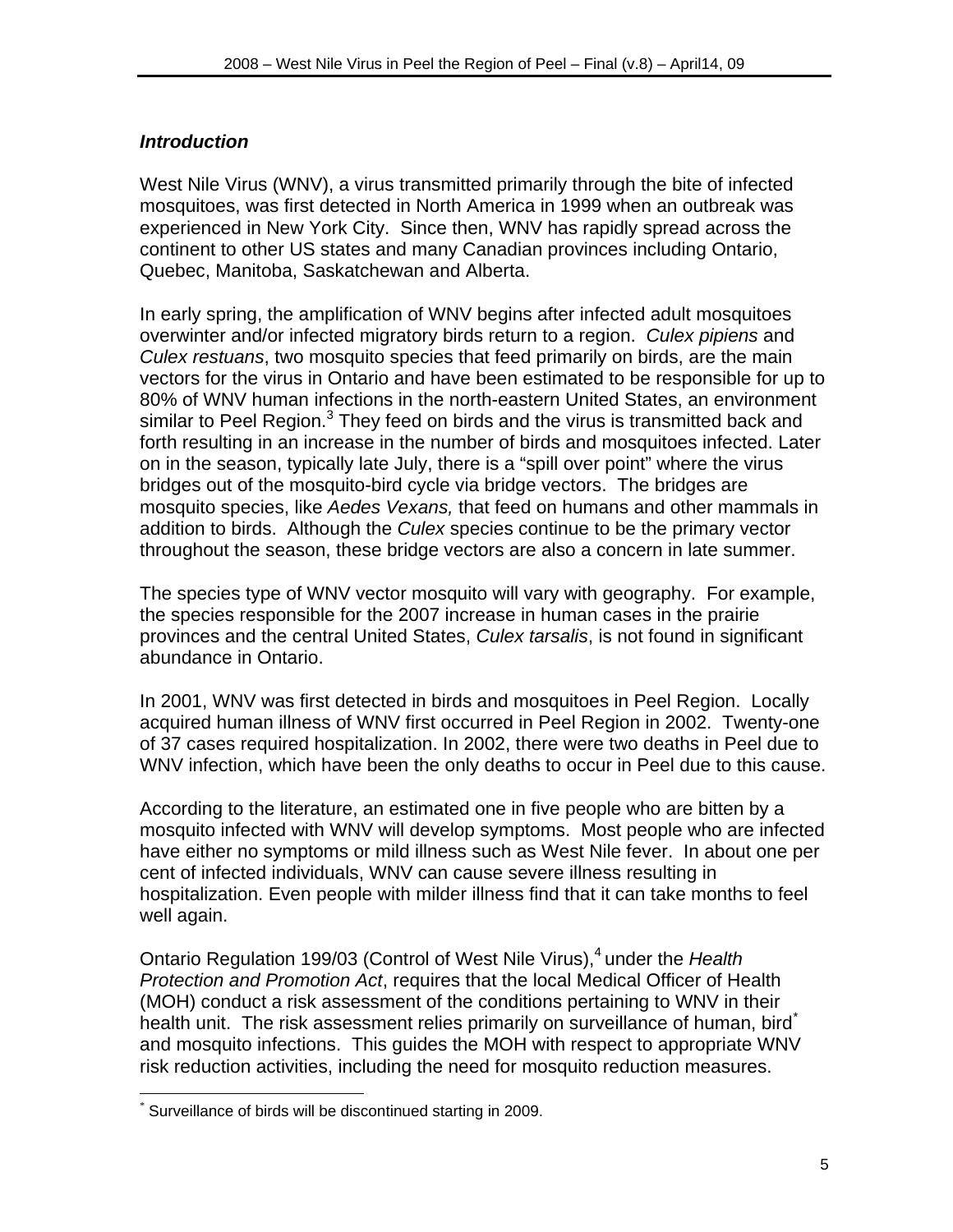Provincial regulation also requires the MOH to record, investigate and report any adverse or unintended human health effects attributed to mosquito reduction actions and to report any non-human environmental adverse effects to the Ministry of Environment and/or other relevant local or provincial authorities. WNV is both a reportable and communicable disease under Regulations  $558/91<sup>5</sup>$  and  $559/91<sup>6</sup>$ , respectively, requiring physicians and laboratories to report human cases to the local MOH.

The goal of the Region of Peel's WNV Prevention Plan is to minimize the impact of WNV with a regional surveillance program involving humans, birds and mosquitoes. The surveillance program guides the integrated pest management activities which include mosquito larvae reduction and prevention, and public education and community outreach activities.

This seventh annual West Nile Virus in the Region of Peel report presents the surveillance data and information on the risk reduction activities for 2008. This report follows the 2008 WNV Prevention Plan which was adopted by Peel Council.<sup>7</sup> The 2008 surveillance information was compiled, analyzed and compared to previous years' information where appropriate. Larval reduction, public education and community outreach activities were also reviewed.

The scope of the 2008 report has been narrowed. In previous years, the annual report provided the detailed results of the Region of Peel program plus details on the surveillance activities at the provincial, national and Great Lakes states level. This report provides information about the local, provincial and national levels; however, will not repeat details that have been articulated in previous reports and that have not changed from year-to-year. Rather, the reader is directed to those reports for more detail (visit http://www.peelregion.ca/health/westnile/ and click on resources, then reports and Plans).

In addition, detailed explanations of process and methods will not be repeated because they are established elements of the program. Any changes in the program will be noted.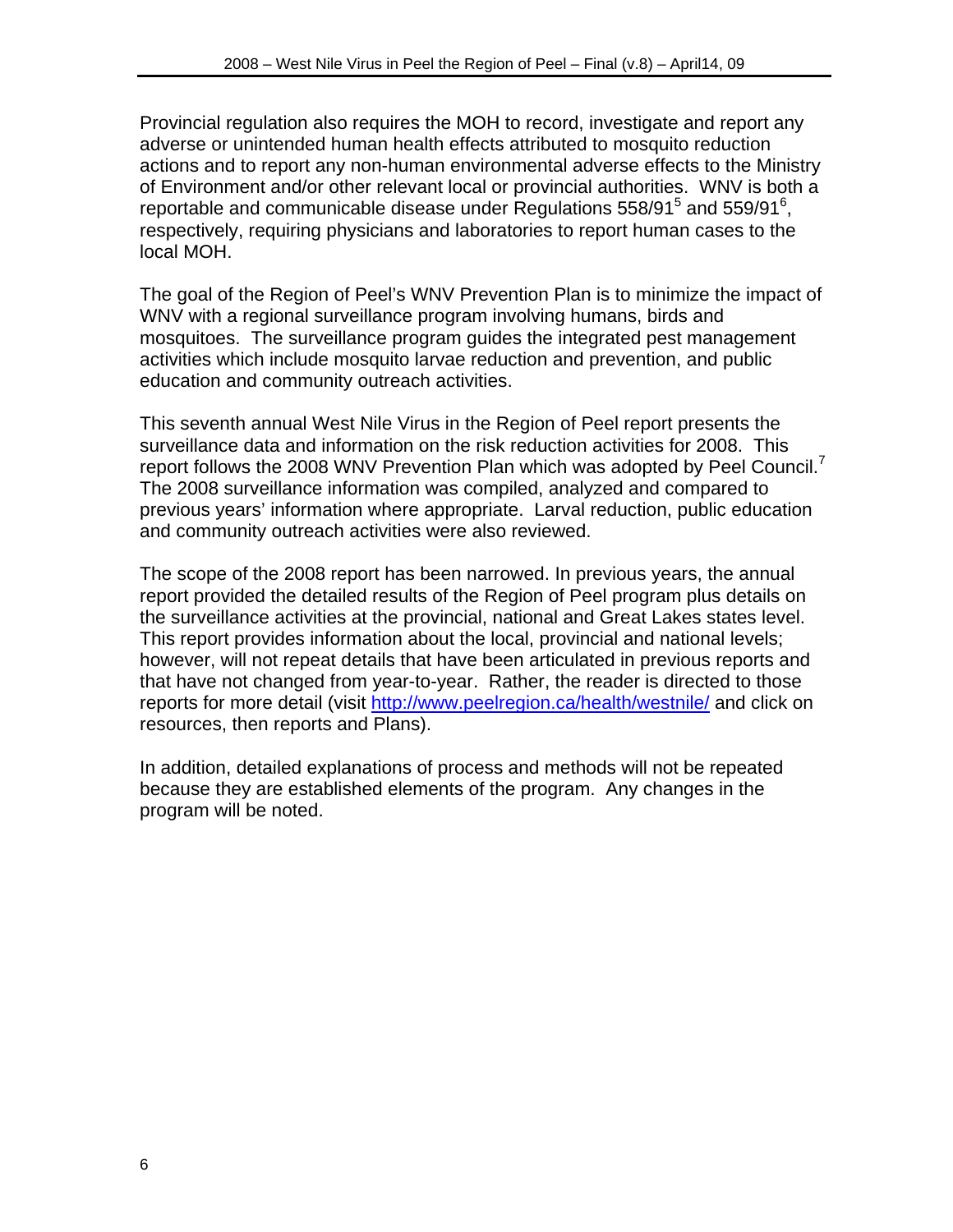#### *Human Case Surveillance*

An estimated one in five people who are bitten by a mosquito infected with WNV will develop symptoms. Most people who are infected have either no symptoms or mild illness, such as West Nile fever. The incubation period is estimated to be three to 14 days with symptoms lasting on average three to six days. Cases are classified as West Nile Virus Neurological Syndrome (WNNS) or West Nile Virus Non-Neurological Syndrome (WN Non-NS).

WNV fever is described as a sudden onset of fever that is often accompanied by malaise, headache, nausea, vomiting, anorexia, eye pain, myalgia and less commonly, rash and/or swollen lymph nodes. This is typically classified as WN  $Non-NS.<sup>8</sup>$ 

In about 1% of infected individuals, WNV can cause serious illness including severe neurological disease which is classified as WNNS. Additional symptoms among those with severe disease include muscle weakness and a change in mental status.<sup>8</sup>

Long-term health effects of WNV infection are possible but are less well understood. They can include physical (long-term muscle weakness and paralysis, fatigue and headache), cognitive (depression, confusion, and memory loss) and functional effects (difficulty with meal preparation and shopping). $8$ 

The human case surveillance program for WNV is intended to detect illness in Peel Region. All probable or confirmed cases identified by hospitals and physicians are reported to the local public health department. The Ministry of Health and Long-Term Care (MOHLTC) has developed case definitions and diagnostic test criteria (refer to Appendix A). $^9$ 

Peel Public Health staff investigate all reported probable and confirmed cases of WNV among Peel residents. Demographic and medical information including symptoms and risk factors (e.g. travel history, blood products recipient) are collected and entered into the integrated Public Health Information System (iPHIS).

#### **Human Surveillance Program - 2008**

In 2008, there were no confirmed human cases of WNV in Peel Region.

Table 1 presents the number of human cases of WNV in Peel Region from 2002 to 2008. In 2002, 57 probable and confirmed cases of WNV were reported based on the case definitions at the time. However, the case definition has changed since 2002. If the present day definition was applied there would have been 18 confirmed human cases in 2002. Two WNV-related deaths occurred in 2002. No WNV-related deaths have occurred in Peel Region in subsequent years.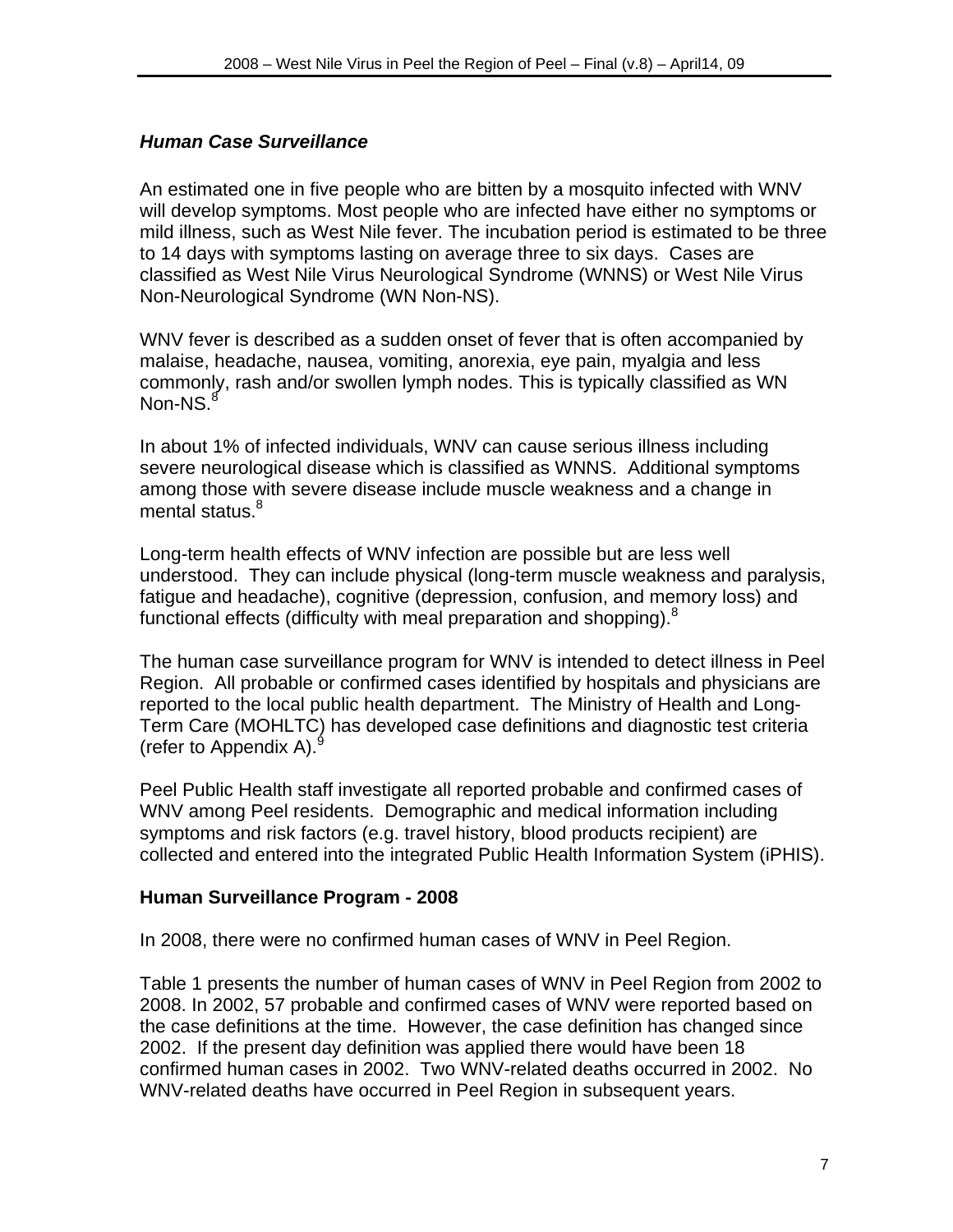## **Table 1 Number of Human Cases by Municipality, Region of Peel, 2002-2008**

|                  | <b>Region of</b><br><b>Peel</b> | <b>Mississauga</b> | <b>Brampton</b> | <b>Caledon</b> |
|------------------|---------------------------------|--------------------|-----------------|----------------|
| $2002^{\dagger}$ | 57                              | 52                 | 5               |                |
| 2003             | 10                              | 10                 |                 |                |
| 2004             |                                 |                    |                 |                |
| 2005             | 3                               |                    |                 |                |
| 2006             | っ                               |                    | 2               |                |
| 2007             |                                 |                    |                 |                |
| 2008             |                                 |                    |                 |                |

<sup>t</sup>In 2002, there were a total of 112 cases with laboratory and/or clinical evidence of WNV infection; 57 cases were classified as probable or confirmed. In subsequent years, only confirmed cases were reported as a result of changes in disease classifications. If the present day classifications were applied there would have been 18 confirmed human cases in 2002.

#### **Comparison with Other Ontario Health Units**

Across Ontario, there were four confirmed WNV human cases in 2008 compared to 15 in 2007 and 42 in 2006. 10 Four of the 36 health units reported human cases in 2008. York Region was the closest health unit to Peel reporting human cases.

#### **Comparison with other Provinces**

In 2008, there were a total of 38 cases and no deaths compared to 2,355 human cases of WNV and 2 deaths across Canada in 2007. Table 2 presents the cases and deaths by province.

# **Table 2 Number of Human Cases and Deaths by Province, Canada, 2007- 2008**

|                              | 2008                    |          | 2007            |                |
|------------------------------|-------------------------|----------|-----------------|----------------|
| <b>Province/Territory</b>    | Cases*<br><b>Deaths</b> |          | Cases*          | <b>Deaths</b>  |
| Newfoundland and Labrador    |                         | Ω        |                 | ∩              |
| <b>Prince Edward Island</b>  | 0                       | $\Omega$ | 0               | ∩              |
| Nova Scotia                  | Ω                       | 0        |                 |                |
| <b>New Brunswick</b>         | n                       | 0        |                 | n              |
| Quebec                       | O                       | 0        | 2               | ∩              |
| Ontario                      | 4                       | ∩        | 15              | $\overline{2}$ |
| Manitoba                     | 13                      | 0        | 576             |                |
| Saskatchewan                 | 19                      | O        | 1,422           | ი              |
| Alberta                      |                         | ∩        | 320             | ∩              |
| <b>British Columbia</b>      |                         | 0        | 19 <sup>7</sup> |                |
| Yukon                        |                         | 0        | O               | ი              |
| <b>Northwest Territories</b> | O                       | 0        | O               | ∩              |
| Nunavut                      |                         | ი        |                 |                |
| <b>TOTAL</b>                 | 38                      | Ω        | 2,355           | $\mathbf{2}$   |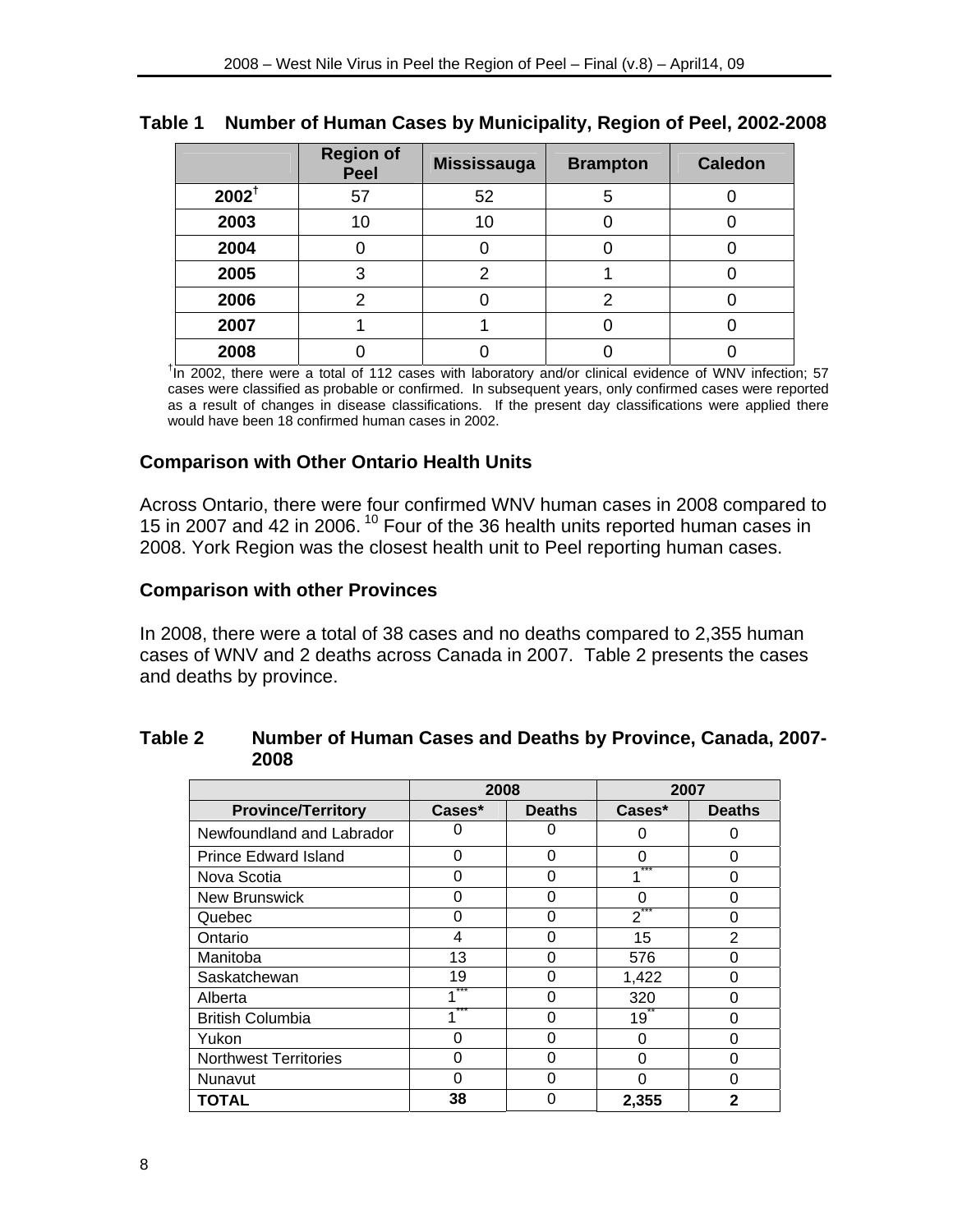\*<br>sum of probable and confirmed: WNNS + WN Non-NS + Unclassified/Unspecified \*all cases likely related to travel outside the province / territory \*\*\* All cases likely related to travel outside the province/territory Sources: Public Health Agency of Canada, 2008 and the Ontario Ministry of Health and Long-Term Care (2008)

A nationwide temporal analysis of human cases was conducted for the six year period, 2003 to 2008. There is a consistent pattern in the time of year when cases were reported. Over this period, the lowest number of human cases was reported in Canada in 2008.

Saskatchewan and Manitoba experienced the highest number of human WNV cases in Canada in 2008 (19 and 13 cases, respectively), but the number of cases reported was dramatically lower than 2007.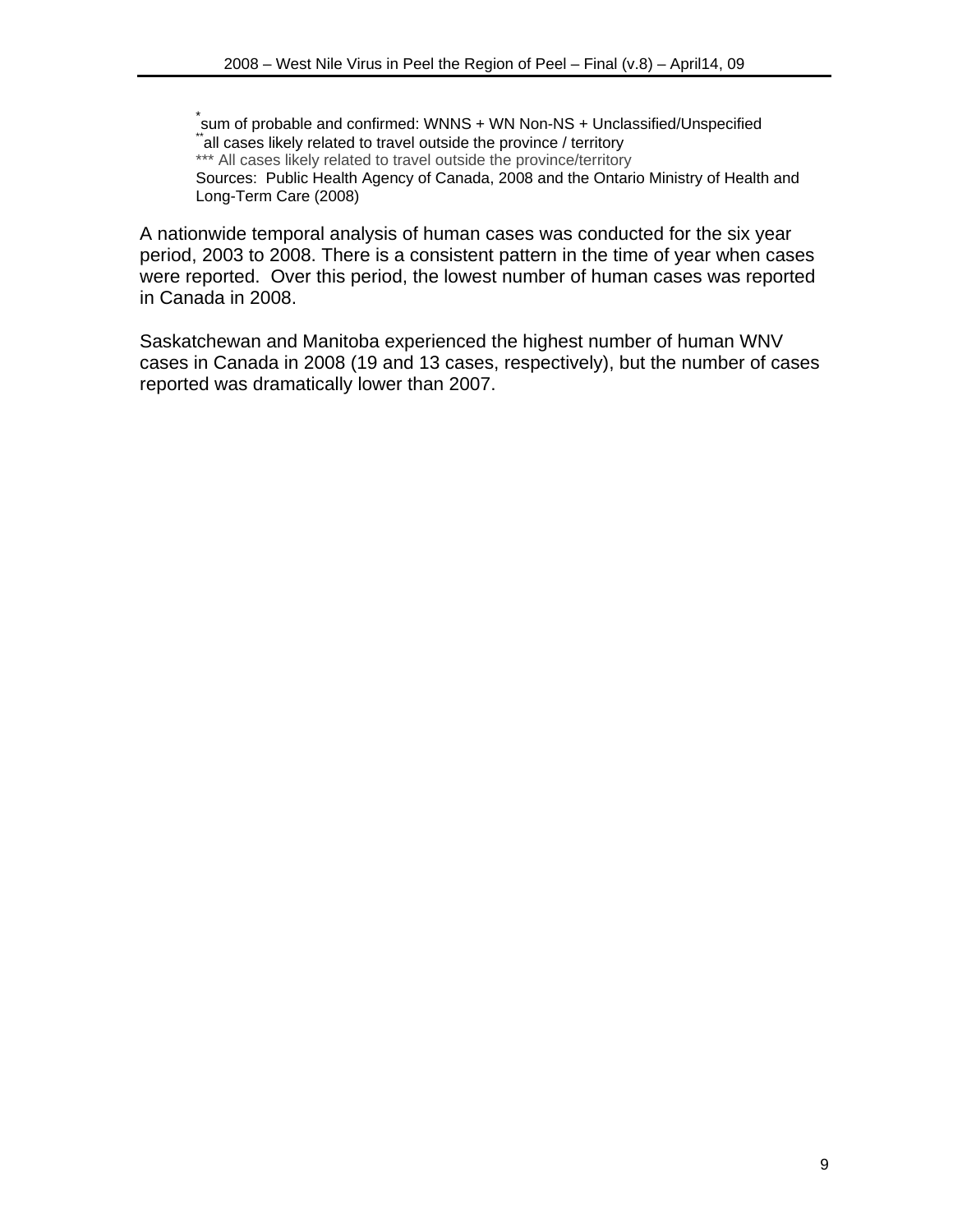#### *Dead Bird Surveillance*

The sudden appearance of dead birds was thought to be the first indicator of the presence of WNV in an area. The corvid species which includes crows and blue jays among other birds are particularly sensitive to the effects of WNV and are the most likely to die once infected. Therefore, the Region of Peel maintained the dead bird surveillance program during the 2008 season.

Telephone calls reporting dead birds were received by the Region of Peel Customer Contact Centre on weekdays and by staff at the Environmental Health Contact Centre on Saturdays and statutory holidays. The dead bird surveillance program started in 2000 with the inclusion of only crows but changed in 2004 to include both crows and blue jays. A private pest control company was contracted by Peel Public Health to pick up dead target birds for testing.

Testing of dead birds for WNV was conducted by the Canadian Cooperative Wildlife Health Centre (CCWHC) located in Guelph, Ontario. Not every target bird was suitable for testing due its physical condition at the time of reporting. Also, the bird testing program was suspended by the CCWHC once the virus had been established after at least one submitted bird from all three municipalities in Peel Region had tested positive. Therefore, not every dead target bird reported was tested. Reports of other dead birds species were noted and mapped but Peel Public Health did not collect or test these birds for WNV.

The total number of dead birds (all species) reported in 2008 was the fewest since the start of Peel's bird surveillance program in 2000. There were 297 dead bird calls to the Environmental Health Contact Centre in 2008, as shown in Figure 1. This represents a 92% decrease in dead bird reports since the 2003 peak of 3,919.<sup>11</sup> The decrease in the number of reports may be due to several factors including a general population decline of birds, especially those species sensitive to WNV that may have been significantly impacted in previous years.

Sixty-two per cent of the dead birds reported were located in Mississauga. The majority were found in two locations, one south of Highway 401 and another small cluster in the northeast community of Malton. Twenty-six per cent of the dead birds were located in Brampton and 12% were located in Caledon.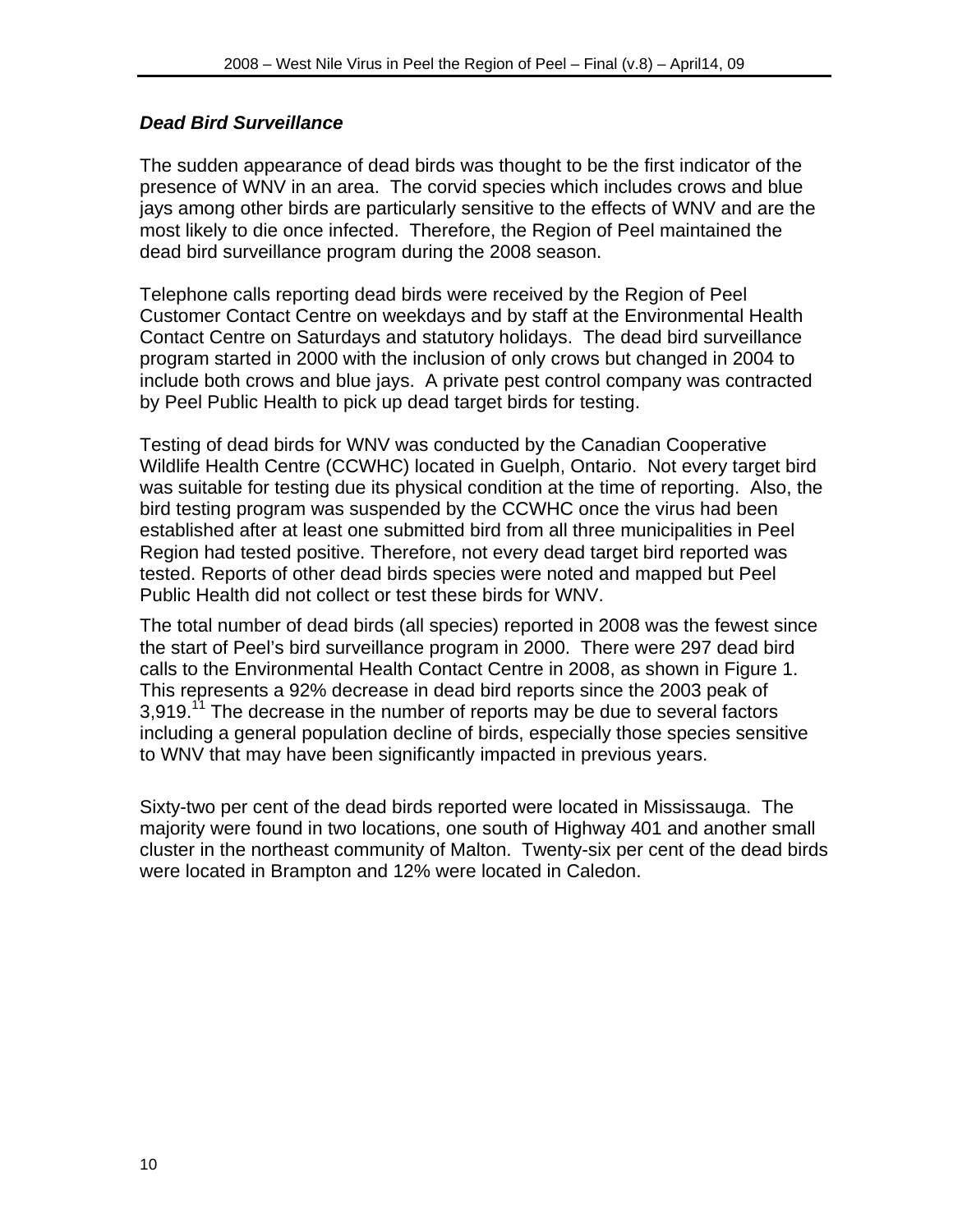## **Figure 1 Number of Dead Birds Reported to Environmental Health Contact Centre, Region of Peel, 2002-2008**



\*All dead bird reports are assumed to be crows.

Table 3 shows the number of dead bird reports for the target species, crows and blue jays, for 2002, 2006, 2007 and 2008. There were 1,436 dead crows reported in 2002 in comparison to 86 dead crows and blue jays in 2008.

Fifty-six per cent of the calls reported target bird in 2008. The greatest number of reported birds were from Mississauga (56%) followed by Caledon (24%) and Brampton (20%).

## **Table 3 Number of Dead Bird Reports for Target Species by Municipality, Region of Peel, 2002, 2006-2008**

|                 | 2002* | $2006^{\dagger}$ | $2007^{\dagger}$ | $2008^{\dagger}$ |
|-----------------|-------|------------------|------------------|------------------|
| <b>Brampton</b> | 485   | 36               | 14               | 17               |
| <b>Caledon</b>  | 48    | 30               | 23               | 21               |
| Mississauga     | 903   | 46               | 22               | 48               |
| Total           | 1,436 | 112              | 59               | 86               |

\* Target Birds were crows only

† Target Birds were crows and blue jays

Source: Region of Peel, 2008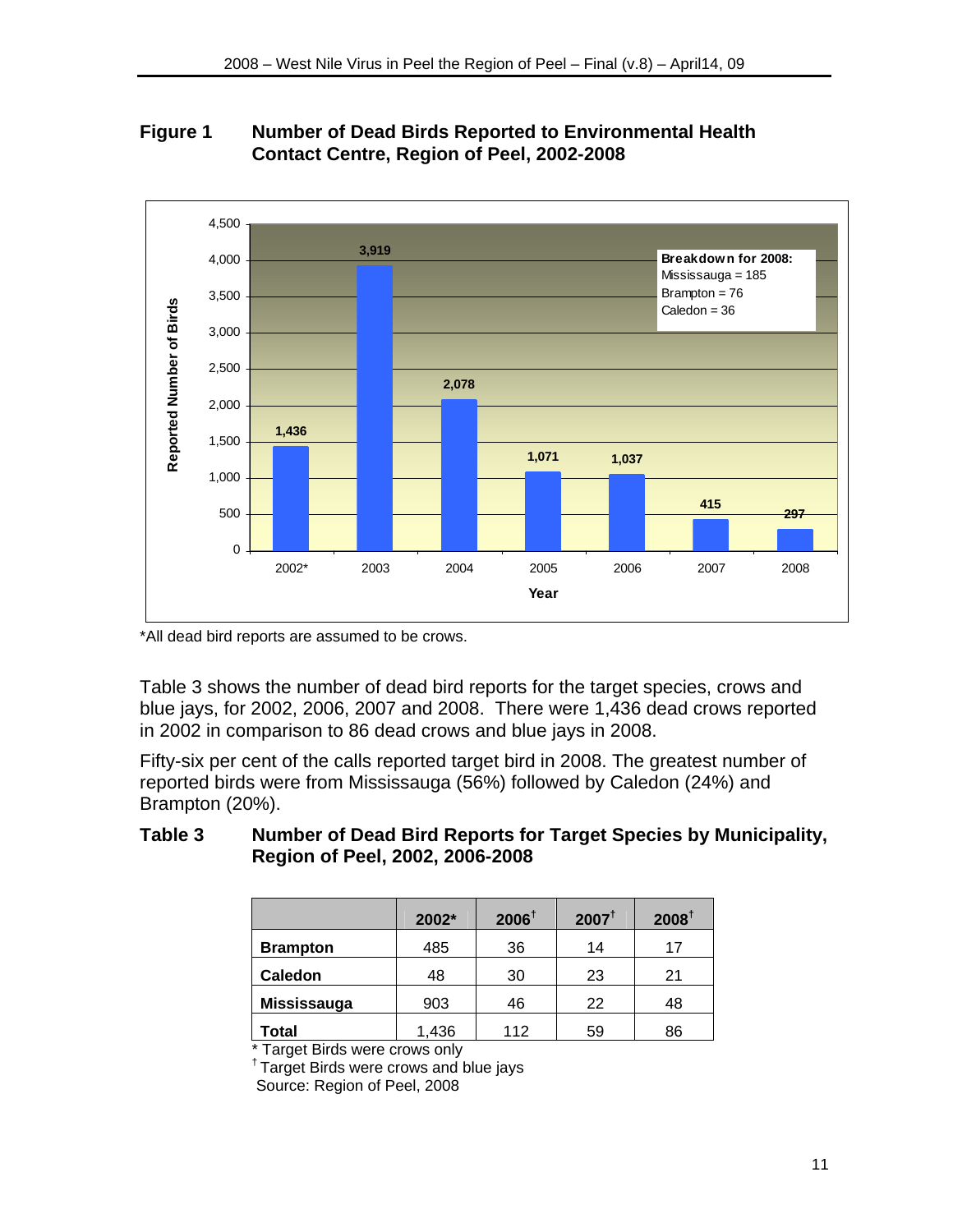As shown in Table 4, the first WNV-positive bird in 2008 was reported on August 4, 2008 (week 32) in the City of Brampton. It was reported one week after the first positive mosquito.

## **Table 4 Date and Location of First Positive Target Bird, Region of Peel, 2002, 2006–2008**

| Year | Date                      | Location        |
|------|---------------------------|-----------------|
| 2002 | May 19, 2002 (week 21)    | Mississauga     |
| 2006 | July 31, 2006 (week 31)   | <b>Brampton</b> |
| 2007 | August 17, 2007 (week 33) | <b>Brampton</b> |
| 2008 | August 4, 2008 (week 32)  | <b>Brampton</b> |

In 2008, 15 target birds submitted for testing were found to be infected with WNV. Most were found in Mississauga (11), 3 were found in Brampton, and 1 in Caledon. Table 5 shows that 43% of the birds submitted for testing in 2008 were infected with WNV.

#### **Table 5 Annual Comparison of the Total Number of WNV Positive Birds, Region of Peel, 2002, 2006-2008**

| Year | # of birds<br>tested | # of positive birds | Per cent<br>positive |
|------|----------------------|---------------------|----------------------|
| 2002 | 71                   | 20                  | 28.2                 |
| 2006 | 27                   | 11                  | 40.7                 |
| 2007 | 29                   | 2                   | 6.9                  |
| 2008 | 35                   | 15                  | 42.9                 |

Sources: CCWHC, 2008; Region of Peel, 2008

Map 1 shows the geographical distribution of the target birds and their viral status (positive, negative, pending or sighting). In Mississauga and Caledon, reports of dead target birds were relatively evenly distributed, whereas in Brampton they tended to cluster mostly around the centre of Brampton.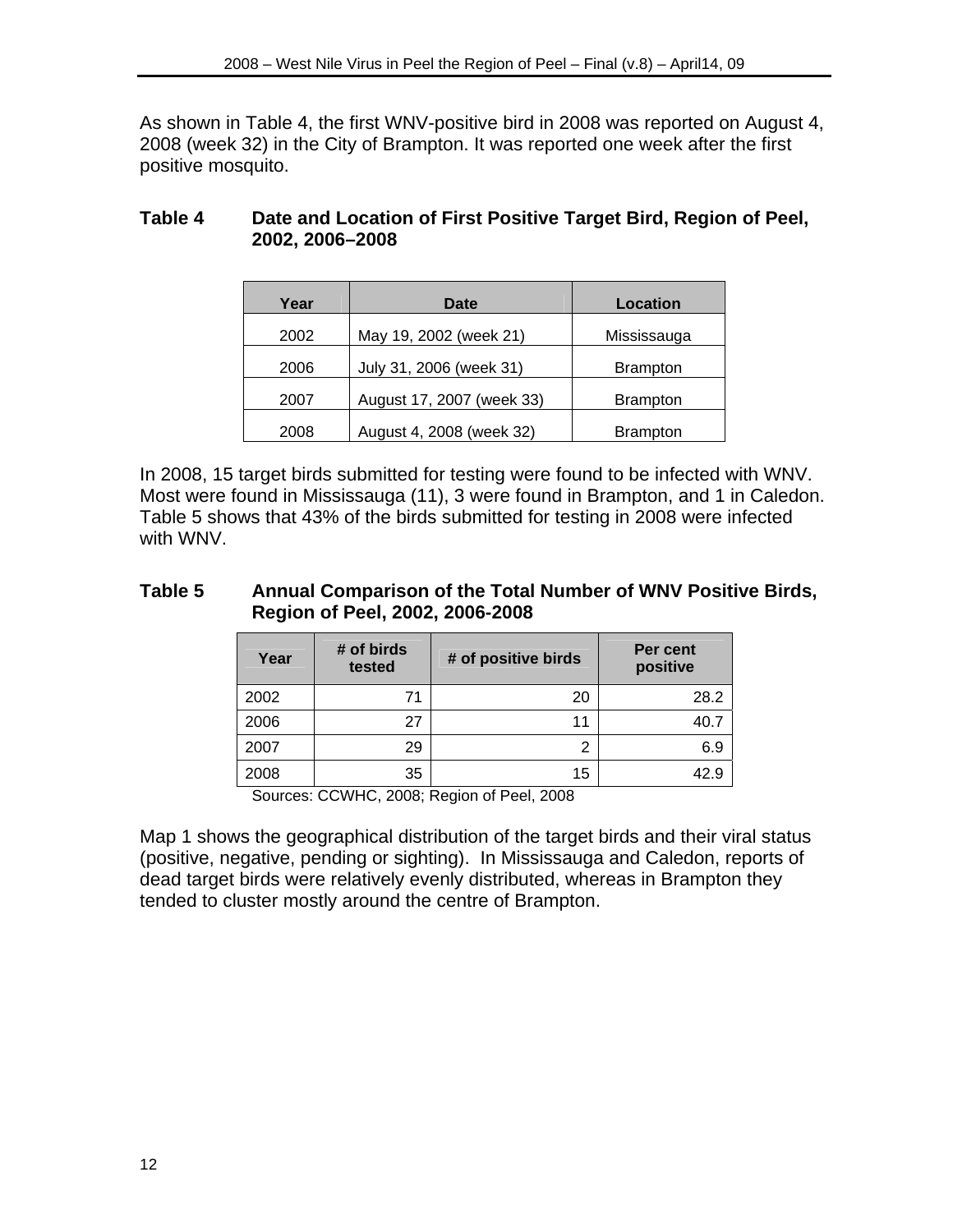**Map 1 West Nile Virus - Bird Surveillance (Crows & Blue Jays), Region of Peel, 2008 (Week 20-40)** 

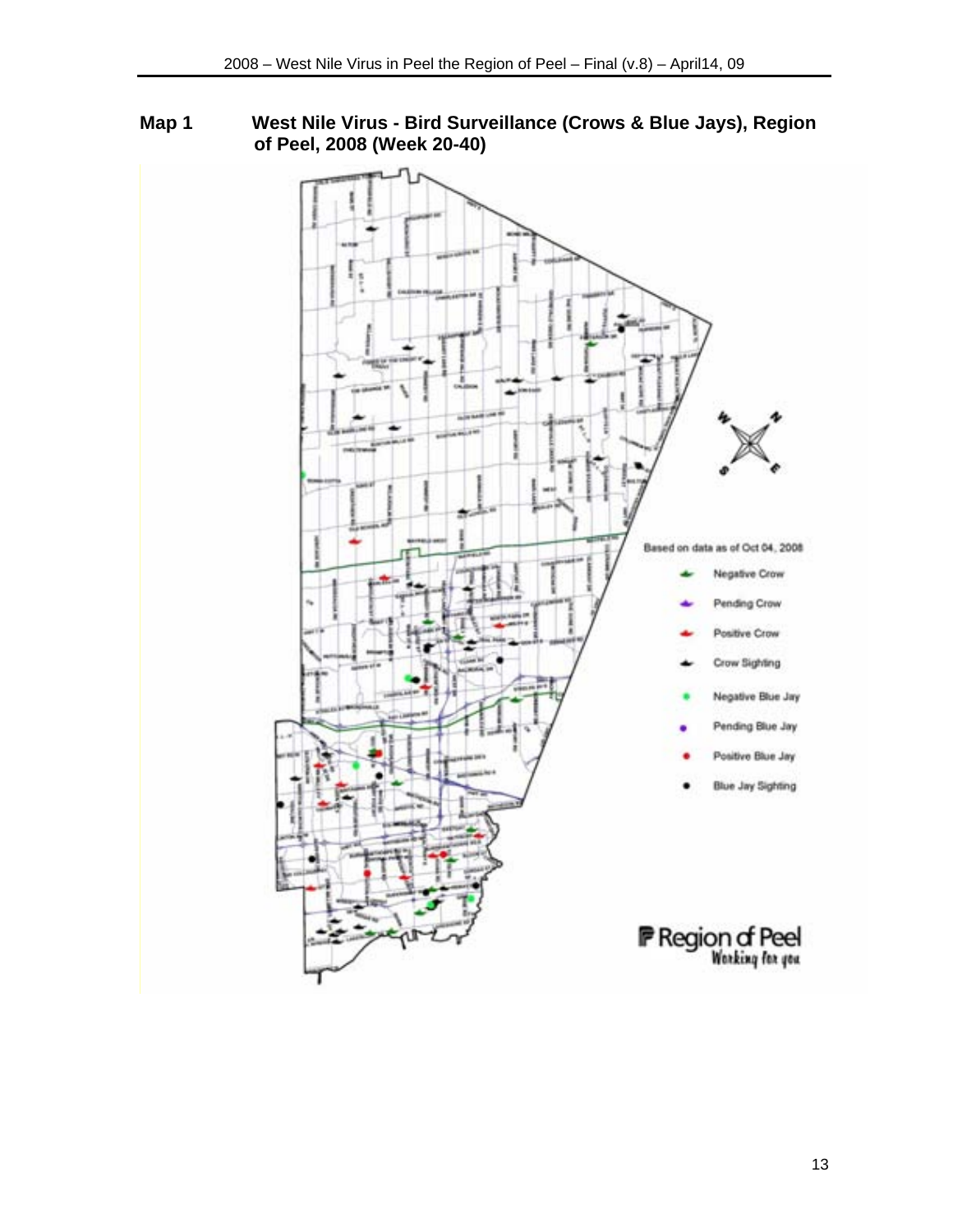#### **Bird Surveillance in Other Ontario Health Units**

Table 6 presents the data collected by the Canadian Cooperative Wildlife Health Centre (CCWHC) on the number of birds tested and the results within each Ontario health unit in 2008. In 2008, 150 birds tested positive for WNV in Ontario, a 47% increase compared to 79 in 2007.<sup>14</sup>

Table 6 also presents the number of birds submitted and the number of birds tested positive. A higher proportion of birds tested in Peel were found to be infected with WNV (43%), compared to Ontario as a whole.

#### **Bird Surveillance to be Discontinued in 2009**

The Province has decided to cease funding the program and concentrate efforts on mosquito surveillance, effective 2009.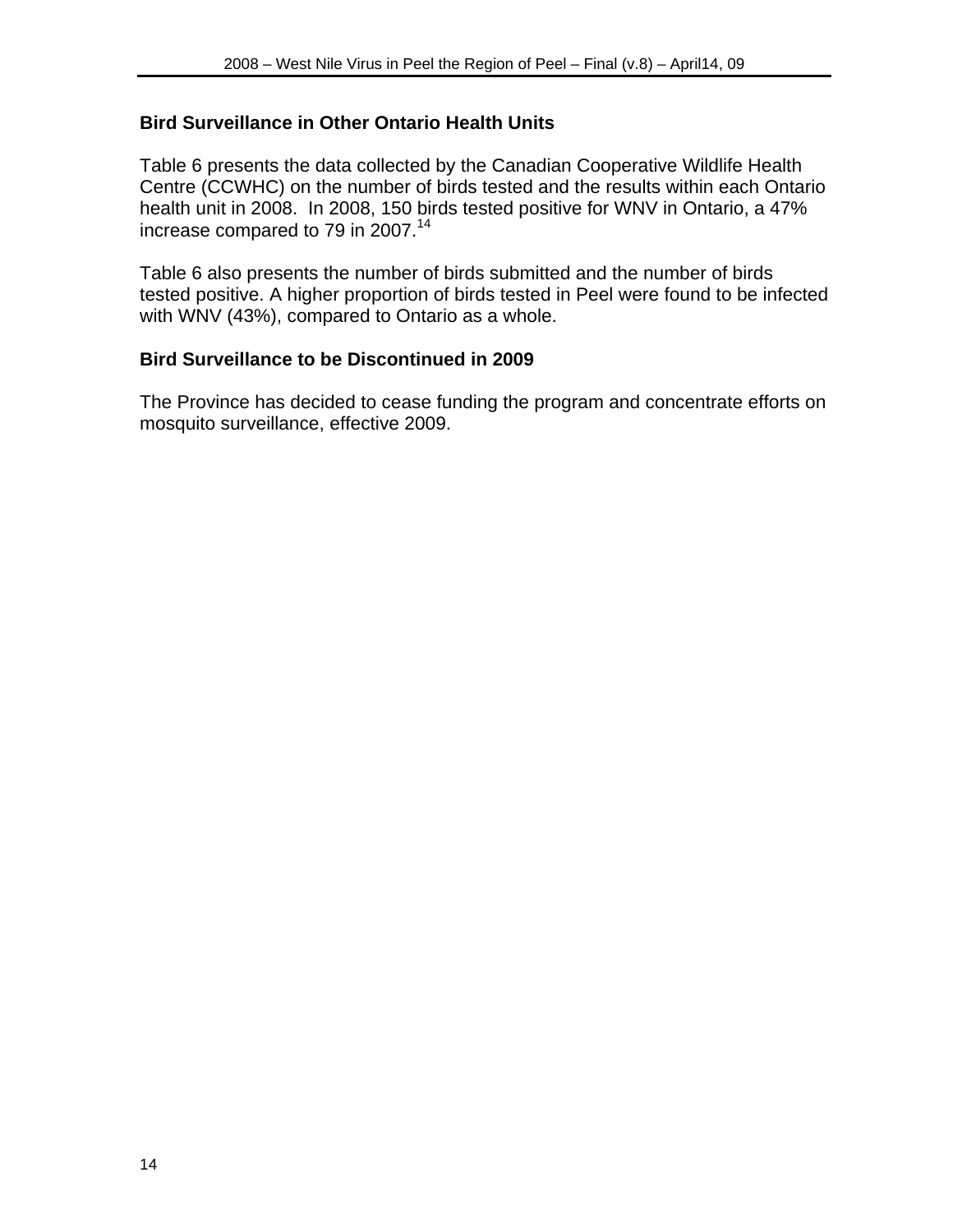| Table 6 - | <b>WNV Test Results Among Birds Submitted to the Canadian</b>     |
|-----------|-------------------------------------------------------------------|
|           | Cooperative Wildlife Health Centre, by Health Unit, Ontario, 2008 |

| <b>Health Unit</b>                                              | <b>Total</b><br><b>Submitted</b> | <b>Not</b><br><b>Tested</b> | Negative        | <b>Total</b><br>Positive |
|-----------------------------------------------------------------|----------------------------------|-----------------------------|-----------------|--------------------------|
| ALGOMA PUBLIC HEALTH                                            | 18                               | 0                           | 18              | 0                        |
| BRANT COUNTY HEALTH UNIT                                        | 6                                | 0                           | 3               | 3                        |
| CHATHAM - KENT PUBLIC HEALTH SERVICES                           | 6                                | 0                           | 5               | $\mathbf{1}$             |
| DURHAM REGION HEALTH DEPARTMENT                                 | 47                               | 0                           | 39              | 8                        |
| EASTERN ONTARIO HEALTH UNIT                                     | 28                               | $\mathbf{1}$                | 20              | $\overline{7}$           |
| ELGIN - ST. THOMAS HEALTH UNIT                                  | $\mathbf{1}$                     | $\Omega$                    | $\overline{O}$  | $\mathbf{1}$             |
| <b>GREY - BRUCE HEALTH UNIT</b>                                 | 18                               | 2                           | 14              | $\overline{2}$           |
| HALDIMAND - NORFOLK HEALTH UNIT                                 | 8                                | $\mathbf{O}$                | $\overline{7}$  | 1                        |
| HALIBURTON, KAWARTHA, PINE RIDGE DISTRICT<br><b>HEALTH UNIT</b> | 29                               | 0                           | 26              | 3                        |
| HALTON REGION HEALTH DEPARTMENT                                 | 40                               | $\Omega$                    | 22              | 18                       |
| HAMILTON PUBLIC HEALTH & SOCIAL SERVICES                        | 44                               | 3                           | 27              | 14                       |
| HASTINGS & PRINCE EDWARD COUNTIES HEALTH<br><b>UNIT</b>         | 26                               | 0                           | 23              | 3                        |
| HURON COUNTY HEALTH UNIT                                        | 16                               | 0                           | 14              | $\overline{2}$           |
| KINGSTON, FRONTENAC, LENNOX & ADDINGTON                         |                                  |                             |                 |                          |
| PUBLIC HEALTH                                                   | 24                               | 0                           | 24              | 0                        |
| <b>LAMBTON COUNTY HEALTH SERVICES</b>                           |                                  |                             |                 |                          |
| DEPARTMENT                                                      | 15                               | 0                           | 11              | 4                        |
| LEEDS, GRENVILLE & LANARK DISTRICT HEALTH<br>UNIT               | 25                               | 0                           | 23              | 2                        |
| MIDDLESEX - LONDON HEALTH UNIT                                  | 6                                | $\Omega$                    | 5               | $\mathbf{1}$             |
| NIAGARA REGION PUBLIC HEALTH DEPARTMENT                         | 52                               | 0                           | 38              | 14                       |
| NORTH BAY PARRY SOUND DISTRICT HEALTH                           |                                  |                             |                 |                          |
| <b>UNIT</b>                                                     | 22                               | 0                           | 14              | 8                        |
| NORTHWESTERN HEALTH UNIT                                        | 13                               | 0                           | 13              | 0                        |
| OTTAWA PUBLIC HEALTH                                            | 46                               | $\mathbf 0$                 | 33              | 13                       |
| OXFORD COUNTY - PUBLIC HEALTH & EMERGENCY                       |                                  |                             |                 |                          |
| <b>SERVICES</b>                                                 | 10                               | 0                           | 9               | 1                        |
| PEEL PUBLIC HEALTH                                              | 35                               | $\Omega$                    | 20              | 15                       |
| PERTH DISTRICT HEALTH UNIT                                      | 12                               | 0                           | 11              | 1                        |
| PETERBOROUGH CITY - COUNTY HEALTH UNIT                          | 33                               | 0                           | 29              | $\overline{4}$           |
| PORCUPINE HEALTH UNIT                                           | 16                               | 0                           | 16              | $\mathbf{O}$             |
| RENFREW COUNTY & DISTRICT HEALTH UNIT                           | 16                               | 0                           | 13              | 3                        |
| SIMCOE MUSKOKA DISTRICT HEALTH UNIT                             | 28                               | 0                           | 24              | $\overline{4}$           |
| SUDBURY & DISTRICT HEALTH UNIT                                  | 46                               | $\mathbf{O}$                | 43              | 3                        |
| THUNDER BAY DISTRICT HEALTH UNIT                                | 17                               | $\mathbf 0$                 | 16              | $\mathbf{1}$             |
| TIMISKAMING HEALTH UNIT                                         | 12                               | 0                           | 11              | $\mathbf{1}$             |
| <b>TORONTO PUBLIC HEALTH</b>                                    | 13                               | $\overline{O}$              | 10 <sup>°</sup> | 3                        |
| WATERLOO REGION PUBLIC HEALTH                                   | 32                               | 0                           | 27              | 5                        |
| WELLINGTON - DUFFERIN - GUELPH PUBLIC<br><b>HEALTH</b>          | 21                               | $\mathbf 1$                 | 19              | 1                        |
| WINDSOR - ESSEX COUNTY HEALTH UNIT                              | 6                                | 0                           | 5               | $\mathbf{1}$             |
| YORK REGION PUBLIC HEALTH SERVICES                              | 14                               | $\mathbf{O}$                | 12              | $\overline{2}$           |
| Total:                                                          | 801                              | $\overline{7}$              | 644             | 150                      |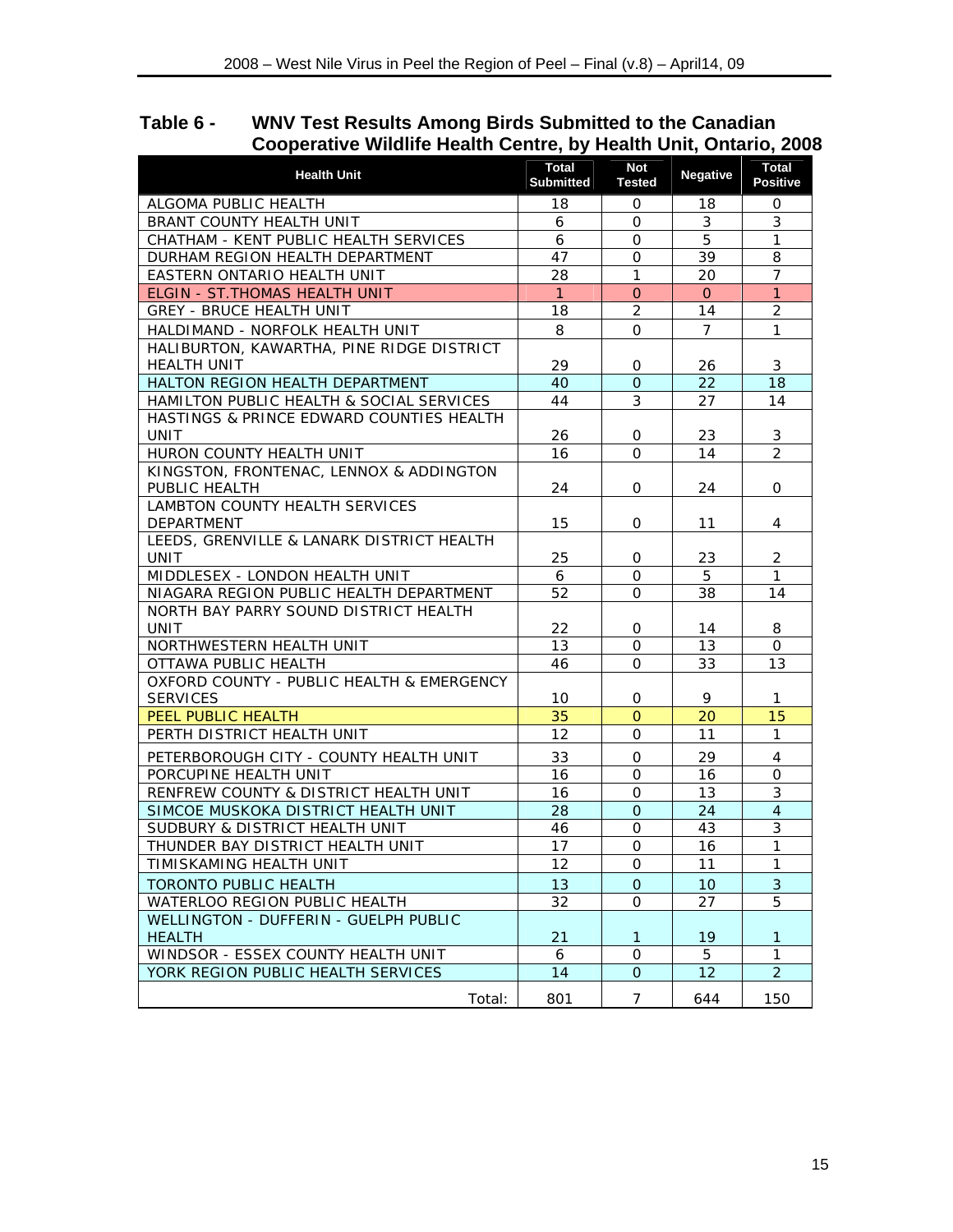#### **Bird Surveillance across Canada**

A total of 1,217 birds were submitted for testing from five provinces. Approximately 12% of all the birds submitted across Canada tested positive for WNV - almost double the percent positive over the previous year (6.5%). Only Ontario submitted birds which tested positive for WNV.

#### *Adult Mosquito Surveillance*

WNV circulates between mosquitoes and birds when a female mosquito feeds on the blood of a WNV-infected bird. Once the virus has incubated in the mosquito, it can be passed to another host (e.g. bird, human) through the saliva of the mosquito. Mosquito surveillance programs serve to monitor the mosquito population both for their abundance and the species present. Certain species are associated with WNV transmission to humans, with some species being more efficient transmission vectors than others. Therefore, it is important to monitor their occurrence in order to assess the potential human health risk. In Ontario, the species of particular interest due to their WNV transmission risk continues to be the *Culex* species.

Historically, the *Culex* species have consistently been responsible for the majority of the WNV-positive mosquito batches in Peel Region. Once again in 2008, all but one of the WNV-positive mosquito traps were due to the *Culex* species. Therefore, it is imperative to continue to decrease the vector abundance of the *Culex* species in particular. The WNV Prevention Plan needs to continue to focus on reducing the number of *Culex* mosquitoes and the *Culex* species abundance should continue to be reviewed in the weekly WNV risk assessment. However, other mosquito species are also WNV vectors. While reducing the abundance of the *Culex* species remains a priority for the Region of Peel, monitoring the abundance and WNV potential of various species remains very important in order to mitigate any risk in an informed manner

For more information about the methodological details associated with species identification, sorting and viral testing, refer to the 2006 West Nile Virus in the Region of Peel report.<sup>12</sup> (Follow this link to view the 2006 Report http://www.peelregion.ca/health/westnile/resources/reports.htm#report2006)

Map 2 shows the locations for the fixed traps set in Peel Region in 2008 by municipal ward. Thirty-one fixed CDC light traps were distributed by Regional ward, with a minimum of one trap per ward across Peel: 17 in the City of Mississauga, 9 in the City of Brampton and five in the Town of Caledon.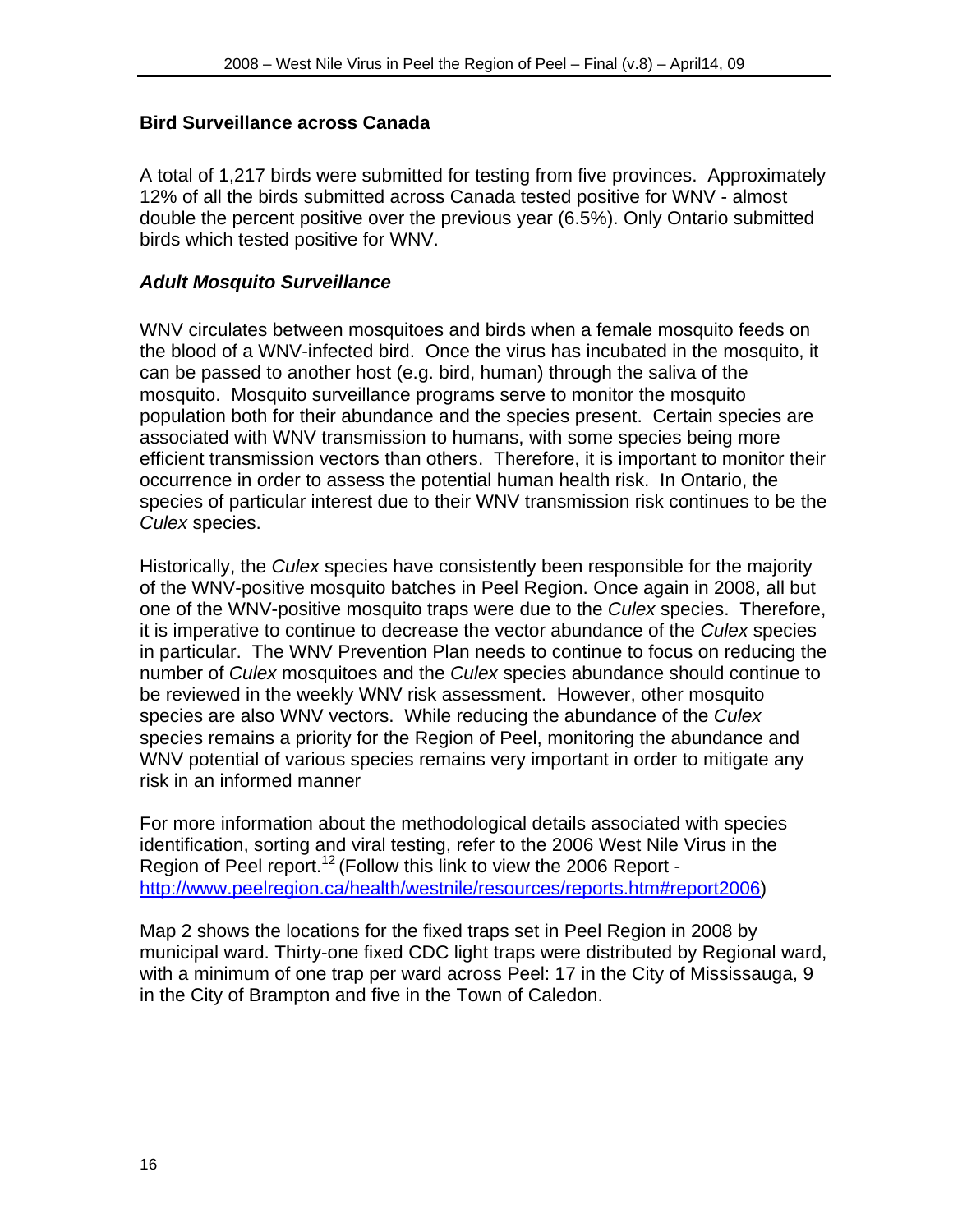## **Map 2 Location of Mosquito Traps by Municipal Ward, Region of Region, 2008**

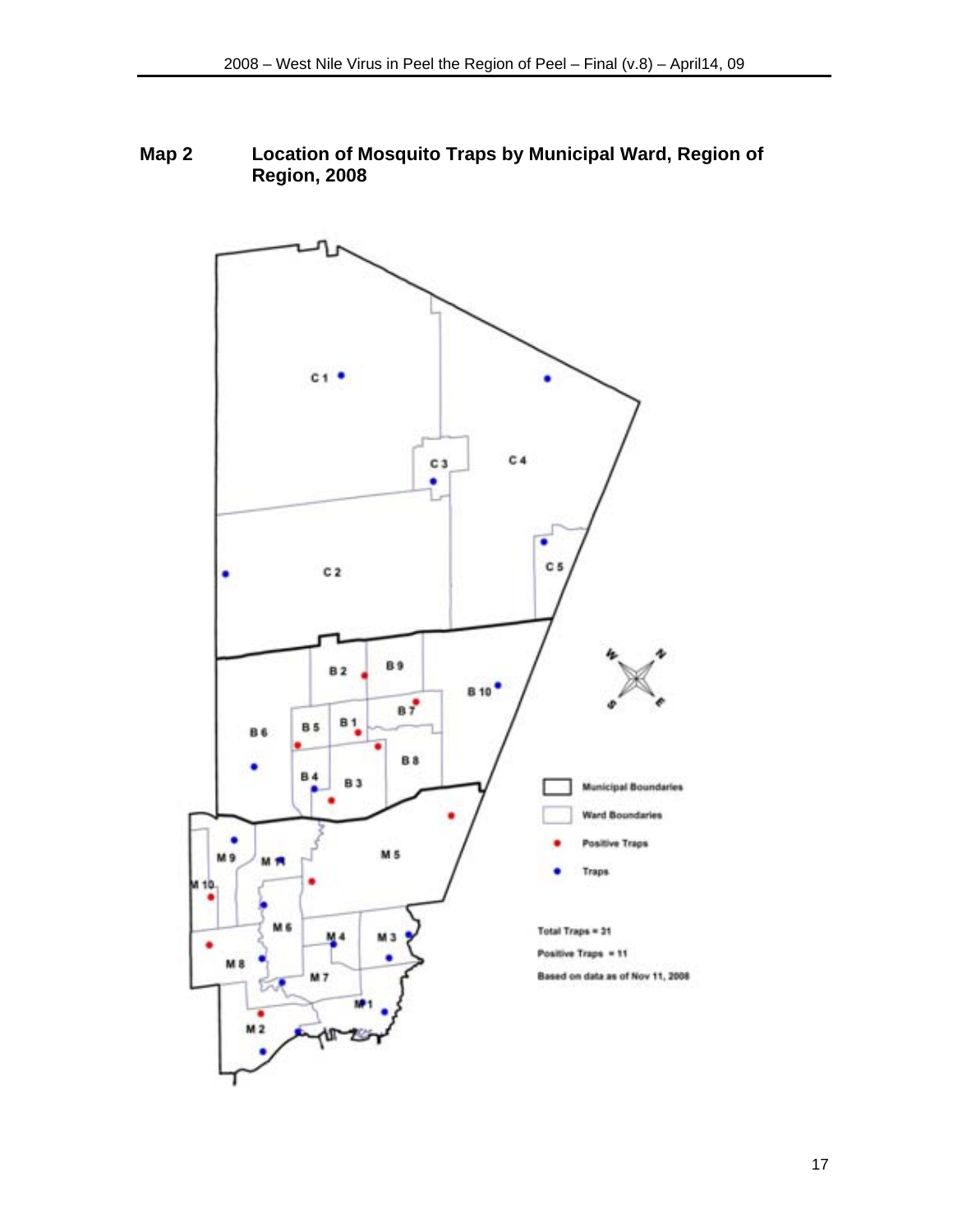Table 7 presents the estimated number of mosquitoes collected by species<sup>†</sup>. These estimates are based partially on actual counts, where the pool size was less than 50 mosquitoes, and partially on estimating methods when the pool size exceeded 50 mosquitoes.<sup>13</sup> An estimated 78,214 mosquitoes were collected and identified by species. This represents a 21% increase over 2007 when almost 65,000 mosquitoes were collected.

In 2008, *Aedes vexans* was the dominant mosquito species representing 40.5% of the total mosquitoes captured during the season. Last year, the dominant species was *Cq. perturbans* (58.8% of total).

Other mosquito species detected in 2008 included *Cq. perturbans* (13.8% species abundance), and *Oc. stimulans-excrucians* (8.8% species abundance). Vector mosquitoes, *Culex* species, accounted for 16% of the total species found. The *Culex pipiens-restuans* group is one of the most efficient primary vectors of WNV in Ontario.<sup>14</sup> Approximately one per cent of the mosquitoes were unclassifiable and were placed in an "other species" grouping.

Of the total number of mosquitoes collected, most of them were collected in the Brampton (44%) and Mississauga (43%), followed by Caledon (13%). In 2007, the majority of total mosquitoes collected were in Mississauga (58%), followed by Brampton (30%) and Caledon (12%).

The species distribution across the municipalities varied. The most prevalent species captured were *Aedes vexans* and *Culex pipiens/restuans* (40.1% and 47% in Mississauga respectively and 49% and 18% in Brampton respectively). In Caledon, the most prevalent species collected was *Ochlerotatus stimulans* (41.1%) and *Oc. Canadensis* (22.6%).

 $\overline{a}$ <sup>†</sup> These totals are based on the results of weekly reports provided to the Region of Peel by GDG Environment Ltd, 2008.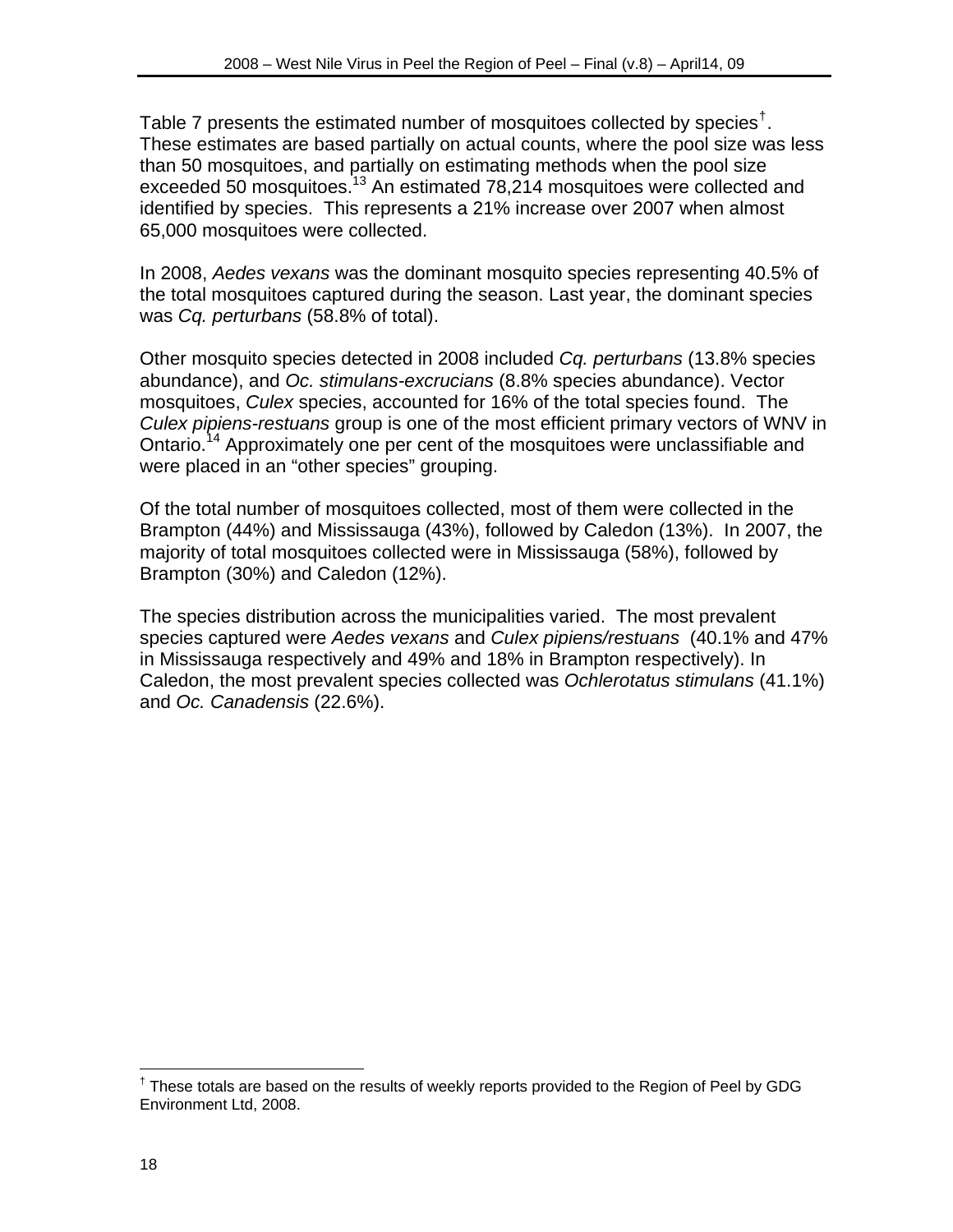## **Table 7 Estimated Number of Female Adult Mosquitoes Collected and Identified by Species, Region of Peel, 2008\***

| <b>Species</b>                          | <b>Brampton</b> | <b>Caledon</b> | <b>Mississauga</b> | <b>Peel</b> | $%$ of<br><b>Total</b> |
|-----------------------------------------|-----------------|----------------|--------------------|-------------|------------------------|
| AE. VEXANS VEXANS                       | 16,737          | 1,242          | 13,694             | 31,673      | 40.5                   |
| <b>CX. PIPIENS/RESTUANS</b>             | 6,202           | 430            | 5,830              | 12,462      | 15.9                   |
| <b>CQ. PERTURBANS</b>                   | 2,374           | 381            | 8,033              | 10,787      | 13.8                   |
| <b>OC. STIMULANS</b>                    | 1,277           | 4,270          | 1,362              | 6,910       | 8.8                    |
| OC. CANADENSIS                          | 3,368           | 2,350          | 259                | 5,977       | 7.6                    |
| <b>OC. TRIVITTATUS</b>                  | 2,546           | 749            | 1,853              | 5,149       | 6.6                    |
| <b>AN. PUNCTIPENNIS</b>                 | 518             | 247            | 831                | 1,597       | 2.0                    |
| OC. TRISERIATUS/HENDERSONI              | 214             | 105            | 812                | 1,131       | 1.5                    |
| AEDES/OCHLEOROTATUS<br><b>SPECIES</b>   | 320             | 253            | 180                | 753         | 1.0                    |
| <b>OC. JAPONICUS</b>                    | 49              | 15             | 531                | 595         | 0.8                    |
| OC. BLACK LEGGED                        | 192             | 90             | 43                 | 325         | 0.4                    |
| <b>AE. CINEREUS</b>                     | 137             | 97             | 56                 | 291         | 0.4                    |
| AN. QUADRIMACULATUS                     | 76              | 81             | 27                 | 184         | 0.2                    |
| OC. BROAD-BANDED                        | 89              | 40             | 37                 | 165         | 0.2                    |
| <b>OTHER SPECIES</b>                    | 18              | $\overline{2}$ | 72                 | 92          | 0.1                    |
| <b>CULEX SPECIES</b>                    | 33              | 3              | 20                 | 56          | 0.1                    |
| <b>ANOPHELES SPECIES</b>                | 15              | 9              | 5                  | 29          | 0.0                    |
| OC. PROVOCANS                           | 3               | 10             |                    | 13          | 0.0                    |
| <b>CULISETA MORSITANS</b>               |                 | 10             | $\overline{2}$     | 12          | 0.0                    |
| AN. WALKERI                             | 3               | 8              |                    | 11          | 0.0                    |
| AN. QUADRIMACULATUS /<br><b>WALKERI</b> |                 | 1              |                    | 1           | 0.0                    |
| <b>CULISETA MELANURA</b>                |                 | 1              |                    | 1           | 0.0                    |
| Total Mosquitoes <sup>+</sup>           | 34,172          | 10,395         | 33,647             | 78,214      | 100.0                  |

Source: sum of weekly reports provided to the Region of Peel from GDG, 2008 \* estimates based on CDC light trap surveillance data +

<sup>+</sup>does not equal 100% due to rounding

WNV vector mosquitoes of particular interest for Ontario highlighted in green

During the 2008 season, 22 mosquito species or species groups were identified. The most abundant captures occurred during the week of August 03-09 when the average adult mosquito capture per trap reached 525. In 2006 and 2007, peak abundance was reached earlier during the season - July 20-26 (average of 485.9 adults per trap) and July 6-12 (average of 510.6 adults per trap) respectively. *Oc. stimulans-excrucians* adults were found in the most abundance during the early part of the season followed by *Coquillettidia perturbans* and a shift in dominance to *Aedes Vexan*. The *Culex pipiens-restuans* group (the main vectors of WNV) was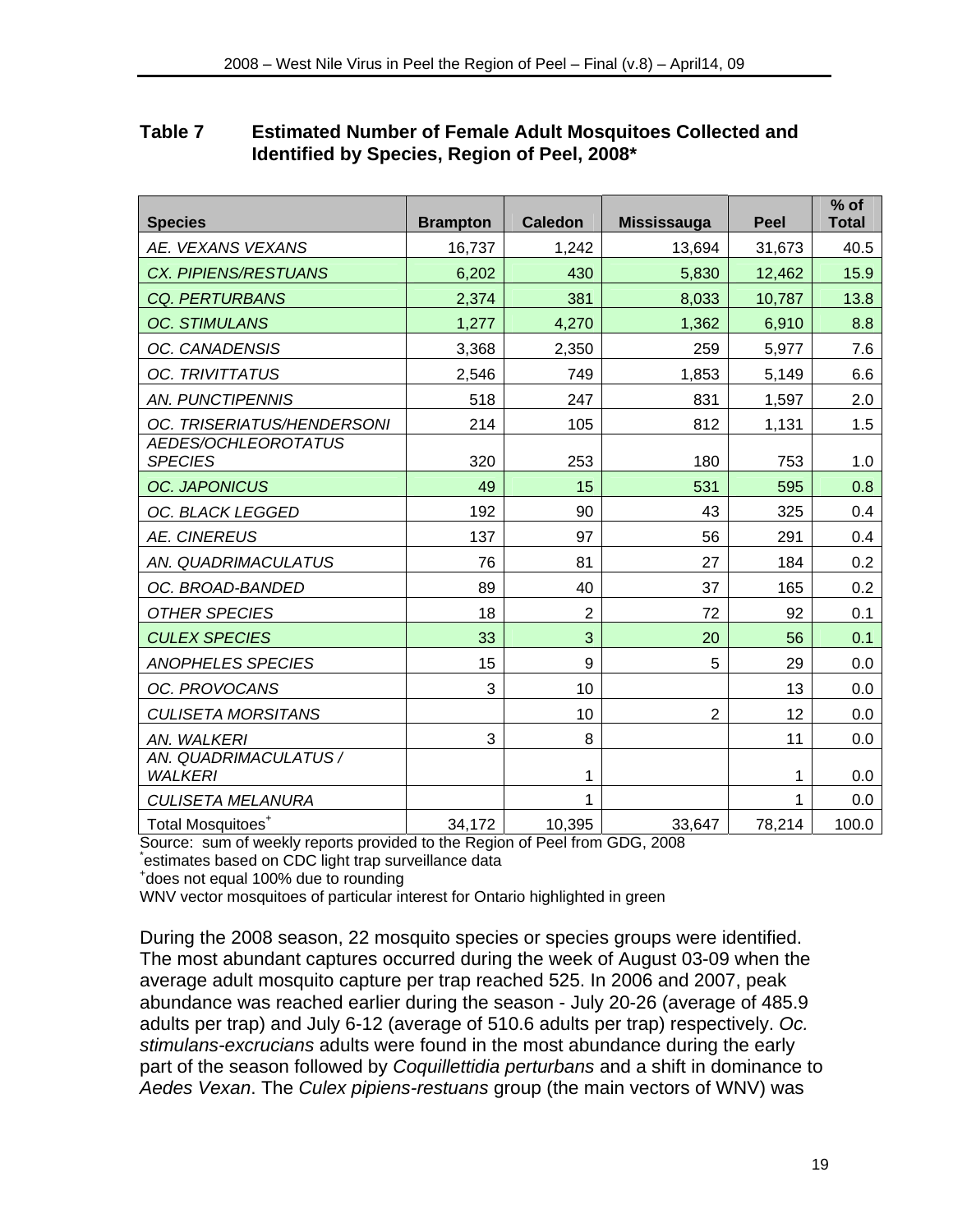present throughout the sampling period. It was found in higher numbers than in the three previous years. The abundance of adult mosquito populations was higher in 2008 (average 157.7 adults per trap) than in 2007 and 2006 (average of 129.9 and 149.1 adults per trap respectively). The group *Culex pipiens-restuans* was also nearly three times more abundant in 2008 than in 2007.

Figure 2 shows the average number of *Culex* mosquitoes collected per trapping event for each week. In 2008, an increase in the average number of *Culex* per trap (more than 10) started on week 26 (June 22 – 28) through to week 36 (Aug 31 – Sept 06) peaking the first week of August (week 32) at 60 per trap, the highest level ever recorded in Peel. Overall, the average number of *Culex* per trap in 2008 was the same as 2002, the benchmark year where the number of *Culex* per trap averaged 27 per trap.





As illustrated in Figure 3, *Ochlerotatus japonicus* (*Oc. japonicus*) continues to increase in actual counts and trapping events. Laboratory studies indicate that *Oc. japonicus* is a very efficient vector of WNV. Several batches were positive for WNV in the United States in 2000, 2001, and 2002.15 In 2007, the first WNV positive *Oc. japonicus* was reported in Ontario (Chatham-Kent).16 In 2008, the City of Toronto reported a positive batch. As illustrated in Figure 3, the actual number of *Oc.*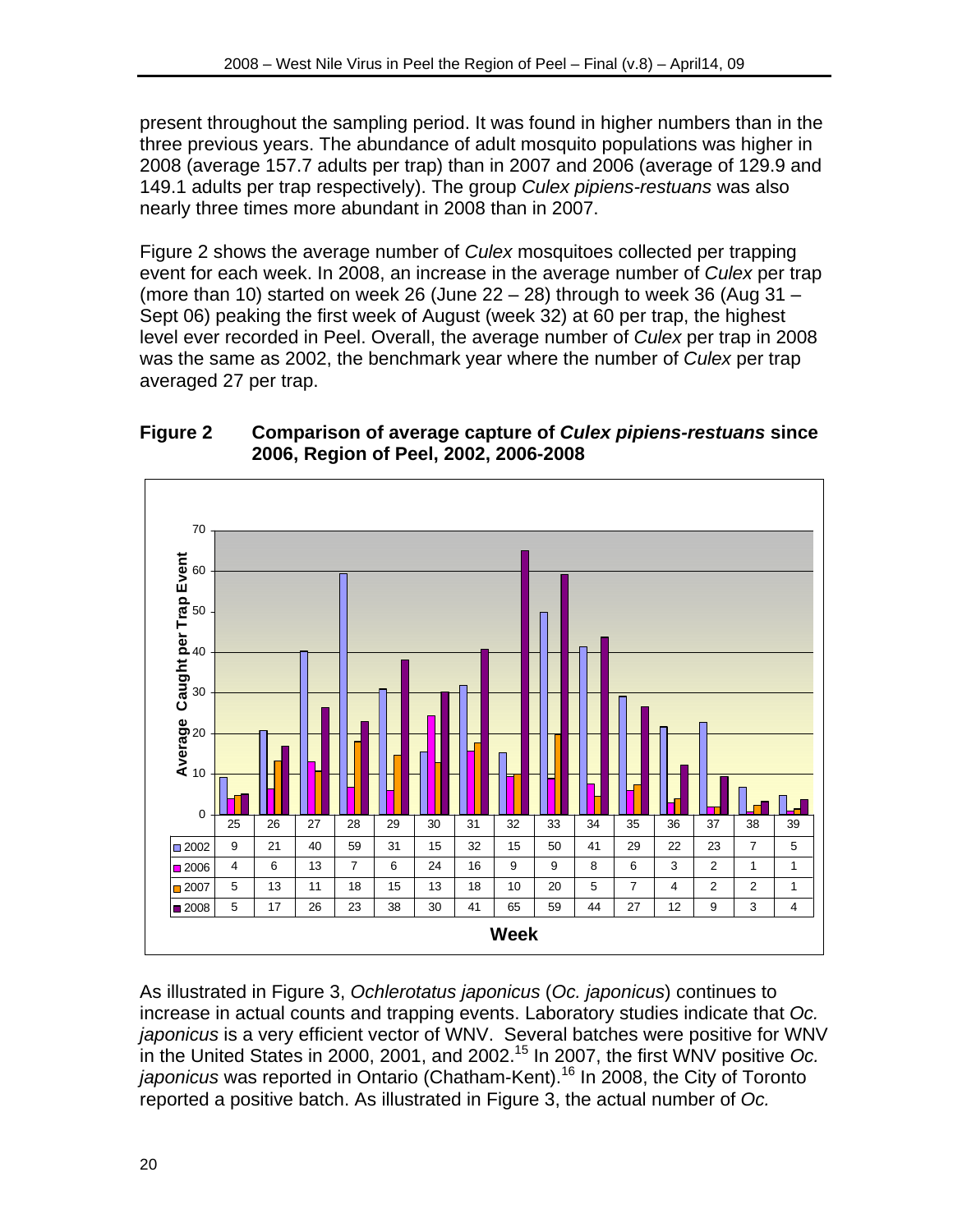*japonicus* captured in 2008 more than doubled from 225 in 2007 to 551 in 2008. The percentage of *Oc. japonicus* relative to other species also increased to 0.76% compared to previous years which remained around 0.4%.

## **Figure 3** *Ochlerotatus japonicus* **(***Oc. japonicus***) abundance (based on actual counts), Region of Peel, 2002 – 2008**



Table 8 presents the number of WNV-positive mosquito trapping events for 2002, 2006, 2007 and 2008 by area municipality. In 2008, there were 21 separate events where a mosquito trap tested positive compared to 3 in 2007 and 14 in 2006. Mississauga had 10 positive trapping events and Brampton had 11 in 2008. Since the beginning of the WNV surveillance program in the Region of Peel, 2002 remains to be the year with the highest number of positive trapping events (128).

## **Table 8 Number of Positive Trapping Events by Municipality, Region of Peel, 2002, 2006-2008**

| Year | <b>Region of</b><br>Peel | <b>Mississauga</b> | <b>Brampton</b> | <b>Caledon</b> | <b>Date of First Positive</b><br>Event |
|------|--------------------------|--------------------|-----------------|----------------|----------------------------------------|
| 2002 | 128                      | 106                | つつ              |                | June 20, 2002                          |
| 2006 | 14                       |                    |                 |                | July 25, 2006                          |
| 2007 |                          |                    |                 |                | August 28, 2007                        |
| 2008 |                          |                    |                 |                | July 29, 2008                          |

Figure 4 compares the yearly total number of positive batches per week for the 2002 baseline, 2006-2008. Based on previous years' data, batches found with positive mosquitoes are likely to occur anytime after June. There are occasions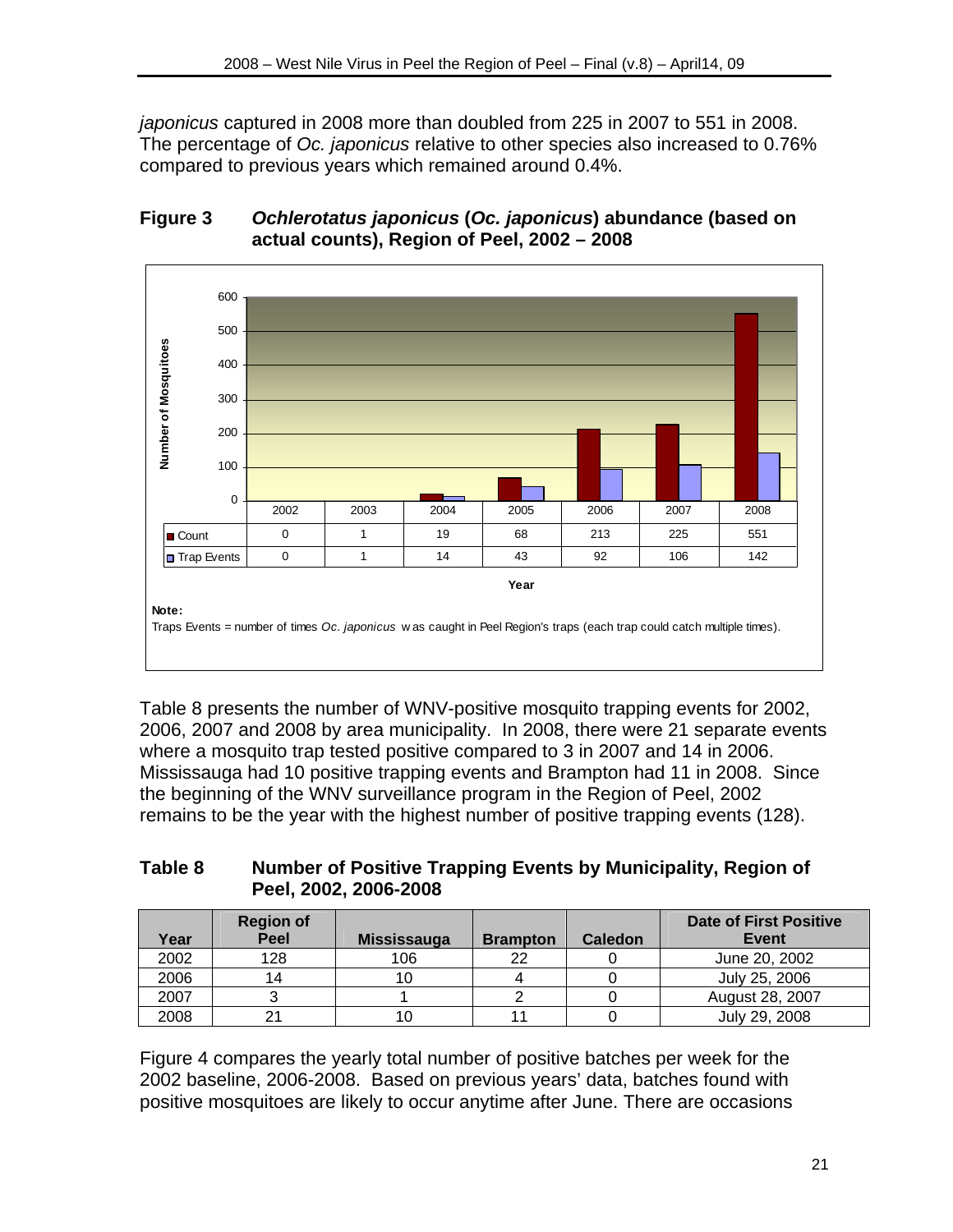when no positive mosquitoes are found at sites during the weeks tested. The year to year onset and peak of WNV-positive mosquito batches vary, likely due to a range of factors including weather (temperature and rainfall) and the effectiveness of the multifaceted prevention program involving reduction of breeding sites on public and private property and larviciding catch basins and surface water on public property.

The first positive trapping event in 2008 occurred on July 29th in Brampton, one month earlier than 2007 but a similar timeframe to previous years. The last positive batch occurred during the week of September 14-20.

#### **Figure 4 WNV Positive Mosquito Batches by Week of Collection, Region of Peel, 2002, 2006-2008**



*Culex spp*. mosquitoes are of particular interest because they have been the predominant species which carries WNV in Peel Region. Table 9 presents an annual comparison of the number of female *Culex* mosquitoes. In 2008, the absolute number of mosquitoes (all species) captured increased significantly over all other years. Similarly, the absolute number of *Culex* species captured was the highest ever recorded. The relative percentage of *Culex* species to total mosquitoes captured was 10% in 2008.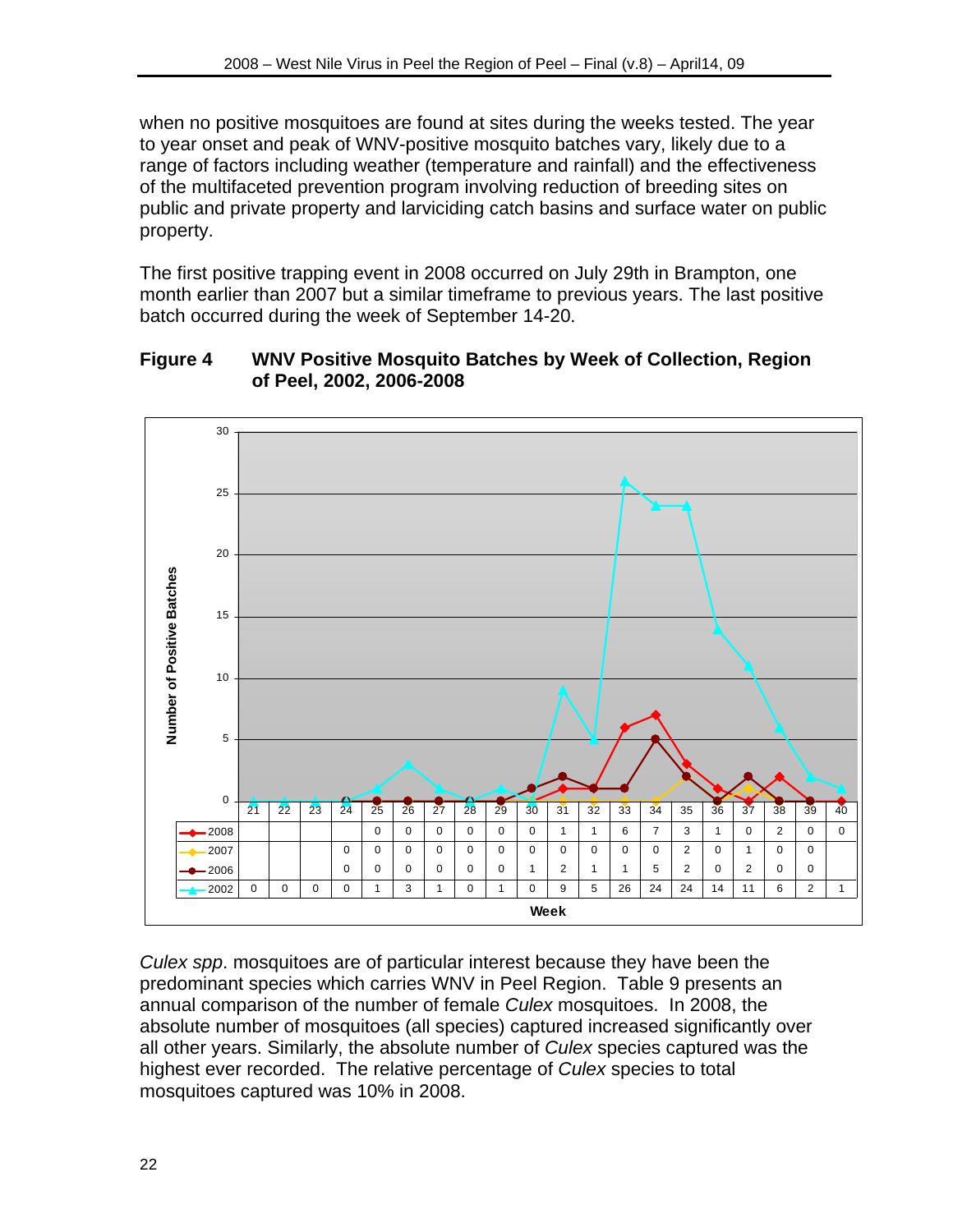Most significantly, 2008 showed the highest percentage of positive batches containing *Culex* species. The remaining positive batch consisted (20 of 21 of all positive batches, 95%), *Aedes vexans* mosquitoes. *Aedes vexans* also act as bridge vector, biting both animals and birds, and are a confirmed WNV vector in Ontario.

#### **Table 9 Total Number and Percentage of Female** *Culex* **Mosquitoes in all Batches and all Positive Batches, Region of Peel, 2002, 2006- 2008**

|                      |                                         | <b>All Batches</b>                      |                              | <b>Positive Mosquito Batches</b>               |                                         |                                          |  |
|----------------------|-----------------------------------------|-----------------------------------------|------------------------------|------------------------------------------------|-----------------------------------------|------------------------------------------|--|
| Year                 | <b>Total</b><br>Number of<br>mosquitoes | Number of<br><b>Culex</b><br>mosquitoes | % Culex<br>in all<br>batches | <b>Total</b><br><b>Number of</b><br>mosquitoes | Number of<br><b>Culex</b><br>mosquitoes | % Culex<br>in all<br>positive<br>batches |  |
| $2002^{\ddagger}$    | 24,269                                  | 7,278                                   | 30.0%                        | 128                                            | 98                                      | 76.6%                                    |  |
| $2006^{\frac{5}{3}}$ | 71,099                                  | 3,627                                   | 5.1%                         | 14                                             | 12                                      | 85.7%                                    |  |
| $***$<br>2007        | 64,450                                  | 4,482                                   | 7.0%                         | 3                                              | 2                                       | 66.7%                                    |  |
| $2008^{+1}$          | 78,214                                  | 8,431                                   | 10.8%                        | 21                                             | 20                                      | 95.2%                                    |  |

\* Source: 2006 West Nile Virus in the Region of Peel, 2007

\* Source: 2006 West Nile Virus in the Region of Peel, 2007

\* Source: 2007 West Nile Virus in the Region of Peel, 2008

\* Source: GDG, 2008

 $\overline{a}$ 

Figure 5 illustrates the average number of *Culex* mosquitoes collected per trapping event for each week. In 2008, an increase in the average number of *Culex* per trap started on week 26 through to week 36, peaking the first week of August (03-09) at 60 per trap, the highest level ever recorded in Peel.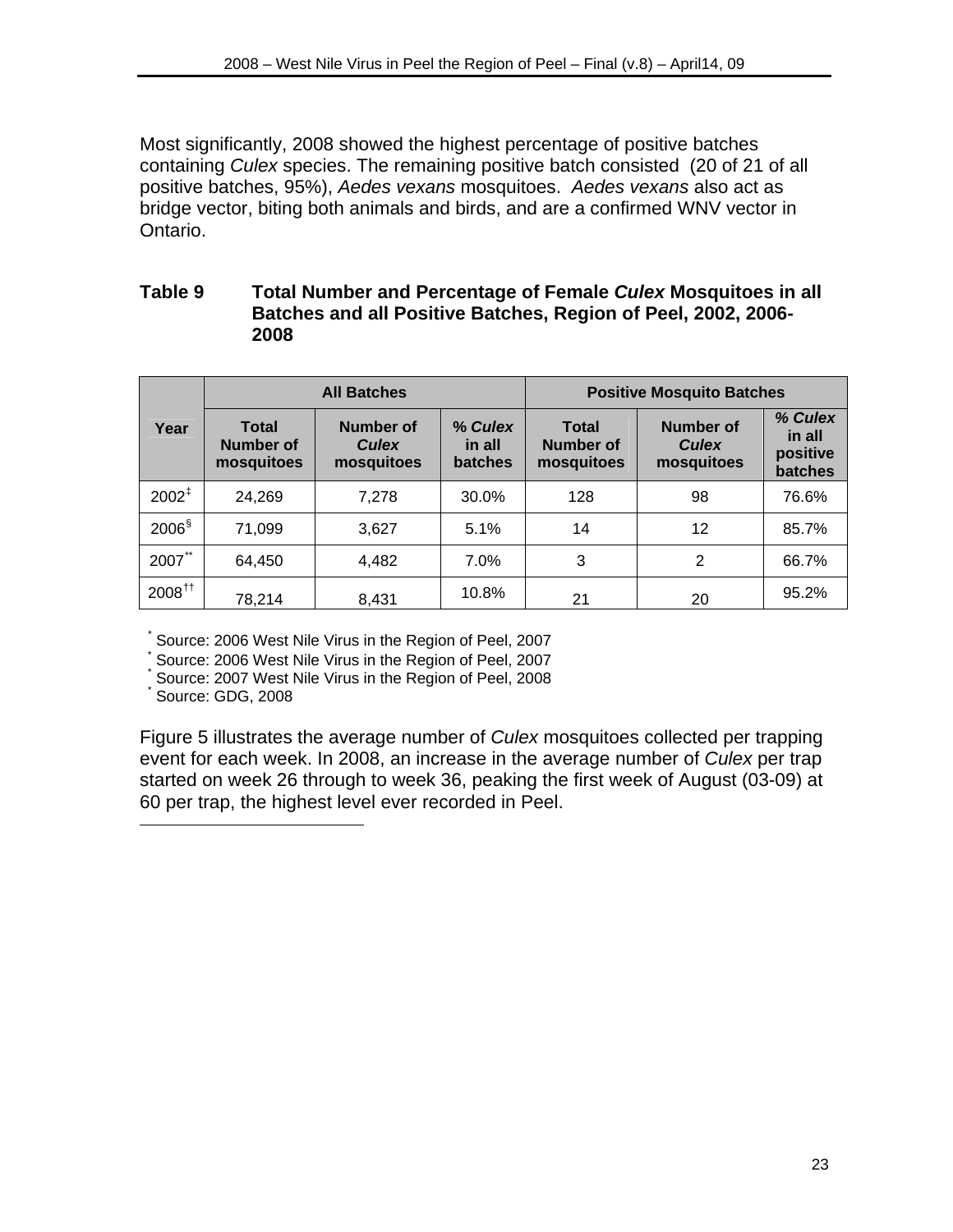**Figure 5 Average Number of** *Culex* **Species per Trap Event by Week, Region of Peel, 2002, 2006-2008** 



.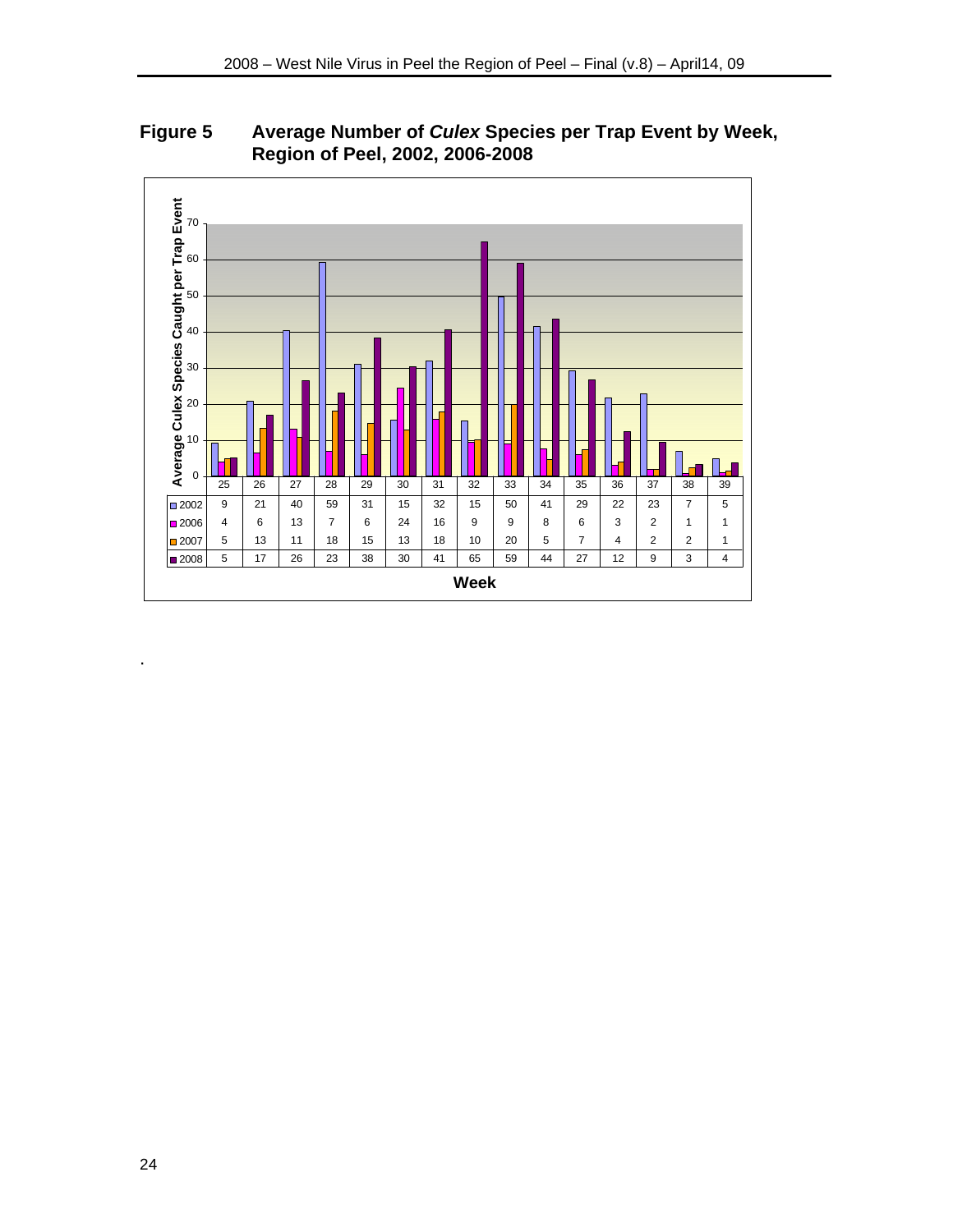## **The Minimum Infection Rate (MIR)**

The minimum infection rate (MIR) is used as an indicator of the prevalence of WNV transmission intensity, and therefore the risk for human disease. The MIR is the number of positive batches of infected mosquitoes of a given vector species divided by the total number of mosquitoes of a given vector species that were tested for the presence of the virus, expressed per  $1,000$ .<sup>17</sup>

Table 10 presents the MIR for the *Culex* species, grouped by municipality in Peel Region. Higher MIRs are usually indicative of greater WNV activity among a given species but can be unreliable when the sample size is less than one thousand. In 2008, the MIRs were much higher throughout the Region than in 2007 but not as high as in 2006. The highest MIR was for Mississauga at 2.12. The MIR increased in 2008 due to the high number of positive batches compared to 2007.

As shown in Table 11, one positive mosquito batch in 2008 was attributed to non-*Culex* species. The MIR for the City of Mississauga was 0.14 for *Ae. vexans*  (1/6,993)*,* compared to 0.08 for Region of Peel as a whole (1/13,204)*.* 

#### **Table 10 Minimum Infection Rates\* of** *Culex* **Species in Each Municipality, Region of Peel, 2006-2008**

| <b>Municipality</b> | <b>Vector Species</b> | 2008<br><b>Actual #</b><br><b>Tested</b> | 2008<br><b>Positive</b><br><b>Batches</b> | 2008 MIR* | 2007 MIR* | 2006 MIR* |
|---------------------|-----------------------|------------------------------------------|-------------------------------------------|-----------|-----------|-----------|
| Mississauga         | Culex                 |                                          |                                           |           |           |           |
|                     | pipiens/restuans      | 4725                                     | 10                                        | 2.12      | 0.40      | 3.47      |
|                     | Culex pipiens/        |                                          |                                           |           |           |           |
| <b>Brampton</b>     | restuans              | 4976                                     | 10                                        | 2.01      | 0.73      | $4.27^+$  |
| Caledon             | Culex                 |                                          |                                           |           |           |           |
|                     | pipiens/restuans      | 368                                      | 0                                         | 0.00      | -         |           |
|                     | Culex                 |                                          |                                           |           |           |           |
| Peel                | pipiens/restuans      | 10,069                                   | 20                                        | 1.99      | 0.50      | 3.41      |

\* The Minimum Infection Rate (MIR) is calculated as the number of positive batches of infected mosquitoes of a given species divided by the total number of mosquitoes of a given vector species that were tested for the presence of the virus, expressed per 1,000.Caledon

 $^{\dagger}$  MIRs based on numbers < 1000 are more likely to be unstable than those based on numbers > 1000.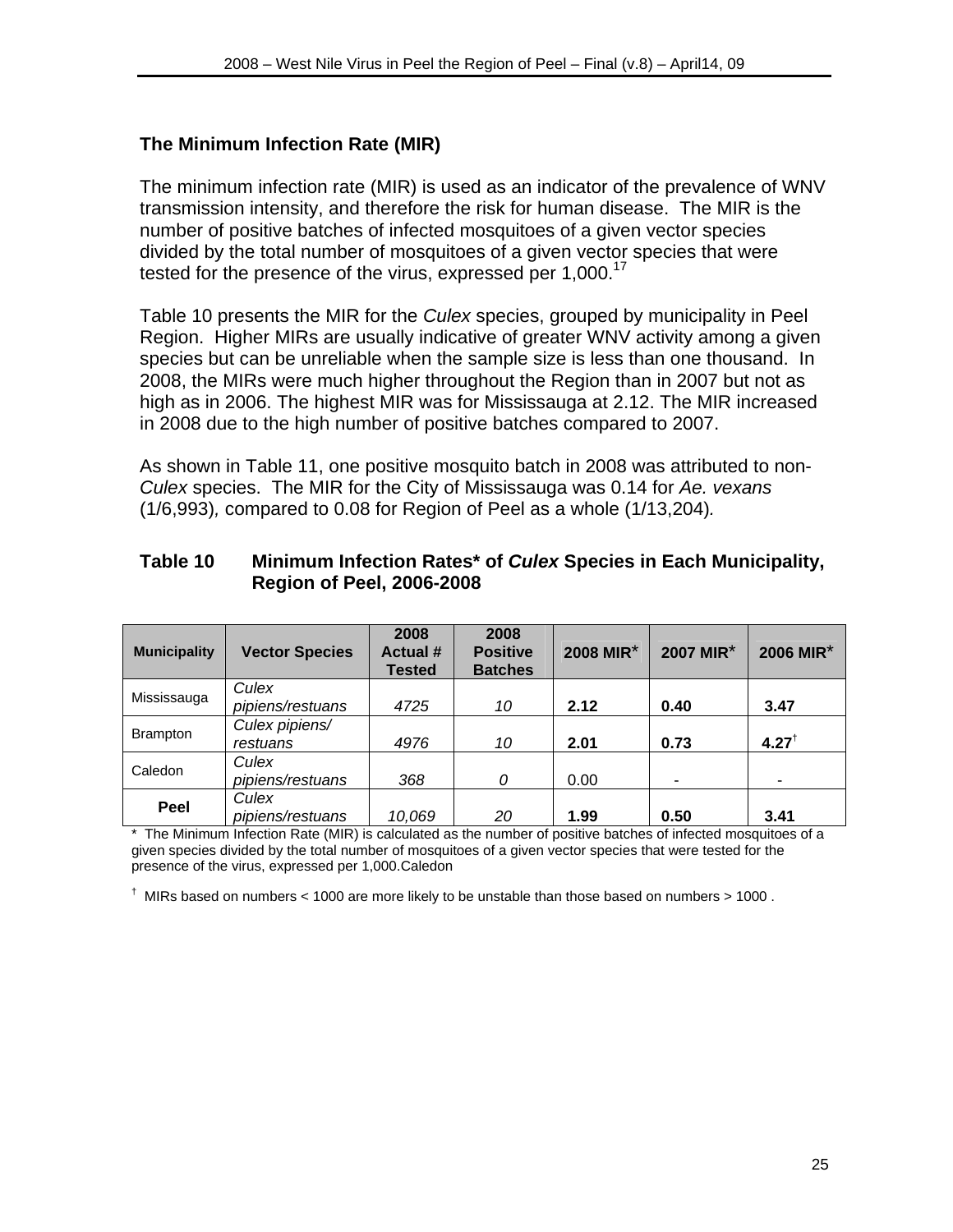#### **Table 11 Minimum Infection Rates of non-***Culex* **Species in Each Municipality, Region of Peel, 2007 and 2008**

| <b>Municipality</b> | <b>Vector</b><br><b>Species</b> | 2008<br><b>Actual</b><br><b>Number</b><br><b>Tested</b> | 2008<br><b>Positive</b><br><b>Batches</b> | 2008<br>MIR* | 2007<br><b>Actual</b><br><b>Number</b><br><b>Tested</b> | 2007<br><b>Positive</b><br><b>Batches</b> | 2007<br>MIR* |
|---------------------|---------------------------------|---------------------------------------------------------|-------------------------------------------|--------------|---------------------------------------------------------|-------------------------------------------|--------------|
| Mississauga         | Ae. vexans                      | 6993                                                    |                                           | 0.14         | 1,287                                                   | ۰                                         |              |
| <b>Brampton</b>     | Ae. vexans                      | 5369                                                    | -                                         | ۰            | 1,700                                                   |                                           | 0.59         |
| Caledon             | Ae. vexans                      | 842                                                     | $\overline{\phantom{0}}$                  | ۰            | 271                                                     | -                                         |              |
|                     |                                 |                                                         |                                           |              |                                                         |                                           |              |
| Peel                | Ae. vexans                      | 13204                                                   |                                           | 0.08         | 3,258                                                   |                                           | 0.31         |

\* The Minimum Infection Rate (MIR) is calculated as the number of positive batches of infected mosquitoes of a given species divided by the total number of mosquitoes of a given vector species that were tested for the presence of the virus, expressed per 1,000.

## **Adult Mosquito Surveillance in Other Ontario Health Units**

Table 12 lists all results of the mosquito testing programs in Ontario health units and highlights those health units adjacent to Peel Region.<sup>16</sup> Eight of the 36 health units reported positive mosquito batches. Peel Region reported the greatest number of positive batches, 21 (34% of total), followed by Toronto, 17 (27% of total) and Windsor-Essex County, 10 (16% of total). Of the health units adjacent to Peel Region, Toronto, Halton and York reported positive mosquito batches in 2008.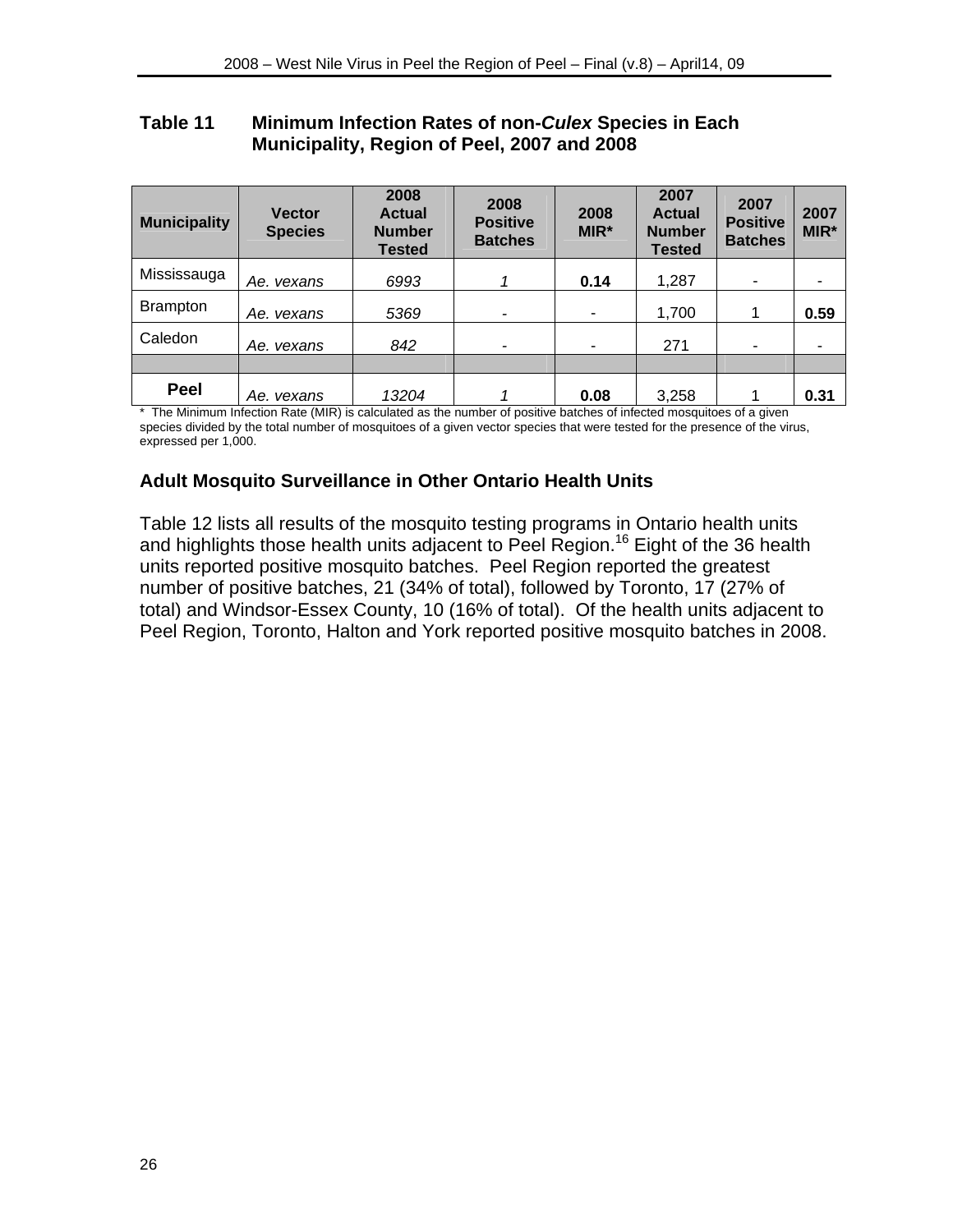| <b>Health Unit</b>                                     | <b>Total</b><br><b>Positive</b><br><b>Batches</b> | <b>Percent of</b><br>total |
|--------------------------------------------------------|---------------------------------------------------|----------------------------|
| Algoma Health Unit                                     | 0                                                 | 0%                         |
| <b>Brant County Health Unit</b>                        | 1                                                 | 2%                         |
| Chatham-Kent Public Health Division                    | $\Omega$                                          | 0%                         |
| Durham Region Health Department                        | $\Omega$                                          | 0%                         |
| <b>Eastern Ontario Health Unit</b>                     | $\Omega$                                          | 0%                         |
| Elgin-St. Thomas Health Unit                           | $\Omega$                                          | 0%                         |
| Grey-Bruce Health Unit                                 | $\Omega$                                          | 0%                         |
| Haldimand-Norfolk Health Unit                          | 1                                                 | 2%                         |
| Haliburton-Kawartha-Pine Ridge District Health Unit    | $\Omega$                                          | 0%                         |
| <b>Halton Region Health Department</b>                 | $6\overline{6}$                                   | 10%                        |
| Hamilton-Public Health & Community Services Dept.      | $\overline{4}$                                    | 6%                         |
| Hastings & Prince Edward Counties Health Unit          | 0                                                 | 0%                         |
| Huron County Health Unit                               | 0                                                 | 0%                         |
| Kingston, Frontenac and Lennox & Addington Health Unit | $\mathbf 0$                                       | 0%                         |
| Lambton County Community Health Services Department    | $\mathbf 0$                                       | 0%                         |
| Leeds, Grenville and Lanark District Health Unit       | $\mathbf 0$                                       | 0%                         |
| Middlesex-London Health Unit                           | $\mathbf 0$                                       | 0%                         |
| Niagara Regional Public Health Department              | $\mathbf 0$                                       | 0%                         |
| North Bay Parry Sound Health Unit                      | $\mathbf 0$                                       | 0%                         |
| Northwestern Health Unit                               | $\mathbf 0$                                       | 0%                         |
| Ottawa Public Health and Long-Term Care Branch         | 0                                                 | 0%                         |
| <b>Oxford County</b>                                   | 0                                                 | 0%                         |
| Region of Peel Health Department                       | 21                                                | 34%                        |
| Perth District Health Unit                             | 0                                                 | 0%                         |
| Peterborough County-City Health Unit                   | $\mathbf 0$                                       | $0\%$                      |
| Porcupine Health Unit                                  | $\mathbf 0$                                       | 0%                         |
| Renfrew County and District Health Unit                | $\pmb{0}$                                         | 0%                         |
| Simcoe - Muskoka District Health Unit                  | $\overline{0}$                                    | 0%                         |
| Sudbury and District Health Unit                       | 0                                                 | $0\%$                      |
| Thunder Bay District Health Unit                       | 0                                                 | 0%                         |
| <b>Timiskiming Health Unit</b>                         | 0                                                 | $0\%$                      |
| <b>Toronto Public Health</b>                           | 17                                                | 27%                        |

# **Table 12 Mosquito Surveillance Statistics by Health Unit, Ontario, 2008**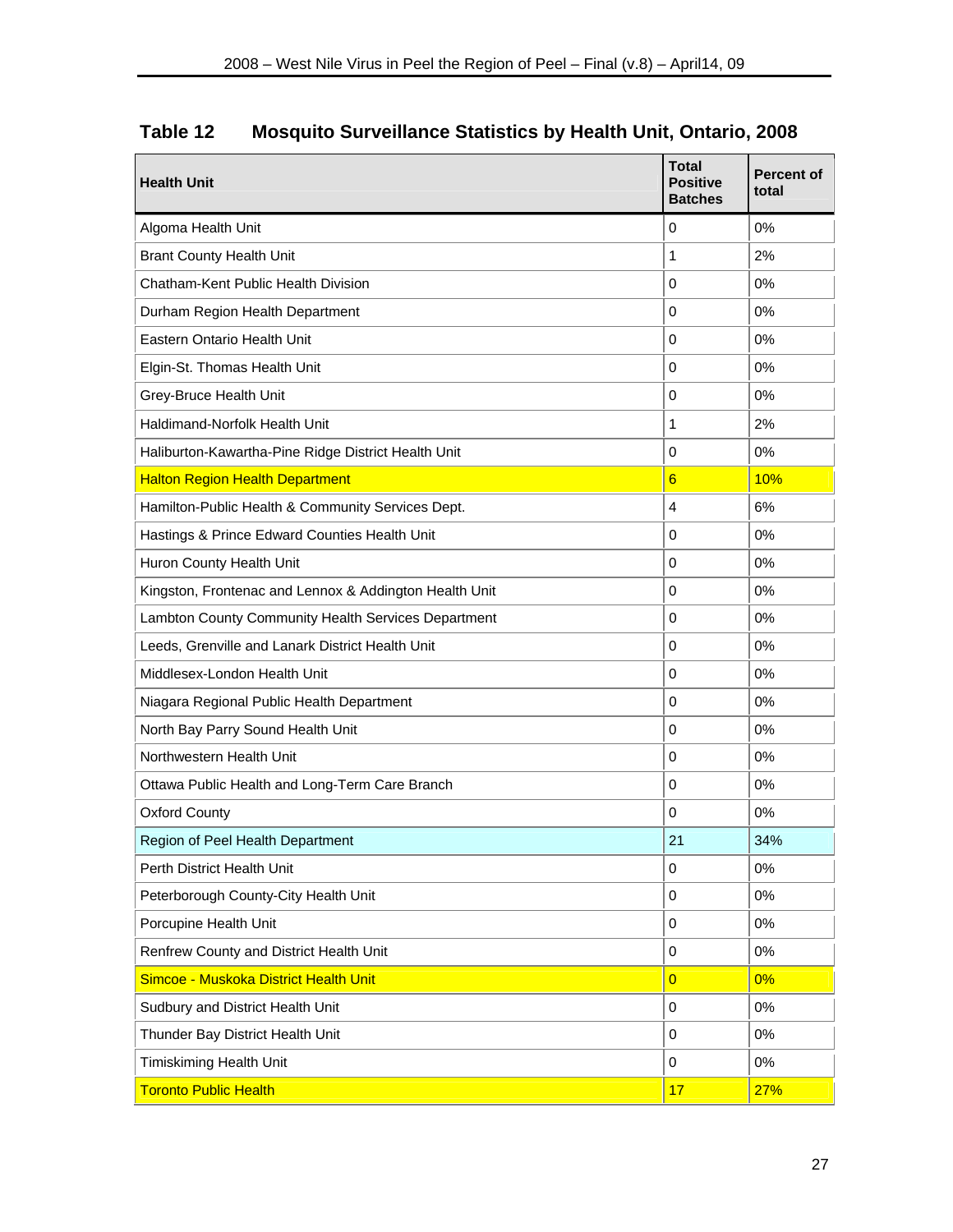| Waterloo Region Public Health                 |    | 0%    |
|-----------------------------------------------|----|-------|
| <b>Wellington-Dufferin-Guelph Health Unit</b> |    | $0\%$ |
| Windsor-Essex County Health Unit              | 10 | 16%   |
| <b>York Region Health Services Department</b> |    | 3%    |
| <b>ONTARIO TOTAL</b>                          | 62 |       |

Source: Ontario Ministry of Health and Long-Term Care, 2008

- Rows shaded in yellow are the municipalities adjacent to the Region of Peel

#### **Adult Mosquito Surveillance Across Canada**

Table 13 presents the national mosquito surveillance data by province/territory. A total of 122 positive batches were reported from three provinces, compared to 1,682 in 2007, a 93% decrease from the number found in 2007. Ontario had the greatest number with 62 positive batches. The significant decrease in positive batches across Canada between 2007 and 2008 is attributable to changes in weather conditions.

| <b>Province/Territory</b>    | <b>No. Confirmed positive</b><br>mosquito batches |
|------------------------------|---------------------------------------------------|
| Newfoundland and Labrador    | 0                                                 |
| <b>Prince Edward Island</b>  | 0                                                 |
| Nova Scotia                  | 0                                                 |
| <b>New Brunswick</b>         | 0                                                 |
| Quebec                       | 0                                                 |
| Ontario                      | 62                                                |
| Manitoba                     | 41                                                |
| Saskatchewan                 | 19                                                |
| Alberta                      | 0                                                 |
| <b>British Columbia</b>      | 0                                                 |
| <b>Yukon Territory</b>       | 0                                                 |
| <b>Northwest Territories</b> | 0                                                 |
| Nunavut                      | 0                                                 |
| Canada - Total               | 122                                               |

#### **Table 13 Mosquito Surveillance Statistics by Province and Territory, Canada, 2008**

Source: Public Health Agency of Canada, 2008. Ontario Ministry of Health and Long-term Care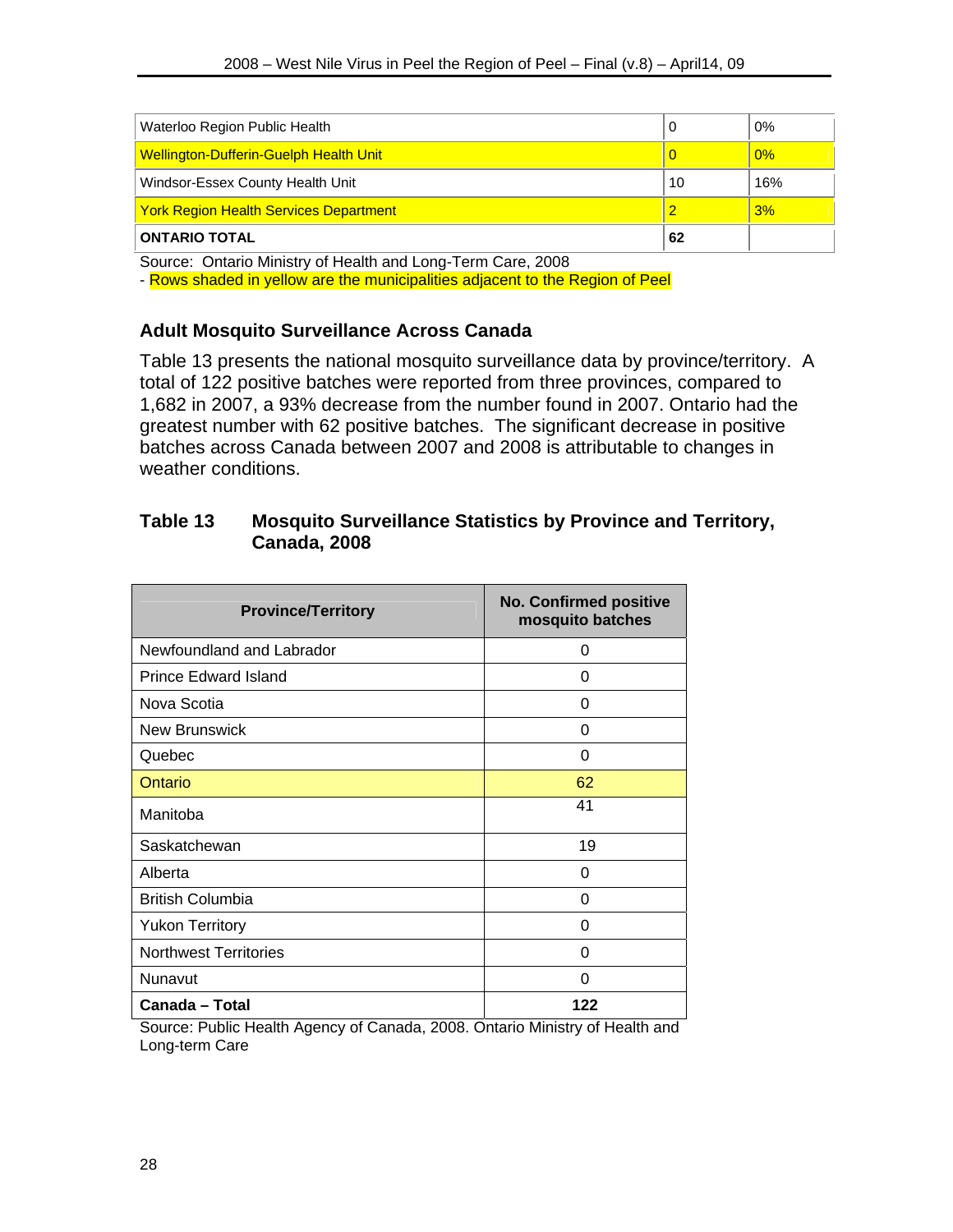#### **Asian Tiger Mosquito** *(Stegomyia albopicta)*

The Asian tiger mosquito (species *Stegomyia albopicta)* is a vector for a number of viruses including WNV, Eastern Equine Encephalitis and Dengue Fever. In 2005, the Ministry of Health and Long-Term Care (MOHLTC) included the Asian tiger mosquito in their WNV Preparedness and Prevention Plan as a species to identify and be included in viral testing.<sup>18</sup>

The Asian tiger mosquito was found in Peel Region in 2005. In 2006, the MOHLTC sponsored a special study, the purpose of which was to determine the abundance of the Asian tiger mosquito in the three Ontario health units that trapped the species in 2005. This study used a different trap, the Omni-Directional Fay-Prince trap, which is designed to attract specific species including the Asian tiger mosquito.

In 2008, 4 Omni-Directional Fay-Prince traps were used in Peel Region to monitor for the Asian tiger mosquito. The mosquitoes captured in these traps were not sent to the external laboratory for identification and therefore the capture counts are not reflected in the counts from the CDC light traps. Species identification for mosquitoes trapped in the Omni-Directional Fay-Prince trap was conducted inhouse by a trained public health inspector. No Asian tiger mosquitoes were trapped in 2007 or 2008 in Peel Region.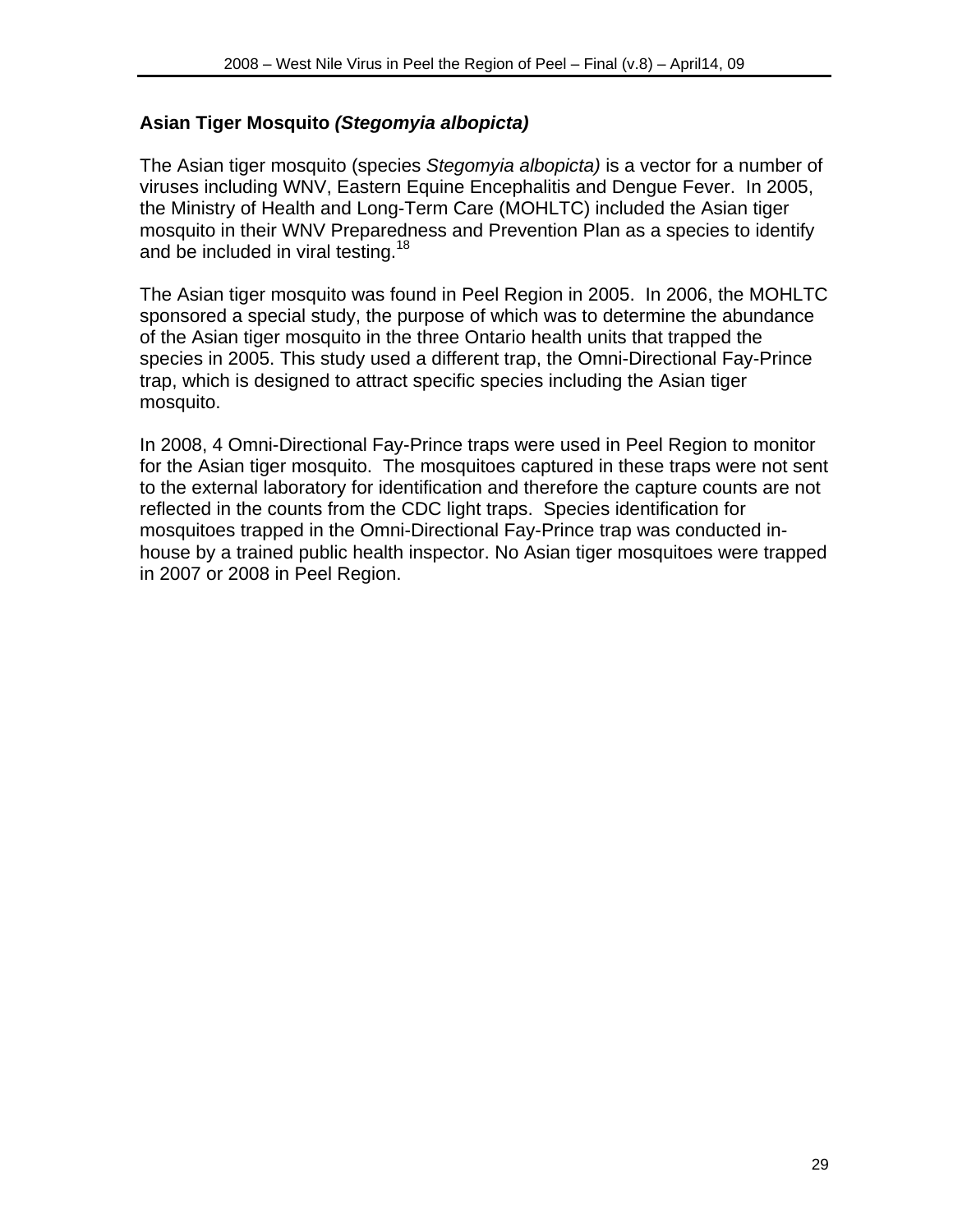#### *Larval Mosquito Surveillance*

Larval surveillance is useful in guiding WNV prevention and reduction activities. It is used to determine the location, species and population densities of mosquitoes. Larval surveillance activities are vital for predicting adult emergence and establishing optimal times for implementation of larval reduction measures.

From early May to early September, seasonal staff surveyed a variety of aquatic habitats for the presence of mosquito larvae. These potential breeding sites were identified by referring back to breeding site information collected in previous years and by stagnant water complaints received through the Environmental Health Contact Centre or on-line reporting form. Refer to the 2006 WNV in the Region of Peel report for details on the methods used for larval surveillance.<sup>19</sup>

In 2008, larval surveillance was undertaken at 3,479 potential mosquito breeding sites on publicly owned lands in Peel Region. Table 14 breaks down the number of surface water sites monitored by municipality and compares this to previous years. The total number of sites monitored across Peel Region increased in 2008 largely because of record rainfall. Overall 55% of the sites were in Mississauga, 22% in Brampton, and 23% in Caledon.

#### **Table 14 Number of Surface Water Sites Monitored by Municipality, Region of Peel, 2002, 2006-2008**

| Year | <b>Region of Peel</b> | <b>Mississauga</b> | <b>Brampton</b> | <b>Caledon</b> |
|------|-----------------------|--------------------|-----------------|----------------|
| 2002 | 278                   | 152                | 106             | 20             |
| 2006 | 2,233                 | 1,567              | 392             | 274            |
| 2007 | 2,400                 | 1,689              | 451             | 260            |
| 2008 | 3,479                 | 1,904              | 784             | 791            |

In 2008, mosquito larvae were found at 72% (2,501 of 3,479) of the breeding sites monitored in Peel Region compared to 20% (468 of 2,400) in 2007.

Figure 6 presents the larval surveillance results by breeding site type (habitat) in Peel Region. Ditches, culverts and field pools make up the greatest proportion (71%) of sites with larvae present. These are also the locations that are most difficult to contain mosquito populations using control measures because of their relative abundance and effectiveness at holding standing water.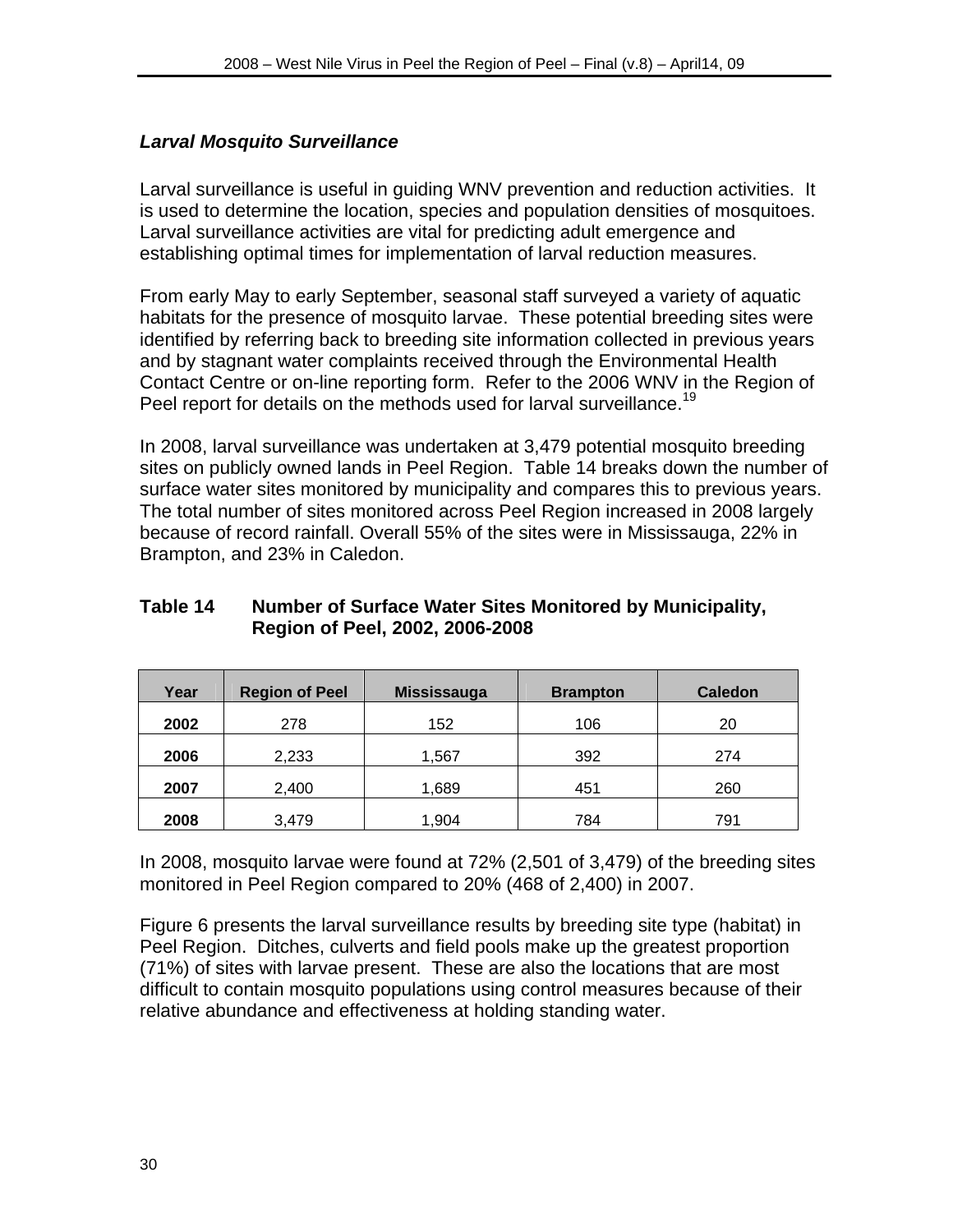#### **Figure 6 Types of Sites Found to Contain Mosquito Larvae, Region of Peel, 2008**



## **Species Identification – Larval Analysis**

In 2008, a total of 2,501 mosquito larvae were identified from mid-May to the beginning of September. This represents a 30% increase from 2007 (1,927).

Twenty-one different species of larvae were identified; 61% (1,519) were the two *Culex* species, *pipiens* and *restuans,* the primary WNV vector. This figure is similar percentage of the identified larvae from these two species in 2007 (60%), up from 56% in 2006.

*Aedes vexans* is a confirmed WNV bridge vector in Ontario. Table 7, showed that this species represented 40% (31,673) of specimens captured and was the dominant species in the Region.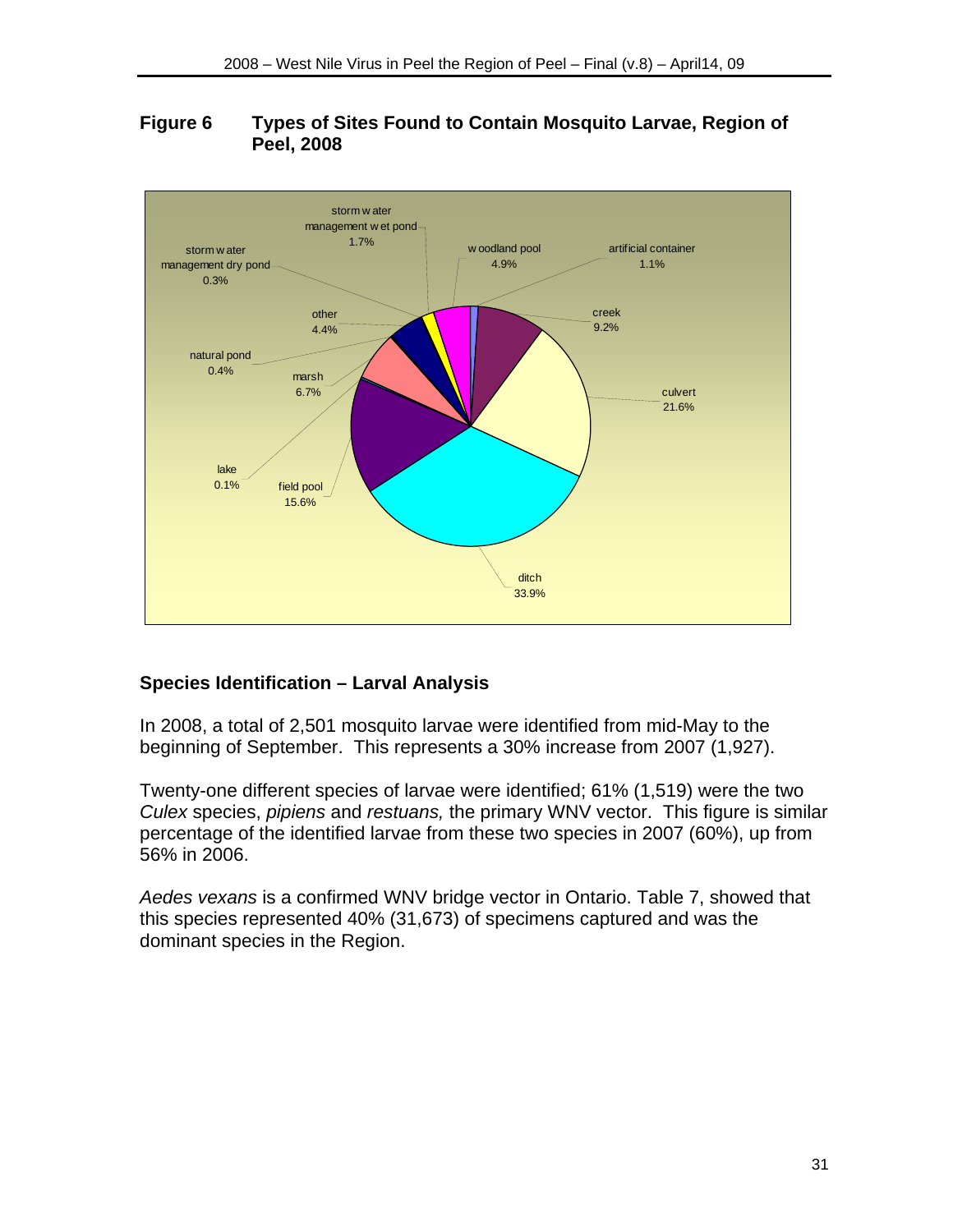## *Larval Mosquito Reduction*

A major part of the Region of Peel WNV Prevention Program is to conduct activities to reduce the number of vector mosquitoes. This goal can be achieved by preventing the emergence of mosquitoes by eliminating or altering habitats (source reduction) to make them less conducive to mosquito breeding and by pesticide treatment at the larval stage to impede their development into viable adult mosquitoes.

Source reduction is important and the Region of Peel's public education and outreach program highlights the need for eliminating stagnant water. However, it is very difficult and cost-prohibitive to eliminate all breeding sites because very little water is required for most female mosquitoes to lay their eggs, particularly in the case of the *Culex* species. Therefore, the prevention plan relies heavily on the larviciding program.

The purpose of the larviciding program is to reduce mosquito abundance, especially the *Culex* species. It is easier, more efficient and cost effective to control mosquito populations by treating at the larval stage with larvicides before adult mosquitoes emerge and become more widely dispersed.

Habitats of importance, because of their potential to become mosquito breeding sites, include roadside catch basins, ditches, discarded tires, unused swimming pools and containers left outdoors. These breeding sites are conducive to promoting the emergence of multiple mosquito species because of standing or slow-moving water and the presence of decaying organic matter which serves as food for the larvae. Special attention and effort is directed towards monitoring catch basins and surface water breeding sites such as ditches, culverts, and ponds.

Catch basin networks are extensive in urban and suburban environments. They retain a small amount of water and organic matter in the form of sediment that collects in the sump of the catch basin. The majority of catch basins in Peel Region have been found to contain larvae. Surface water breeding sites are many in number and type and can change from year to year requiring a systematic approach to their surveillance and treatment.

Habitat modification, which includes altering the habitat to eliminate standing water, can also reduce the potential to breed mosquitoes. Peel Public Health staff work with municipal departments to pursue all effective measures to achieve this outcome.

## **Larvicides**

In 2003, in response to an emerging threat, the Region of Peel Health Department developed a fully integrated program of surveillance, public education, and vector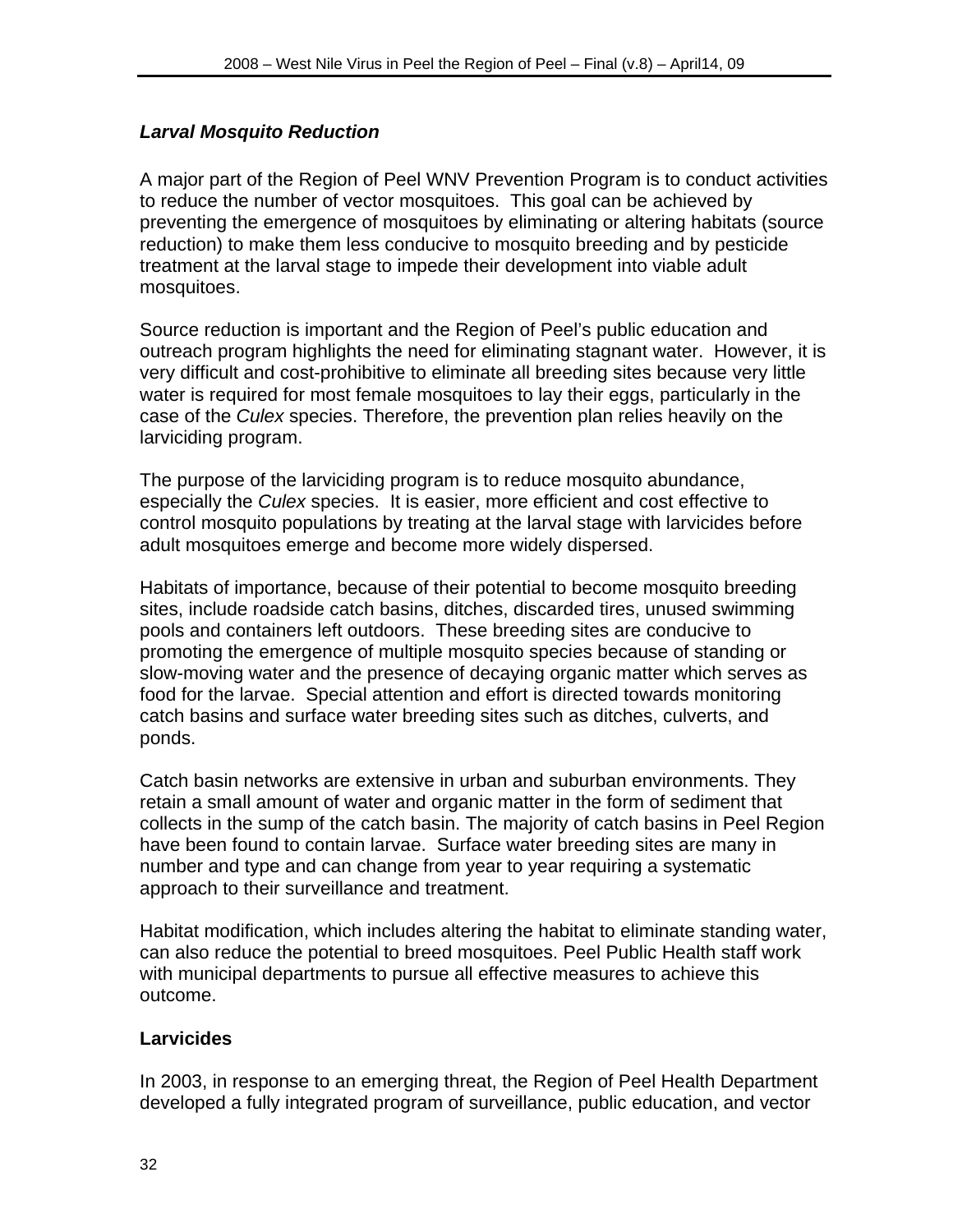management. Mosquito larviciding remains a key component of this vector management strategy, and in particular the abatement of mosquitoes in the extensive network of storm-water catch basins and in surface waters located on municipal properties.

Methoprene, a synthetic insect growth regulator, interferes with mosquito larvae development. It has been approved by Health Canada's Pest Management Regulatory Agency (PMRA) for mosquito larviciding. It is effective against the *Culex* species, degrades rapidly in water and is low in toxicity for non-target species This is supported by results of raw and treated drinking water testing which found no detectable levels of methoprene in a Region of Peel location in July 2005.<sup>20</sup> The Ministry of the Environment (MOE) also found that methoprene did not harm streams, rivers and drinking water in treated areas and that it was effective in reducing mosquito larvae.<sup>21</sup>

In catch basins, the Region of Peel uses either methoprene pellets/briquets (Altosid®) or *Bacillus sphaericus* (VectoLex® WSP – water soluble pouches). Methoprene pellets were used in the majority of roadside catch basins. Methoprene briquets were used in non-roadside catch basins such as those located in public parks and Region of Peel-owned or operated buildings. *Bacillus sphaericus* was used in catch basins draining into Environmentally Sensitive Areas (ESA). Surface water treatment involved the use of *Bacillus thuringiensis var. israelensis* (Aquabac 200G). *Bacillus sphaericus* has a longer residual effect than *bacillus thuringiensis var. israelensis* and is effective in organic environments.

The Canadian Centre for Mosquito Management Inc. (CCMM), on contract with the Region of Peel, carried out the larviciding of catch basins and surface water sites. Permit applications were prepared by Peel Public Health staff, in consultation with CCMM, and submitted to the MOE. Three permits were issued in 2008 by the MOE to allow treatment for the following site types: catch basins, surface water and sensitive areas. Notices of larviciding were placed in local newspapers before application began.

## **Catch Basin Treatment**

Table 15 summarizes the catch basin treatment activities across Peel Region in 2008. The number of catch basins treated per round can vary due to a number of factors including catch basin cleaning (vacuuming), construction and new subdivisions being added to the program.

Roadside municipal catch basins were treated four times from mid-June to the end of August. Approximately 240 kg of Altosid® Pellets were applied to 341,522 catch basins in Peel Region in 2008 with on average 85,393 treated per round.<sup>22</sup> This represents a slight decrease in the amount of pellets used in 2007. Peel Public Health conducted quality assurance monitoring of roadside catch basins. Altosid®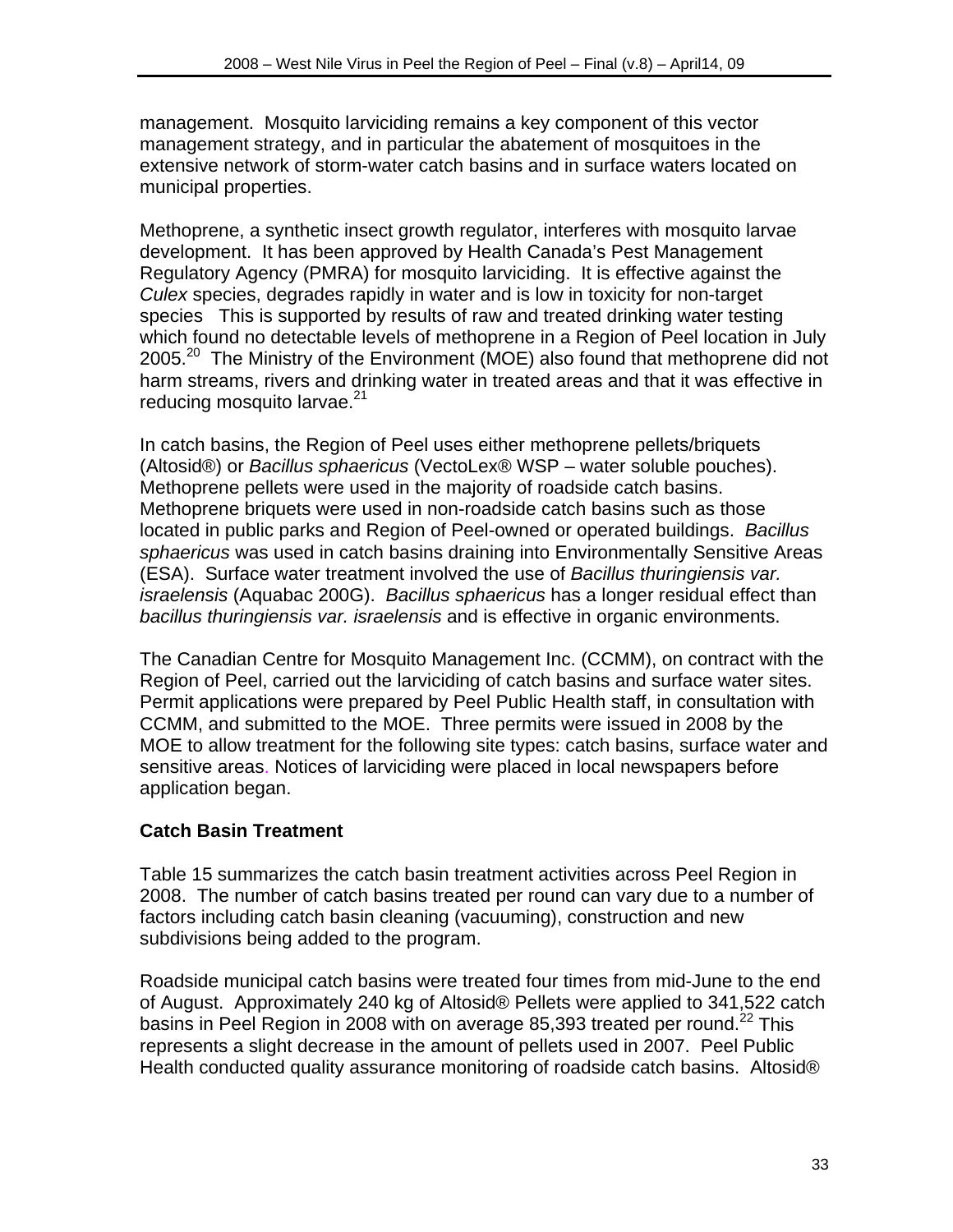Pellets were found to be on average 93% effective in controlling mosquito larvae in 2008.

Altosid® Briquets were mostly applied early on in the season because of their extended period of residual activity. Altosid® XR Briquets were applied to 2,467 non-roadside catch basins (one application per catch basin). Non-roadside catch basins included those located in, along or on: municipal green-spaces (1,732); Region of Peel-owned or operated sites, such as government buildings, social housing units, day cares and long-term care facilities (608); rear yards of residential properties (97); provincial highways (30).

Two applications of VectoLex® water soluble pellets (WSP) were used in 1,282 catch basins in Mississauga (932), Brampton (284), and Caledon (66).

| <b>Treatment</b> | <b>Number of Catch Basins Treated</b> | <b>Cycle Dates</b>                    |                     |                                 |
|------------------|---------------------------------------|---------------------------------------|---------------------|---------------------------------|
| Round            | <b>Altosid® Pellets</b>               | <b>Altosid® XR</b><br><b>Briquets</b> | <b>VectoLex WSP</b> |                                 |
|                  | 85,393                                | 2,456                                 | 1,282               | June $9^{th}$ – June 29th       |
| 2                | 85,393                                | 3                                     | $\Omega$            | June $30^{th}$ – July $20^{th}$ |
| 3                | 85,393                                | 2                                     | 1,282               | July $21^{st}$ – Aug $10^{th}$  |
| 4                | 85,393                                | 6                                     | $\Omega$            | Aug $11^{th}$ – Aug $31^{st}$   |
| Total            | 341,572                               | 2,467                                 | 2,564               |                                 |

**Table 15 Summary of Catch Basin Treatment, Region of Peel, 2008** 

Source: The Canadian Centre for Mosquito Management Inc., 2008

## **Surface Water Treatment**

In 2008, 436 surface water sites received a total of 504 treatments with *Bacillus thuringiensis var. israelensis* (Aquabac 200G) from May 10 – September 29 covering 1.72 hectares of stagnant surface-waters.<sup>23</sup> This is nearly double the number of sites treated compared to any other year since the larviciding program was established (Table 16). This increase is due to increases in the number of sites treated in the City of Mississauga and Caledon. Sixty-nine per cent of the sites treated were in Mississauga, 21% in the Town of Caledon, and 10% in the City of Brampton.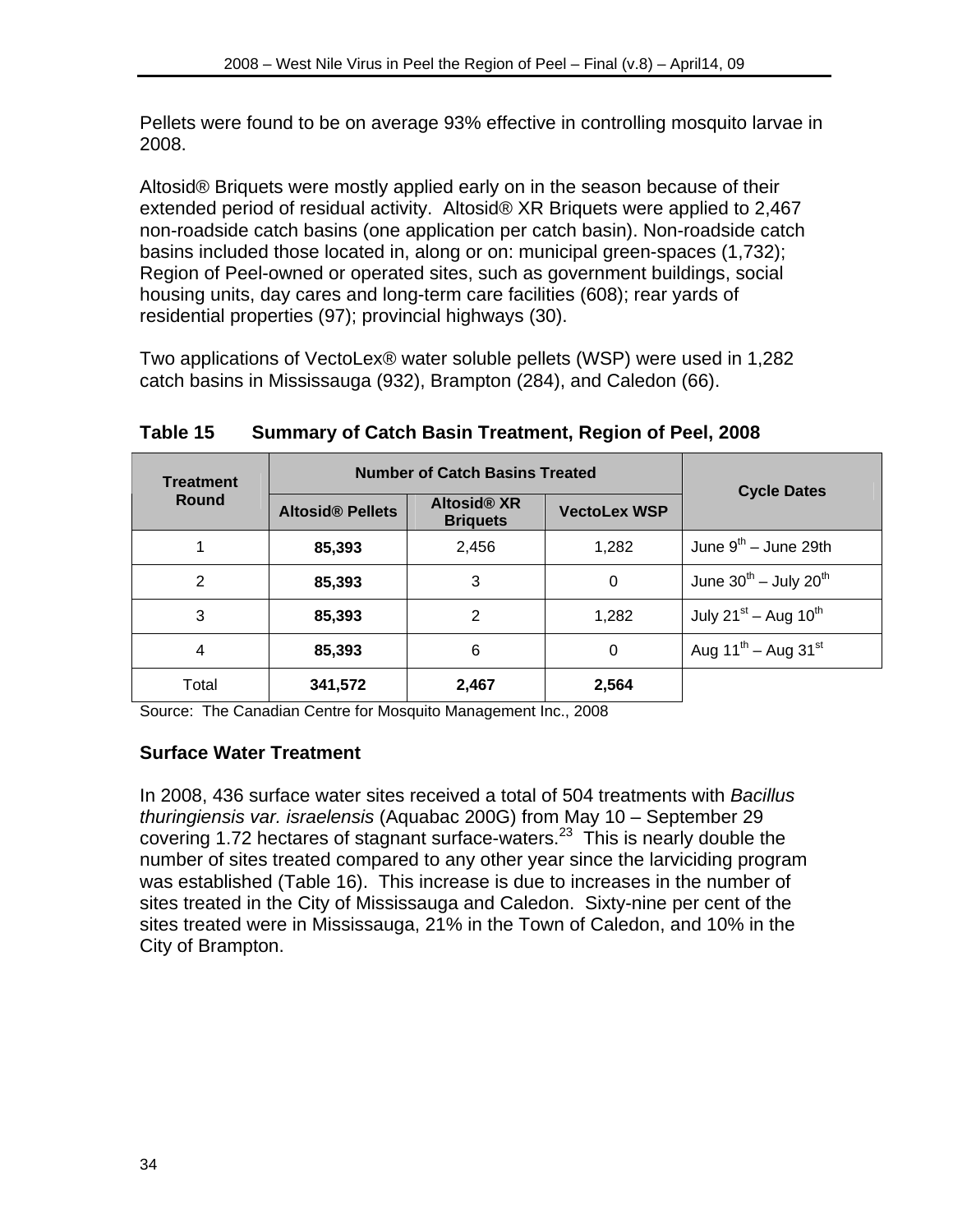| Table 16 | Summary of Surface Water Treatment by Municipality, Region of |
|----------|---------------------------------------------------------------|
|          | Peel, 2006-2008                                               |

| Year | <b>Total Sites</b><br><b>Treated</b> | <b>Mississauga</b><br><b>Sites Treated</b> | <b>Brampton</b><br><b>Sites Treated</b> | <b>Caledon Sites</b><br><b>Treated</b> | <b>Total Treatments</b><br>(include multiple<br>treatments at the<br>same location) |
|------|--------------------------------------|--------------------------------------------|-----------------------------------------|----------------------------------------|-------------------------------------------------------------------------------------|
| 2006 | 201                                  | 88                                         | 72                                      | 41                                     | 249                                                                                 |
| 2007 | 221                                  | 136                                        | 64                                      | 21                                     | 253                                                                                 |
| 2008 | 436                                  | 301                                        | 45                                      | 90                                     | 504                                                                                 |

As illustrated in figure 7, across Peel Region, ditches (40%), culverts (18%), field pools (14%) and woodland pools (11%) were the surface water sites most often larvicided (39%, 18%, 14%, and 11% respectively). This varied from 2007 when ditches represented 35% of surface sites treated with woodland pools the second most common site at 16%. There were 19 surface-water applications made to three areas that the Ministry of Natural Resources considers environmentally sensitive areas.



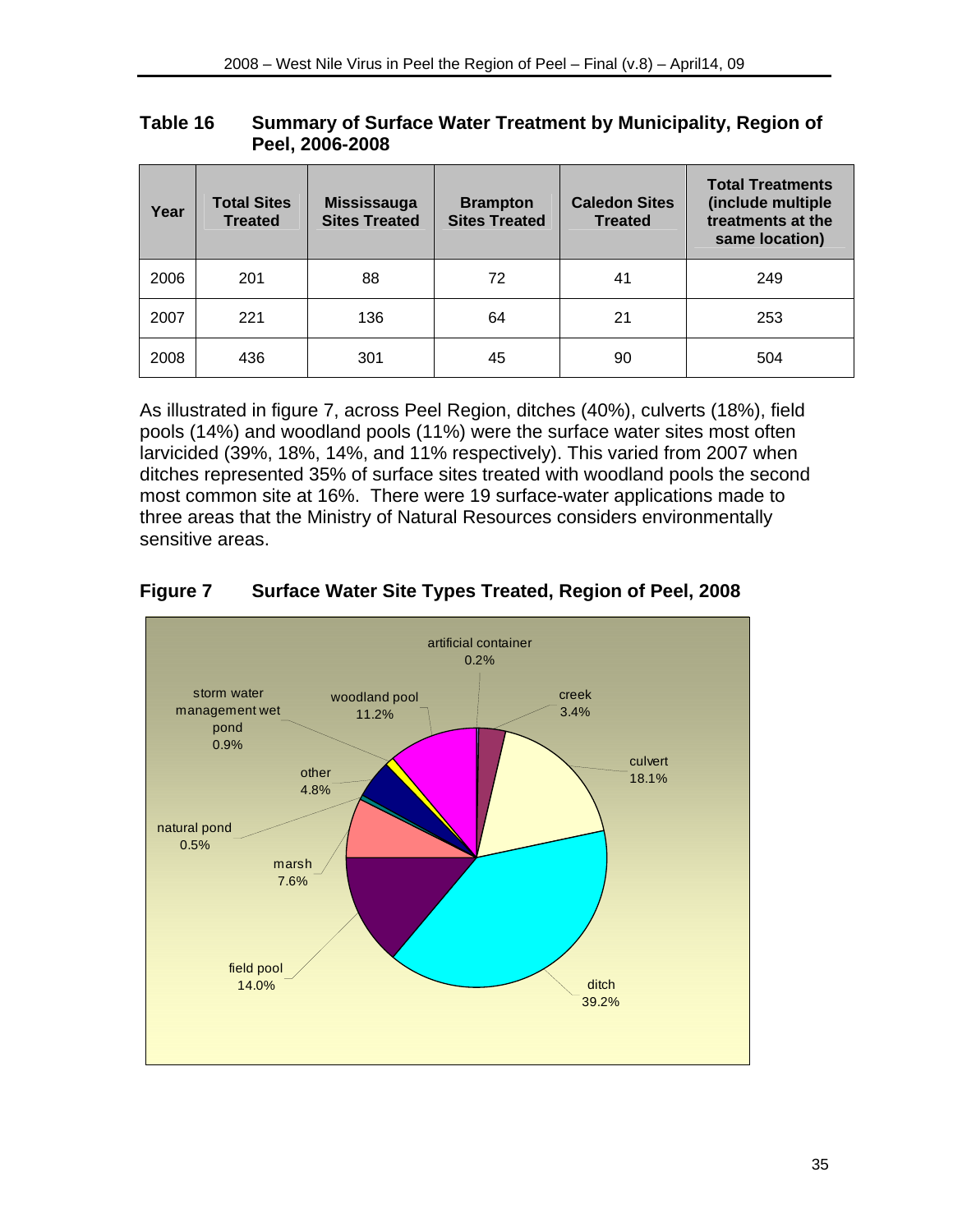The pattern of sites applied with larvicide varied in each municipality. In Mississauga and Brampton ditches and culverts accounted for a little over half of the total surface sites treated in each municipality (Table 17). In Caledon, 73% of the sites treated were ditches and marshes. No storm water retention ponds were treated in Caledon or Brampton.

| <b>Site Types</b>    | <b>Mississauga</b><br><b>Sites Treated</b> | <b>Brampton</b><br><b>Sites Treated</b> | <b>Caledon Sites</b><br><b>Treated</b> | <b>Total Sites</b><br><b>Treated</b> |
|----------------------|--------------------------------------------|-----------------------------------------|----------------------------------------|--------------------------------------|
| Artificial container |                                            |                                         |                                        |                                      |
| Creek                | 15                                         |                                         | 0                                      | 15                                   |
| Culvert              | 60                                         | 9                                       | 10                                     | 79                                   |
| Ditch                | 108                                        | 15                                      | 48                                     | 171                                  |
| Field pool           | 54                                         |                                         | 0                                      | 61                                   |
| Marsh                | 10                                         | 5                                       | 18                                     | 33                                   |
| Natural pond         | 2                                          | 0                                       | 0                                      | $\mathbf{2}$                         |
| Other                | 19                                         | $\overline{2}$                          | 0                                      | 21                                   |
| Storm water          |                                            |                                         |                                        |                                      |
| management wet pond  | 4                                          | 0                                       | 0                                      | 4                                    |
| Woodland pool        | 29                                         | 6                                       | 14                                     | 49                                   |
| TOTAL                | 301                                        | 45                                      | 90                                     | 436                                  |

## **Table 17 Number of Surface Water Sites Treated, Region of Peel, 2008**

## *Risk Assessment Summary*

Each year, from mid-June to October, Peel Public Health's West Nile Virus Working Group carries out a weekly risk assessment based on surveillance information collected during that week to identify the relative risk of human infection in the Peel Region. The working group consists of staff from various programs including environmental health, communications, epidemiology, and communicable disease. Various surveillance factors that influence the risk of WNV infection are evaluated. The factors included are:

- Seasonal temperatures
- Adult mosquito vector abundance
- Virus isolation rate in vector mosquito species
- Human cases of WNV
- Local WNV activity (bird, equine, mosquito)
- Time of year
- WNV activity in proximal urban or suburban regions

Each surveillance factor is assigned a weighted score based on the observations of the previous week. The WNV Mosquito Adulticiding Risk Assessment form is completed weekly (Appendix C) and when the risk assessment level exceeds a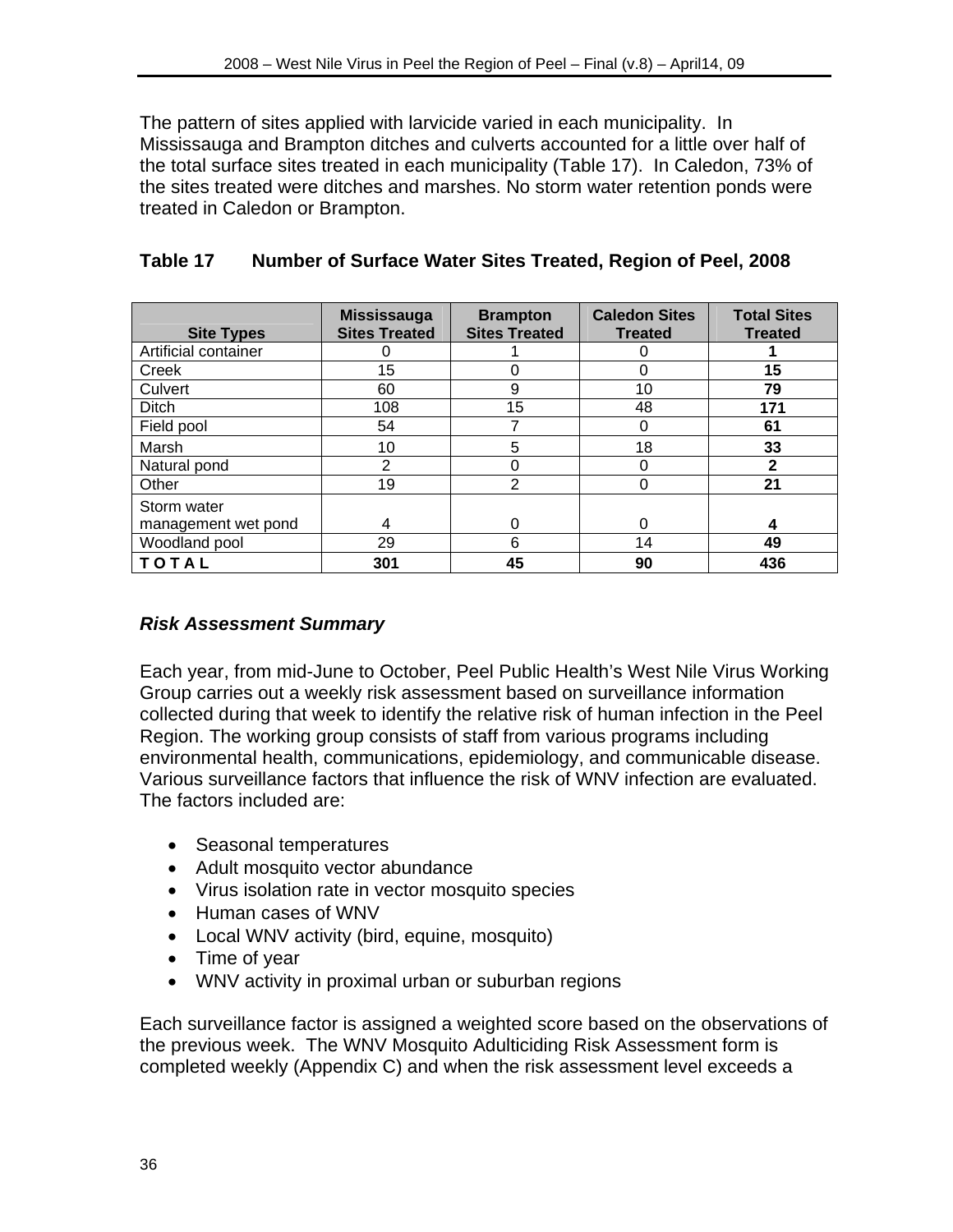value of three, a decision tree process is invoked whereby increased surveillance and the possibility of adulticiding are considered.

#### *Public Education and Community Outreach*

The prevention and reduction of WNV risk requires the involvement of many sectors. Engaging individual residents is integral in preventing human infections, particularly in advocating personal protective measures and the elimination of breeding sites on private property.

Seasonally, mid-June through mid-October, questions regarding mosquito protection measures are asked as part of the Rapid Risk Factor Surveillance System. This survey helps Peel Public Health staff understand the knowledge, attitudes and behaviours of Peel residents associated with WNV.

Table 18 illustrates the proportion of Peel Region residents that protected themselves from mosquitoes all or most of the time for 2002 and 2006 to 2008.<sup>22</sup> Preliminary 2008 data indicate that 25% covered up with clothing, and 14% used a DEET-based (*N,N*-diethyl-3-methylbenzamide) repellent.

The proportion of respondents who reported covering up with clothing differed significantly over the four years examined, with the most frequent use of this strategy in 2006. The proportion of respondents who used insect repellent with DEET differed significantly over the four years examined, with this strategy being employed more in 2006 compared to other years. One possible reason for the similarity in the 2007 and 2008 figures may be due to do with the cancellation of a mass media campaign sponsored by the Province last year.

#### **Table 18 Proportion of Residents who Protected Themselves from Mosquitoes All or Most of the Time During the Month Prior to Interview, Region of Peel, 2002, 2006–2008**

| <b>Method of</b><br><b>Protection</b> | 2002            |     | 2006            |     | 2007            |     | 2008            |     |
|---------------------------------------|-----------------|-----|-----------------|-----|-----------------|-----|-----------------|-----|
|                                       | <b>Per Cent</b> | n   | <b>Per Cent</b> | n   | <b>Per Cent</b> | n   | <b>Per Cent</b> | n   |
| Covered up with<br>clothing           | 26.8            | 491 | 34.9            | 381 | 25.6            | 368 | 24.7            | 397 |
| Used repellant<br>with DEET           | 11.5            | 489 | 19.1            | 381 | 13.7            | 368 | 13.5            | 400 |
| Used repellant<br>without DEET        | NA              | $-$ | $5.8*$          | 371 | $7.9*$          | 363 | $6.5*$          | 399 |

Notes: Data were collected May 11 to October 9, 2002, June 12 to October 11, 2006, June 12 to October 22, 2007 and June 14 to October 19, 2008. The proportion of respondents who covered up with clothing differed significantly (p<0.01) over the four years examined, with the most frequent use of this strategy in 2006. The proportion of respondents who used insect repellant with DEET differed significantly (p<0.05) over the four years examined, with this strategy being employed more in 2006 compared to other years.

\* Use estimate with caution.

NA = Not applicable. Data were not collected for this question in 2002.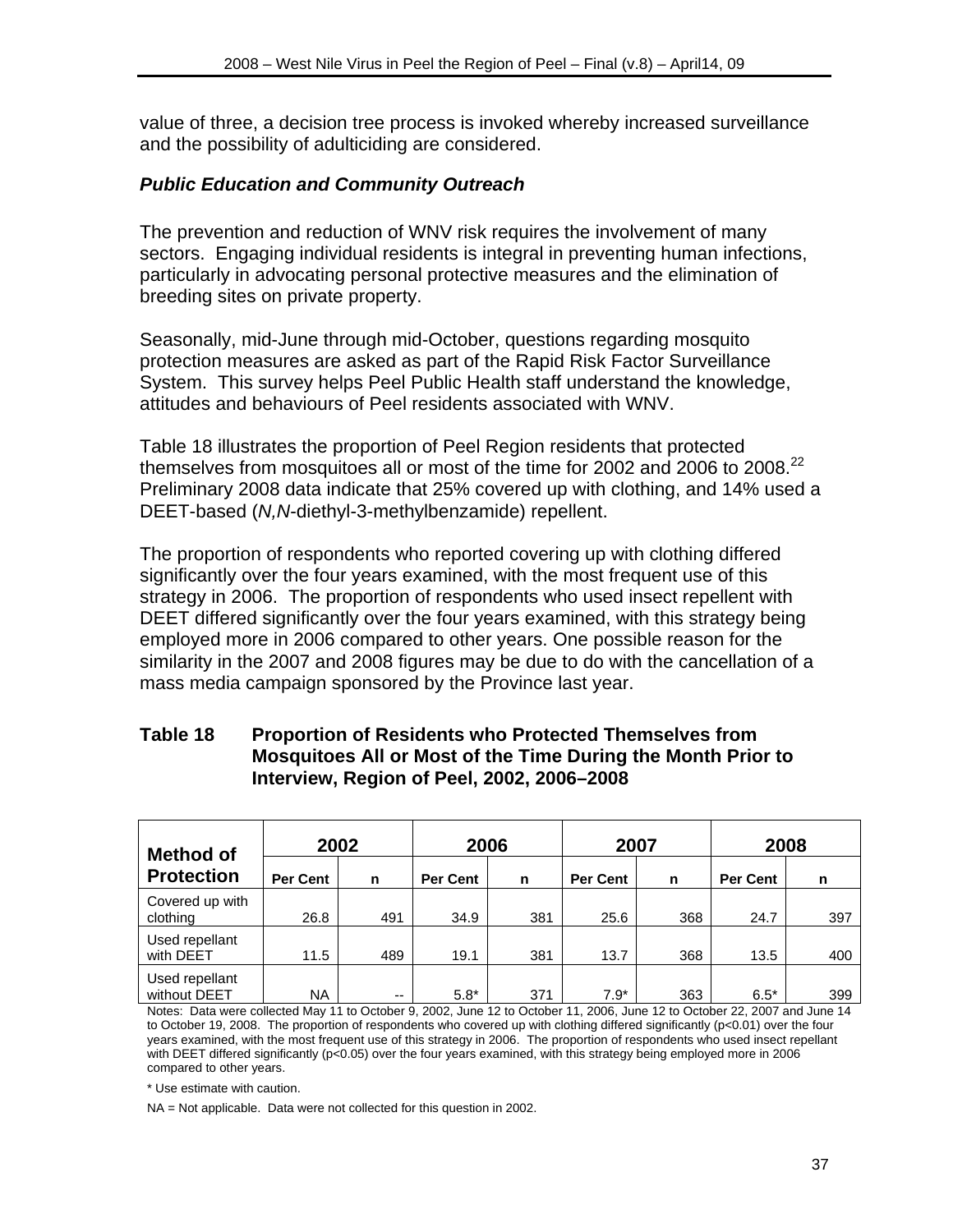DEET - *N,N*-diethyl-3-methylbenzamide

#### **West Nile Virus Calls**

The Region of Peel Customer Contact Centre is the first level of contact for WNV related inquiries, complaints and reports. WNV inquiries that were of a complex nature were forwarded to the Environmental Health Contact Centre. Peel residents were requested to call the Region with their stagnant water complaints, dead bird reports and when there were any questions related to prevention and protection against WNV. The number of calls may be used as an indicator of public engagement and concern when compared over a number of years.

In 2008, a total of 701 calls were received, which included both stagnant water complaints and dead bird reports (Figure 8). The number of calls received decreased every year with 2008 having the fewest number of calls since first starting to accept calls in 2002 – a decrease of 53% compared to 2006 and 66% of 2002.

**Figure 8 Number of Calls to the Customer Contact Centre, Region of Peel May 1 - September 30, 2002, 2006-2008** 

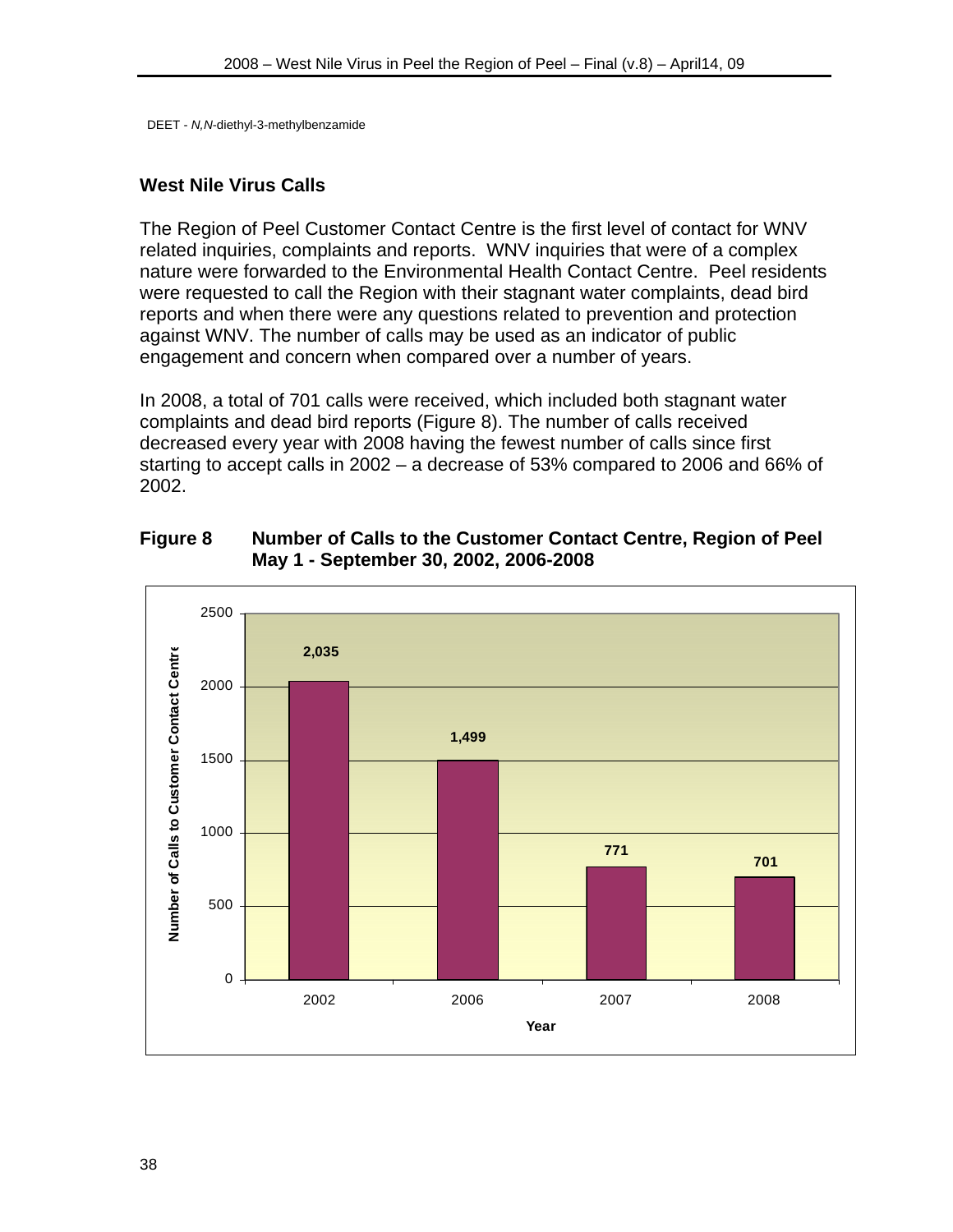Peel Public Health has developed various resources to educate Peel residents about personal protective measures and encourage individual and household activities that prevent or discourage the breeding of mosquitoes. The resources include flyers, fact sheets, posters, mailers and newspaper advertisements. All the materials are made available on the Region of Peel website at http://www.peelregion.ca/health/westnile/resources/.

## **Visits to the Website**

 $\overline{a}$ 

The total number of visits to the WNV website in 2008 was 7,602. This is down 35% from 2007 (11,678). Monthly visits to the website peaked at 1,485 in June.

## **Climate Change Impacts on West Nile Virus**

Climate change may have been a factor in the spread of West Nile Virus in North America. Milder winters followed by prolonged summer droughts and heat waves favour the spread and establishment of West Nile Virus through changes in mosquito populations.<sup>2</sup> The increased temperatures associated with climate change could increase the survival or replication rates of vectors like mosquitoes (in Peel) and may contribute to higher incidence of disease. $2$  Longer summers will also extend the period associated with higher risk behaviours allowing people to engage in outdoor leisure and work related activities for longer periods.<sup>2</sup>

Degree-days, or the sum of daily differences between mean temperature and the temperature at which mosquitoes can begin to breed (14°C), were closely monitored throughout the 2008 season. It has been shown that WNV amplification in mosquitoes (extrinsic incubation period) is proportional to the total number of degree-days. $24$ <sup>24</sup> A high number of degree-days will increase the initial spread of the virus into the bloodstream of mosquitoes and shorten the extrinsic incubation period (EIP).‡‡

<sup>‡‡</sup> The extrinsic incubation period means the interval between the acquisition of an infectious agent by a vector and the vector's ability to transmit the agent to other susceptible vertebrate hosts.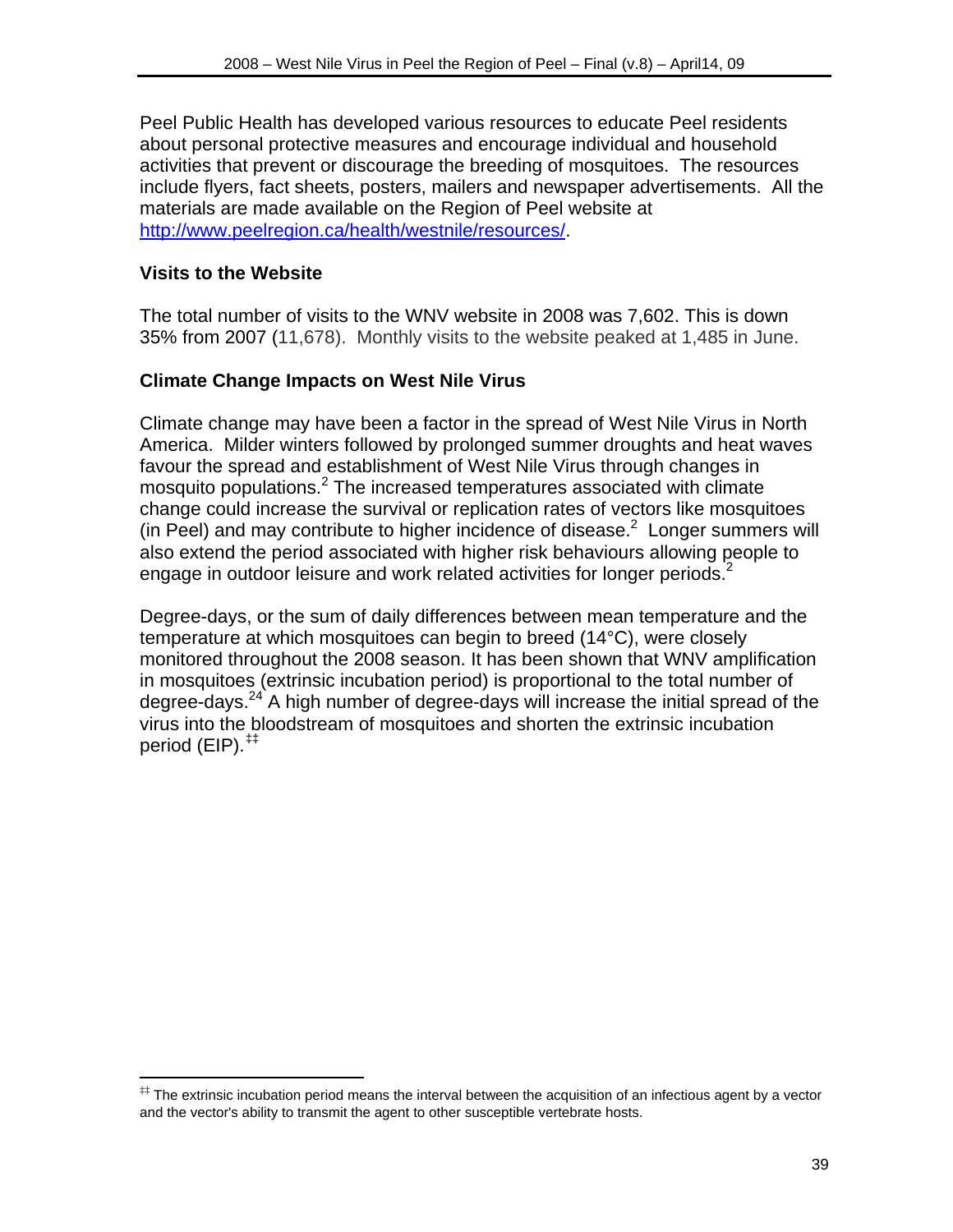In plain terms, this means that with high temperatures, infected mosquitoes will develop a higher amount of virus in the blood in a shorter time. Reisen and colleagues (2006) have estimated that for WNV and *Culex tarsalis,* the temperature threshold for WNV development in mosquitoes is 14°C and that the EIP is estimated at 109 degree-days. These values have not been formally established for *Culex pipiens-restuans*, but can serve as a good baseline.

Environment Canada has been collecting weather data at the Pearson International Airport for many years. The running total of degree-days over 14°C was accumulated for every day since the start of the 2008 season. As shown in Figure 9, the average monthly temperatures above 14°C in 2008 was the lowest over the past four years.



## **Figure 9 Average temperature and precipitation in the Region of Peel, 2006-2008**

Source: GDG Environnement Ltée, 2008 Report on Mosquito Surveillance and Detection of West Nile Virus for the Region of Peel.

Hence, as Figure 10 shows, the threshold for replication of the WNV in mosquitoes in 2008 was reached for a short period in July (the last two weeks) - the warmest period in that summer. But, conditions were more favourable for the replication of WNV in mosquitoes in 2005, 2006, and in 2007.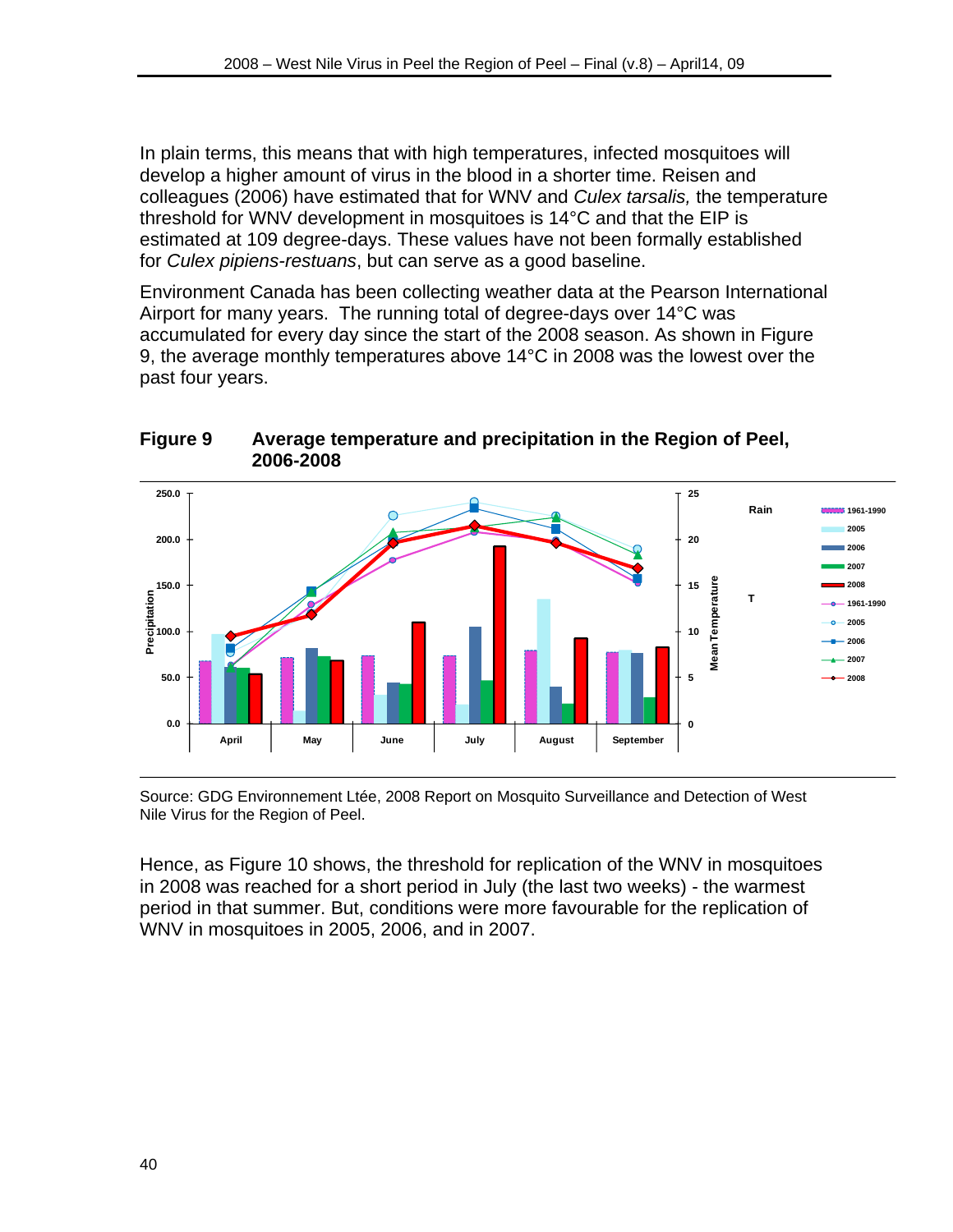#### **Figure 10 Potential for Replication of WNV in Mosquitoes, Region of Peel, 2005-2008**



Source: GDG Environnement Ltée, 2008 Report on Mosquito Surveillance and Detection of West Nile Virus for the Region of Peel.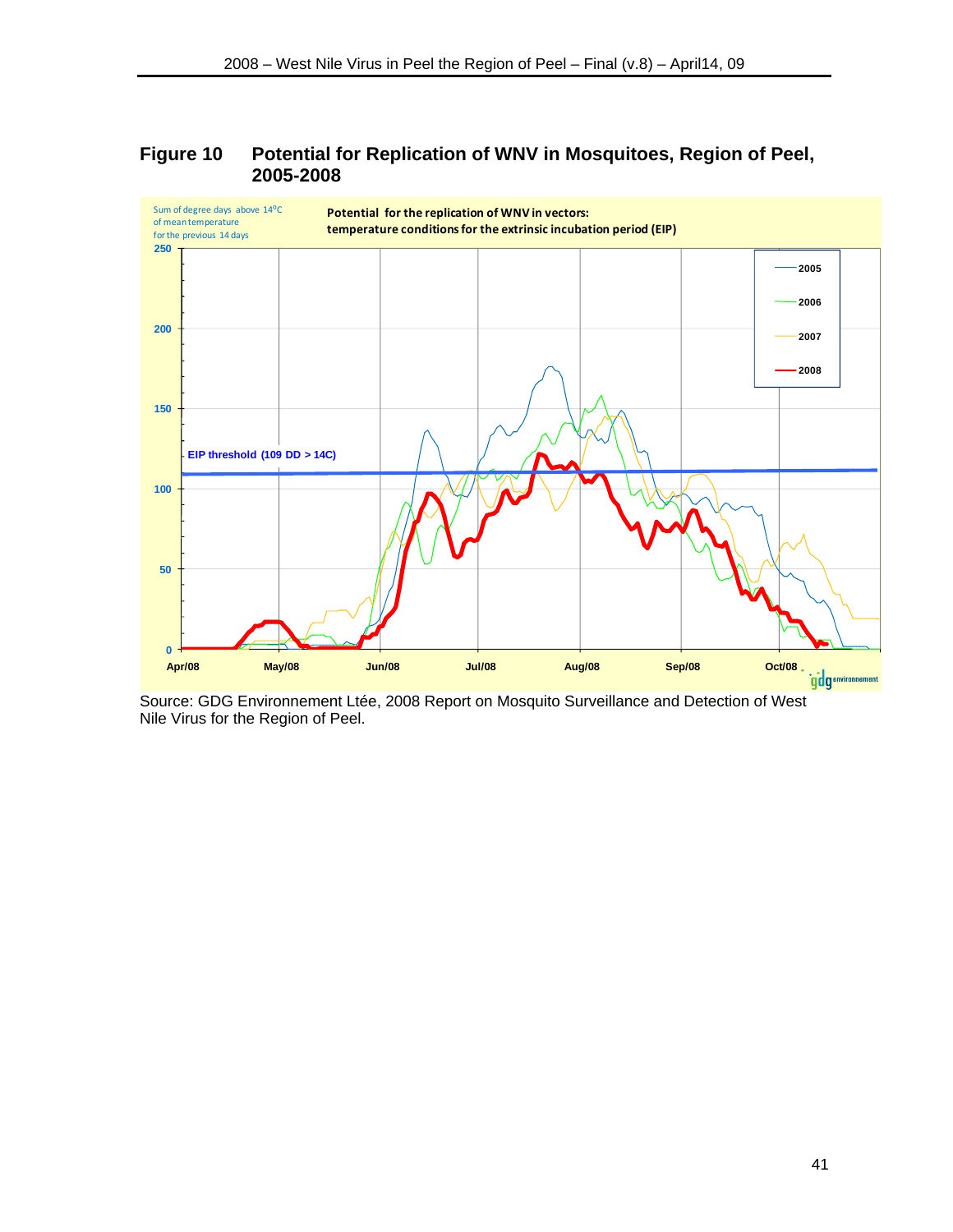## *Conclusions*

Surveillance of birds and mosquitoes in 2008 showed an increase in West Nile Virus (WNV) activity in Peel Region and across Ontario. However, this did not translate into any human cases of WNV in Peel and only three across the Province - the lowest rate of human cases recorded since the virus was first detected in 2001. This past summer was one of the wettest on record but cool, with more than double the amount of rainfall compared to 2007. Research has found that ideal conditions for the spread of WNV from mosquitoes to humans are during times of prolonged hot, wet weather<sup>1</sup>, conditions that are likely to increase in frequency in the coming years due to climate change. $2$  So, though the wet weather provided ideal conditions for mosquitoes to breed and increase their populations, it did not appear to be hot enough to increase the viral replication rate of mosquitoes. Therefore, the chance for transmission of the virus from mosquitoes to humans was less likely. Like in Peel, there was an increase in WNV vector activity in Ontario and the rest of Canada (with the exception of the Prairie Provinces), but a decrease in human cases over the same period.

The spread of WNV in Canada may be attributed to the effects of climate change. Milder winters followed by prolonged summer droughts and heat waves, as has been witnessed recently in Canada, favour the spread and establishment of WNV through changes in mosquito populations. $2$  The increased temperatures associated with climate change could further increase the survival or replication rates of vectors like mosquitoes and may contribute to higher incidence of disease.<sup>2</sup> Longer summers will also extend the period associated with higher risk behaviours allowing people to engage in outdoor leisure and work related activities for longer periods.

A number of factors influence the risk of human WNV infection requiring the implementation of multiple surveillance and risk reduction strategies to minimize the risk of human WNV infection.

There is no information suggesting that the spread of WNV has stopped. While WNV activity, as measured in the three main surveillance systems, will vary from year to year, it is reasonable to assume that the disease has established itself in North America and Peel Region.

The information collected from the various surveillance activities continues to be valuable in assessing and minimizing the risk of human WNV infection to Peel residents. This information is helpful in assessing the need for enhanced mosquito reduction systems which include larviciding and increased promotion of breeding site elimination.

The surveillance systems implemented in Peel Region suggest that prevention and reduction activities are resulting in reduced risk of human WNV infection in Peel Region. Given that the *Culex* species was predominantly responsible for the WNV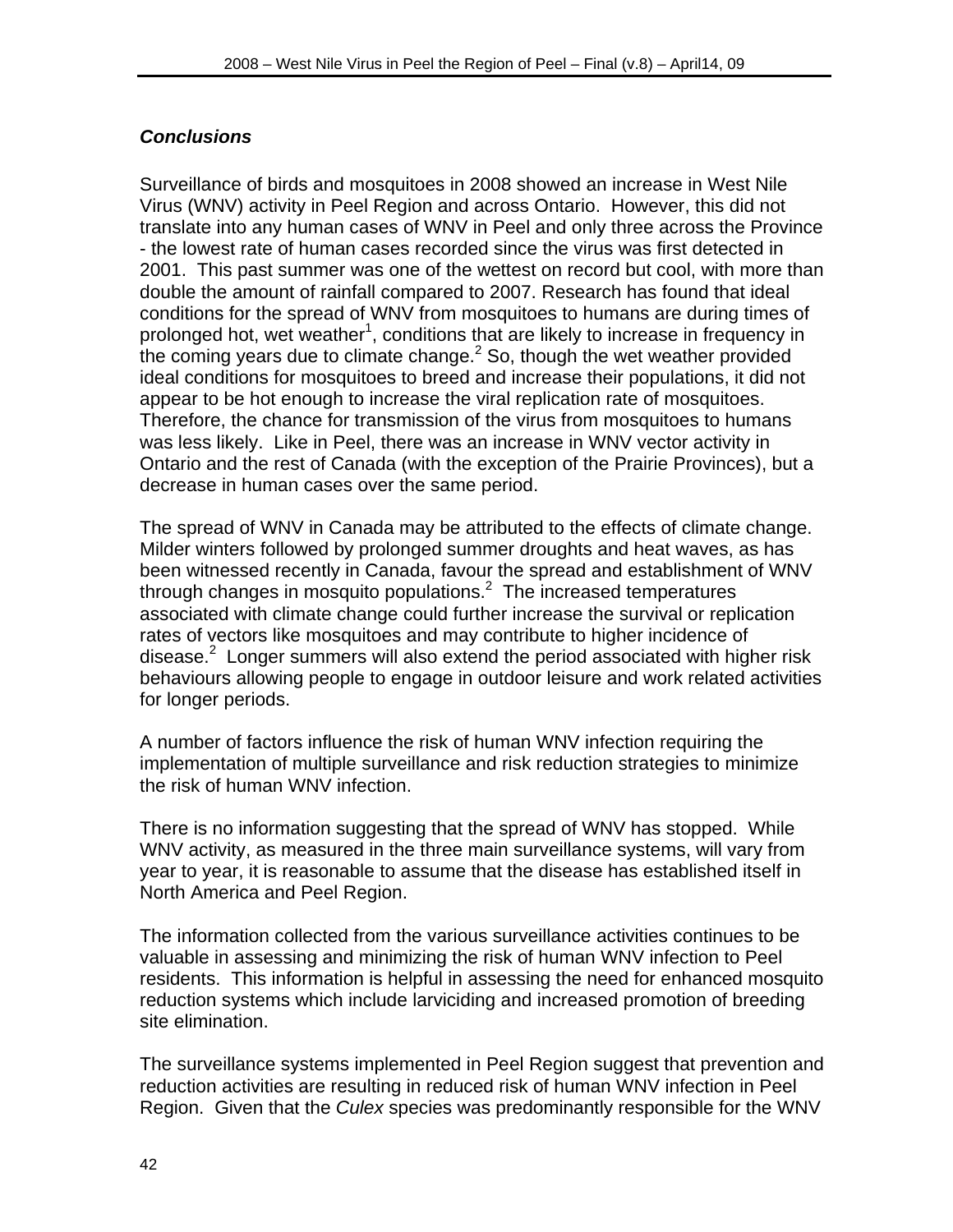mosquito pools in Peel Region in 2008 and in previous years, targeted mosquito vector reduction focussing on the *Culex* species should continue.

Public education and community outreach are also important components of the program, particularly in preventing personal exposure and in eliminating breeding sites on private property. The education program has been successful in building awareness of the WNV risks and prevention. Peel Public Health will continue to work with the Ministry of Health and Long-Term Care, the local municipalities and conservation authorities to identify strategies to promote taking personal protection measures against mosquito bites.

The results of the 2008 WNV program suggest that WNV prevention strategies should continue to focus on surveillance, mosquito reduction, and public education and community outreach in 2009.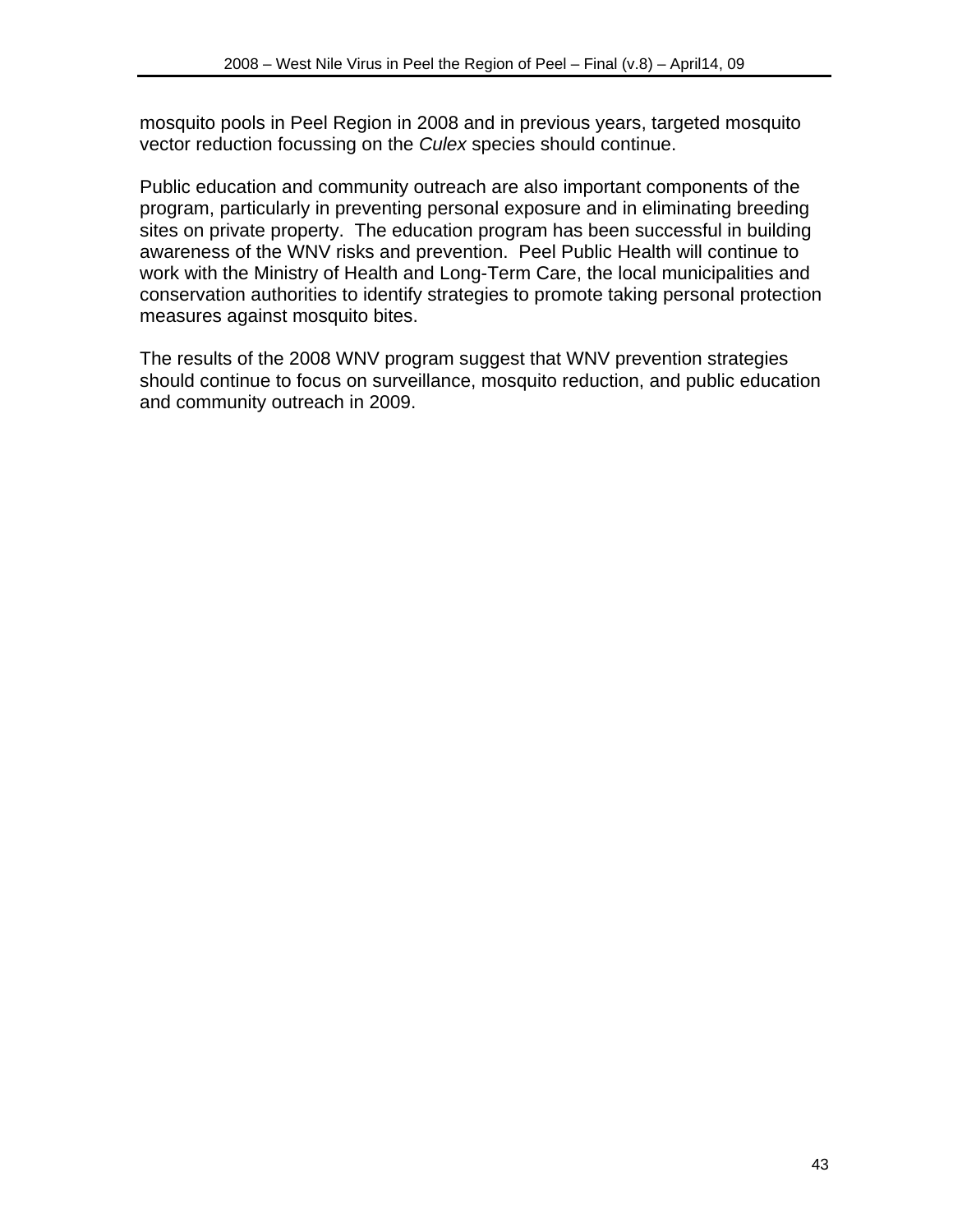## *References*

<sup>1</sup>Cornel, A. J., Jupp, G., Blackburn N. K. (1993) Environmental temperature on the vector competence of Culex univittatus (Diptera: Culicidae) for West Nile Virus, Journal of medical entomology vol. 30, 2, pp. 449-456. Entomological Society of America, Lanham, MD, US.

<sup>2</sup>Séguin, Jacinthe and Berry, Peter (2008). Human Health in a Changing Climate: A Canadian Assessment of Vulnerabilities and Adaptive Capacity. Health Canada.

<sup>3</sup> Centers for Disease Control and Prevention. 2008 West Nile Virus Activity in the United States. Downloaded on January 13, 2009 from: http://www.cdc.gov/ncidod/dvbid/westnile/surv&controlCaseCount08\_detailed.htm

<sup>4</sup> Ontario Ministry of Health and Long-Term Care, Health Protection and Promotion Act Ontario Regulation 199/03: Control of West Nile Virus.

<sup>5</sup> Ontario Ministry of Health and Long-Term Care, Health Protection and Promotion Act Ontario Regulation 558/91: Specification of Communicable Diseases

 $6$  Ontario Ministry of Health and Long-Term Care, Health Protection and Promotion Act Ontario Regulation 559/91: Specification of Reportable Diseases

<sup>7</sup>Region of Peel Public Health. West Nile Virus (WNV) Prevention Plan 2008. (2007).

<sup>8</sup> Centers for Disease Control and Prevention. (2002) West Nile Virus (WNV) Infection – Information for Clinicians. 2002 August 20. Available from: http://www.cdc.gov/ncidod/dvbid/westnile/resources/fact\_sheet\_clinician\_082102\_0 802.pdf

<sup>9</sup>Ministry of Health and Long-Term Care (2005). Provincial Surveillance for West Nile Virus (WNV). Ontario WNV Human Case Definition, Version: July 4, 2005.

<sup>10</sup>Ministry of Health and Long-term Care (2008). West Nile Virus 2008: Human Surveillance. Available at

http://www.health.gov.on.ca/english/providers/program/pubhealth/westnile/WNV\_0 8/WNV\_humans.html

<sup>11</sup>Canadian Cooperative Wildlife Health Centre (2008). 2008 CCWHC Provincial Reports. Available at: http://wildlife1.usak.ca/ – downloaded January 29, 2008.

<sup>12</sup>Ontario Ministry of Health and Long-term Care, West Nile Virus (2008) Vector Surveillance Report CDC Week 36 September 2 – September 8.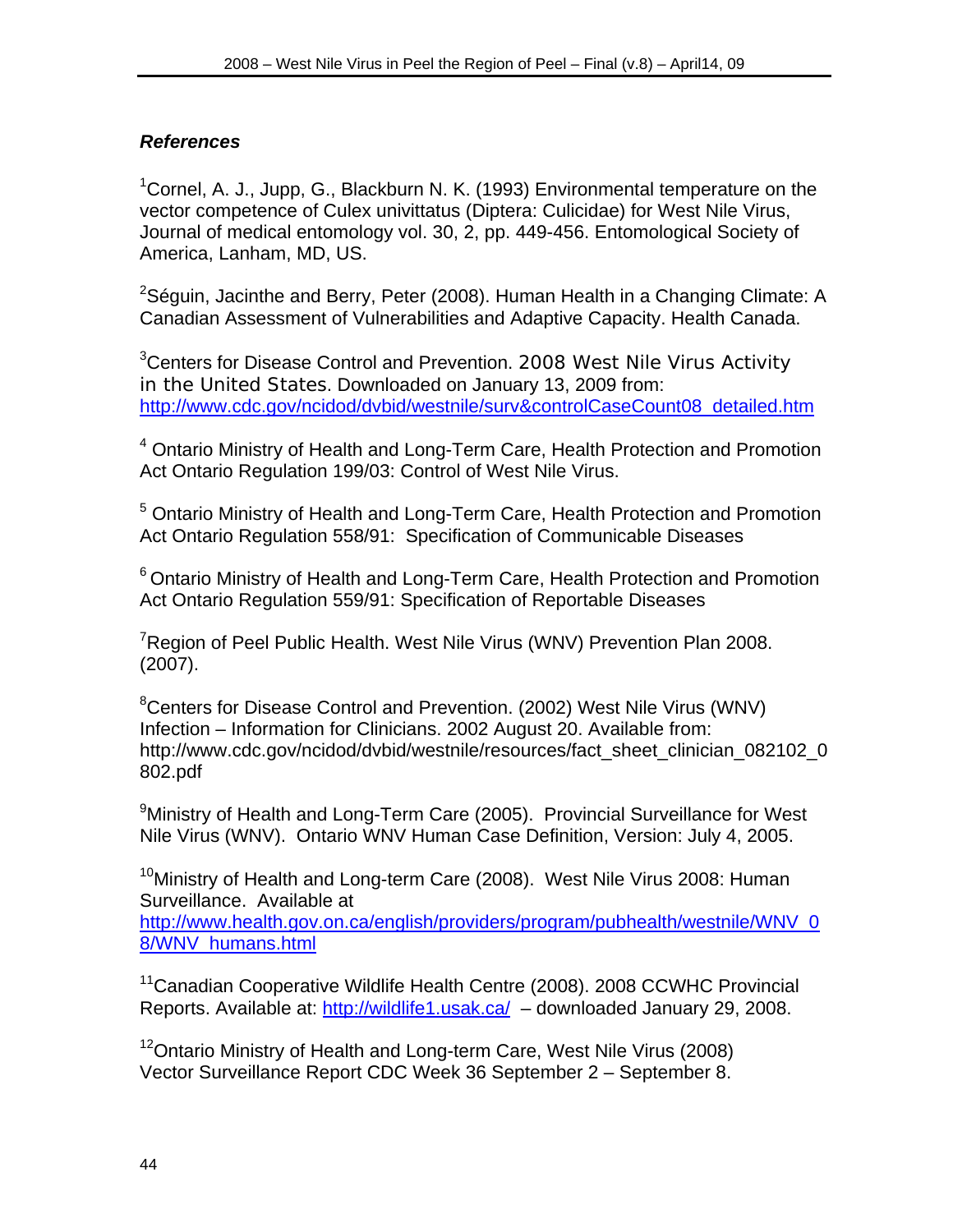<sup>13</sup>GDG Environment Ltd. (2008). Report on Mosquito Surveillance and Detection of West Nile Virus in the Region of Peel. 2008 Final Report.

<sup>14</sup>Turell, M. J., M. L. O'Guinn, D. J. Dohm, and J. W. Jones. "Vector Competence of North American Mosquitoes (Diptera: Culicidae) for West Nile Virus." J Med Entomol JT - Journal of Medical Entomology. 38, no. 2 (2001): 130-134.

15Scott, J.J. *Ochlerotatus japonicus* (Theobald) Rutgers Entomology. http://www.rci.rutgers.edu/~insects/ocjap.htm.

<sup>16</sup>Ontario Ministry of Health and Long-Term Care (2008). Public Information: West Nile Virus 2008: Mosquito Surveillance. Available at: http://www.health.gov.on.ca/english/providers/program/pubhealth/westnile/WNV\_0 6/WNV\_mosquitoes.html - downloaded January 29, 2008.

<sup>17</sup>Kulasekera, Varuni L. et. al. (2001),\* West Nile Virus Infection in Mosquitoes, Birds, Horses, and Humans, Staten Island, New York, 2000. in *Emerging Infectious Diseases.* Vol. 7, No. 4. Jul–Aug. CDC

<sup>18</sup>Ontario Ministry of Health and Long-Term Care (2005). West Nile Virus Preparedness and Prevention Plan (June 23, 2005 – Public Health Division)

<sup>19</sup> Region of Peel Public Health. West Nile Virus (WNV) Prevention Plan 2006. (2007).

 $20B$ aker, S. (Personal communication) (2005). email from Stacey Baker, Ontario

<sup>2</sup>Region of Peel Public Health (2005). 2004 West Nile Virus in the Region of Peel.

 $^{22}$ The Canadian Centre for Mosquito Management Inc. (2008) Mosquito Larval Abatement Program for the Control of West Nile Virus in the Region of Peel: 2008 Final Report.

<sup>23</sup>Region of Peel Public Health (2008). Rapid Risk Factor Surveillance System. Preliminary Data.

 $^{24}$ Reisen, W. K., Y. Fang, and V. M. Martinez. (2006) "Effects of Temperature on the Transmission of West Nile Virus By Culex tarsalis (Diptera : Culicidae)." Journal of Medical Entomology 43, no. 2: 309-317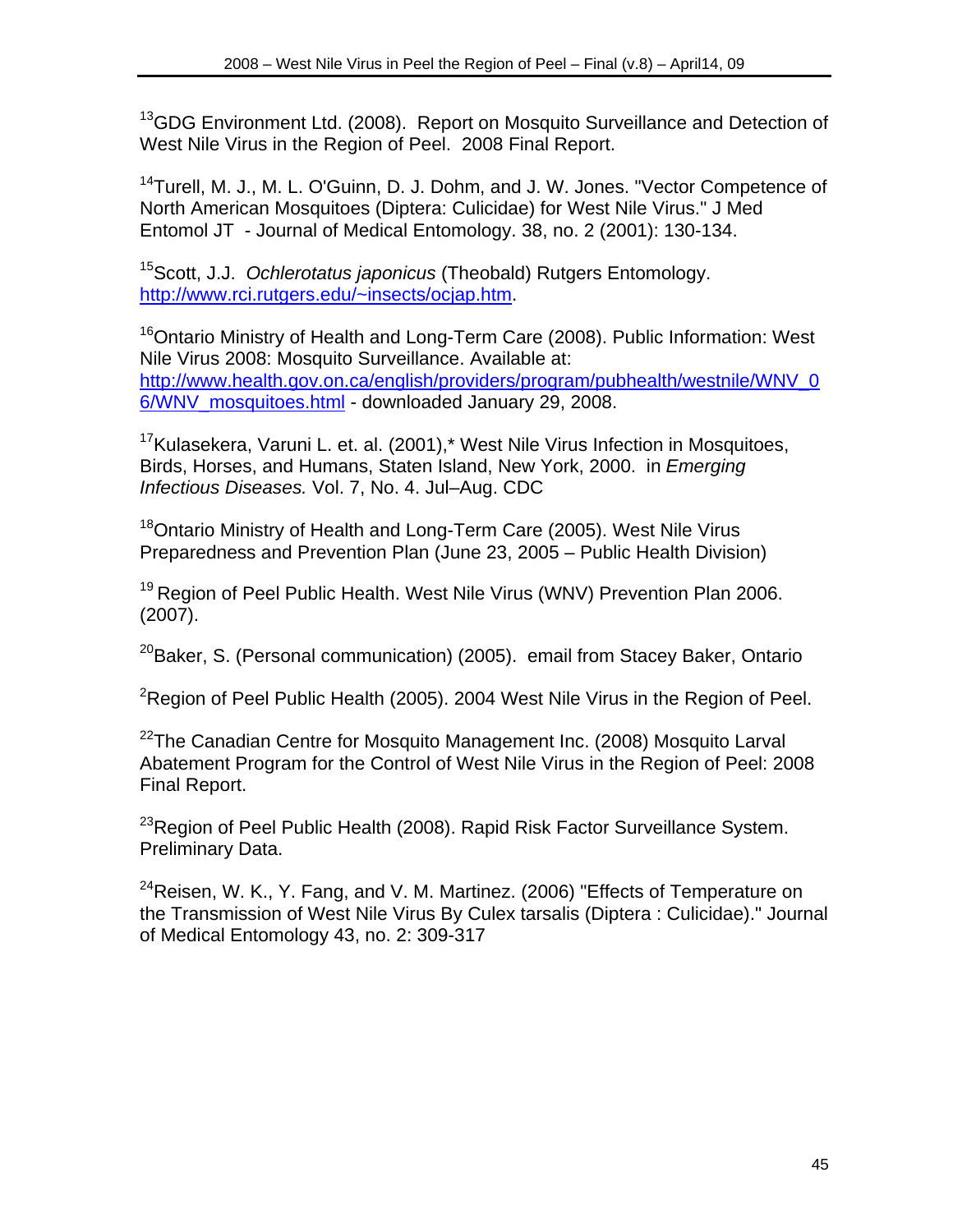## *Appendices*

## **Appendix A**

## **Provincial Surveillance for West Nile Virus – Case Definitions**

Provincial Surveillance for West Nile Virus (WNV)

## Section A: Case Definitions

The current Case Definitions were drafted with available information at the time of writing. Case Definitions and Diagnostic Test Criteria are subject to change as new information becomes available.

#### **1) West Nile Virus Neurological Syndrome (WNNS): Clinical Criteria:**

History of exposure in an area where WN virus (WNV) activity is occurring 1

 **OR** 

 history of exposure to an alternative mode of transmission  $\mathfrak{p}$ 

## **AND**

onset of fever

## **AND NEW ONSET OF AT LEAST ONE of the following:**

- encephalitis (acute signs of central or peripheral neurologic dysfunction), or
- viral meningitis (pleocytosis and signs of infection e.g. headache, nuchal rigidity), or
- acute flaccid paralysis (e.g. poliomyelitis-like syndrome or Guillain-3

Barré-like syndrome) or

- movement disorders (e.g., tremor, myoclonus) or
- Parkinsonism or Parkinsonia like conditions (e.g., cogwheel rigidity, bradykinesia, postural instability) or
- other neurological syndromes as defined in the note below
- 1

History of exposure when and where West Nile Virus transmission is present, or could be present, or history of travel to an area with confirmed WNV activity in birds, horses, other mammals, sentinel chickens, mosquitoes, or humans.

 2 Alternative modes of transmission, identified to date, include: laboratory-acquired; in utero; receipt of blood components; organ/tissue transplant; and, possibly via breast milk.

 3 A person with WNV-associated acute flaccid paralysis may present with or without fever or mental status changes. Altered mental status could range from confusion to coma with or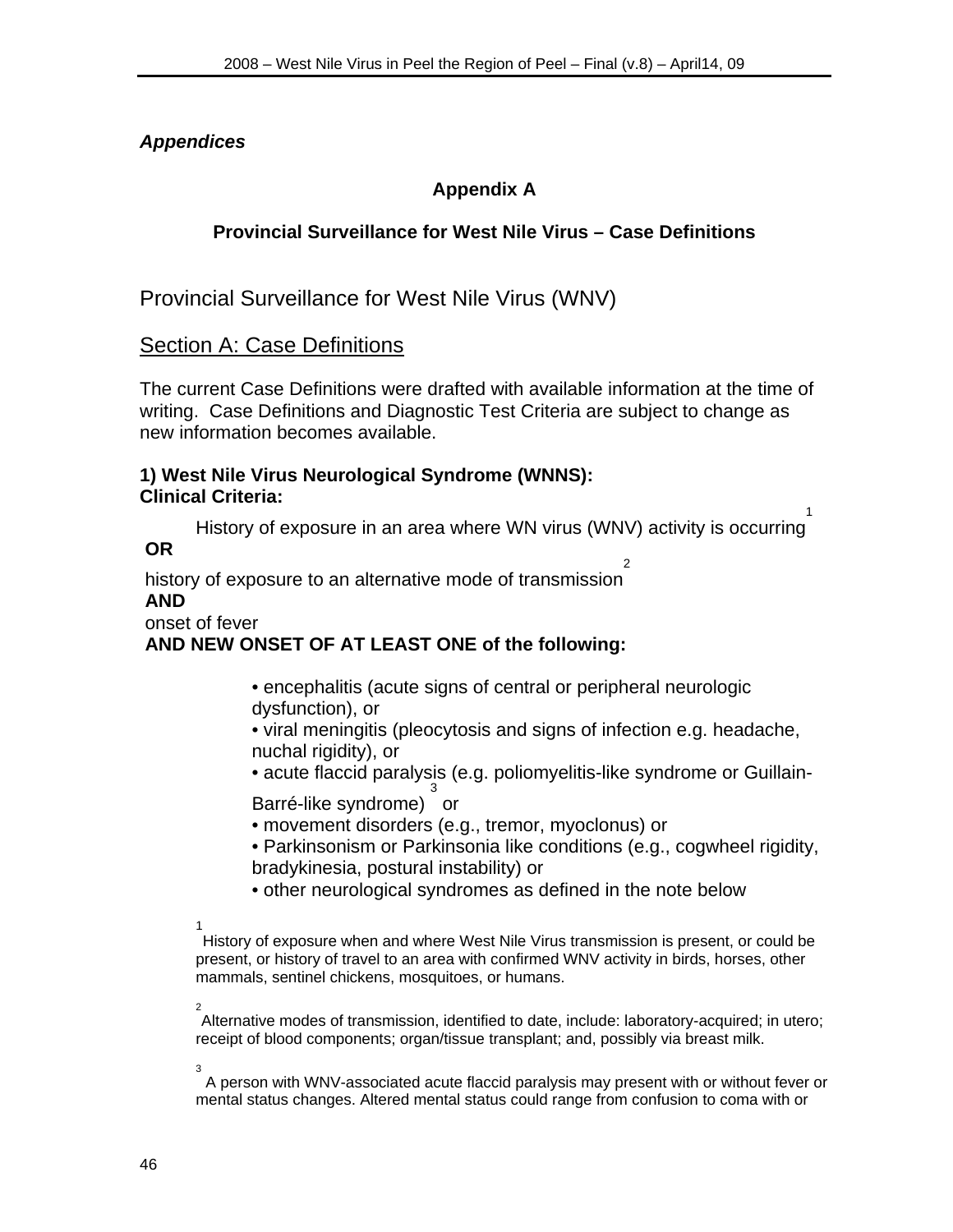without additional signs of brain dysfunction (e.g. paralysis, cranial nerve palsies, sensory deficits, abnormal reflexes, generalized convulsions and abnormal movements). Acute flaccid paralysis with respiratory failure is also a problem.

**Note**: A significant feature of West Nile viral neurologic illness may be marked muscle weakness that is more frequently unilateral, but could be bilateral. WNV should be considered in the differential diagnosis of all suspected cases of acute flaccid paralysis with or without sensory deficit. WNV- associated weakness typically affects one or more limbs (sometimes affecting one limb only). Muscle weakness may be the sole presenting feature of WNV illness (in the absence of other neurologic features) or may develop in the setting of fever, altered reflexes, meningitis or encephalitis. Weakness typically develops early in the course of clinical infection. Patients should be carefully monitored for evolving weakness and in particular for acute neuromuscular respiratory failure, which is a severe manifestation associated with high morbidity and mortality. **For the purpose of WNV Neurological Syndrome Classification, muscle weakness is characterized by severe (Polio-like), non-transient and prolonged symptoms.** Electromyography (EMG) and lumbar puncture should be performed to differentiate WNV paralysis from the acute demyelinating polyneuropathy (Guillain-Barré syndrome). Lymphocytic pleocytosis (an increase in WBC with a predominance of lymphocytes in the cerebrospinal fluid [CSF] ) is commonly seen in acute flaccid paralysis due to WNV.

Other emerging clinical syndromes, identified during 2002 included, but were not limited to the following: myelopathy, rhabdomyolysis (acute destruction of skeletal muscle cells), peripheral neuropathy; polyradiculoneuropathy; optic neuritis; and acute demyelinating encephalomyelitis (ADEM). Ophthalmologic conditions including chorioretinitis and vitritis were also reported. Facial weakness was also reported. Myocarditis, pancreatitis and fulminant hepatitis have not been identified in North America, but were reported in outbreaks of WNV in South Africa. "Aseptic" meningitis without encephalitis or flaccid paralysis occurring in August and September when WNV is circulating may be due to nonpolio enteroviruses circulating at the same time. This should be considered in the differential diagnosis.

**[Sejvar J et al. JAMA (2003) Vol.290 (4) p. 511-515, Sejvar, J. et al. Emerg Infect Dis (2003) Vol 9 (7) p.788-93 and Burton, JM et al Can. J. Neurol. Sci. (2004) Vol.31 (2) p.185-193]** 

#### **Suspect WN Neurological Syndrome Case:**

Clinical criteria IN THE ABSENCE OF OR PENDING diagnostic test criteria (see below) AND IN THE ABSENCE of any other obvious cause.

#### **Probable WN Neurological Syndrome Case:**

Clinical criteria AND AT LEAST ONE of the probable case diagnostic test criteria (see below).

#### **Confirmed WN Neurological Syndrome Case:**

Clinical criteria AND AT LEAST ONE of the confirmed case diagnostic test criteria (see below).

#### **2) West Nile Virus Non-Neurological Syndrome (WN Non-NS):**

#### **Clinical Criteria:**

 History of exposure in an area where WN virus (WNV) activity is occurring 1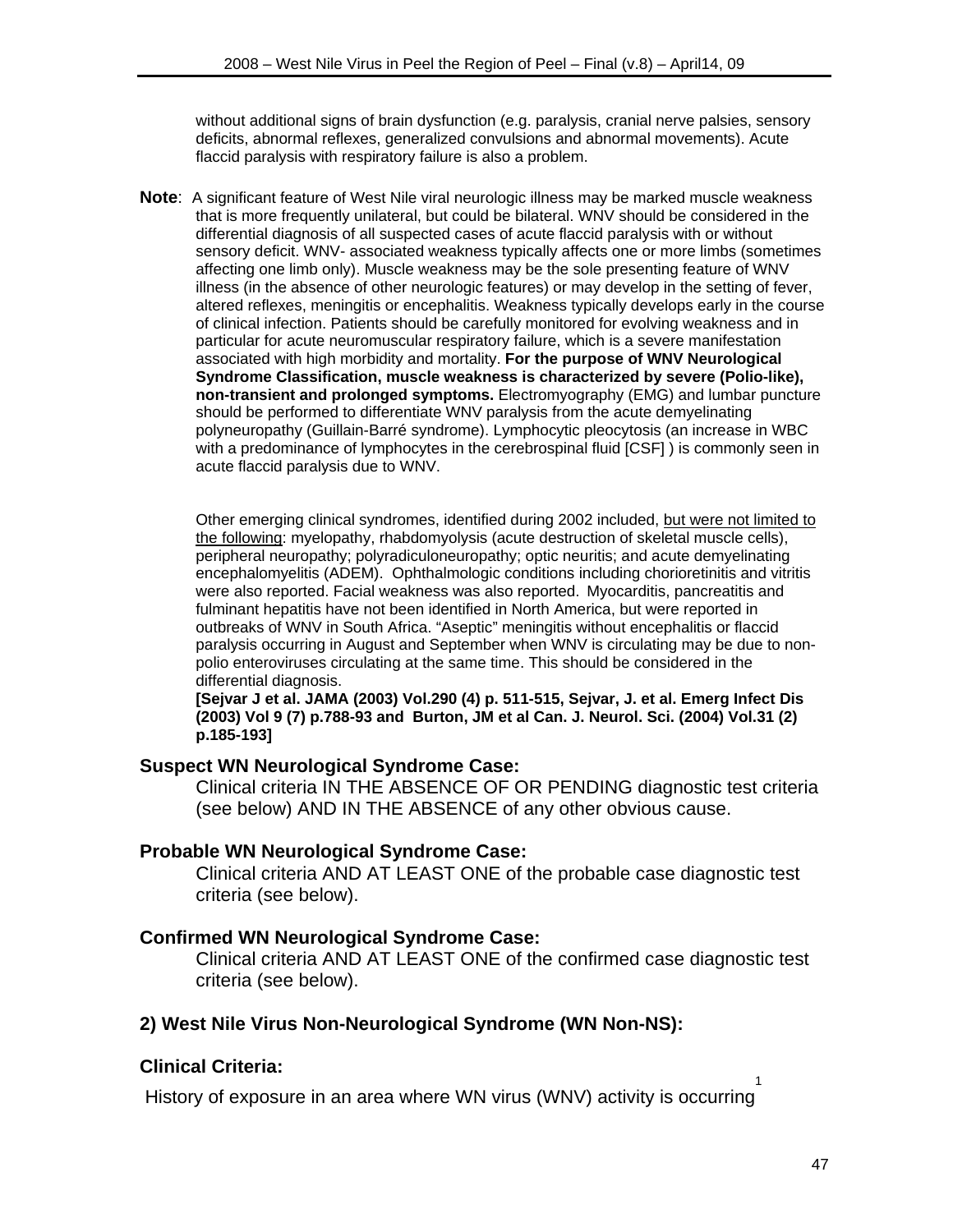## **OR**

 history of exposure to an alternative mode of transmission 2

#### **AND AT LEAST TWO** of the following 5 :

- fever,
- myalgia , 6
- arthalgia.
- headache,
- fatigue,
- lymphadenopathy,
- maculopapular rash
- 1<br>1<br>1<br>1

History of exposure when and where West Nile Virus transmission is present, or could be present, or history of travel to an area with confirmed WNV activity in birds, horses, other mammals, sentinel chickens, mosquitoes, or humans.

# 2

Alternative modes of transmission, identified to date, include: laboratory-acquired; in utero; receipt of blood components; organ/tissue transplant; and, possibly via breast milk.

 $\overline{5}$ It is possible that other clinical signs and symptoms could be identified that have not been listed and may accompany probable case or confirmed case diagnostic test criteria. For example, gastrointestinal (GI) symptoms were seen in many WNV patients in Canada and the USA in 2003 and 2004.

6

 Muscle weakness may be a presenting feature of WNV illness. **For the purpose of WNV Non-Neurological Syndrome classification, muscle weakness or myalgia (muscle aches and pains) is characterized by mild, transient, unlikely prolonged symptoms that are not caused by motor neuropathy.** 

#### **Suspect WN Non-Neurological Syndrome Case:**

Clinical criteria IN THE ABSENCE OF OR PENDING diagnostic test criteria (see below) AND IN THE ABSENCE of any other obvious cause.

#### **Probable WN Non-Neurological Syndrome Case:**

Clinical criteria AND AT LEAST ONE of the probable case diagnostic test criteria (see below)

#### **Confirmed WN Non-Neurological Syndrome Case:**

Clinical criteria AND AT LEAST ONE of the confirmed case diagnostic test criteria (see below)

**3) West Nile Virus Asymptomatic Infection (WNAI) 7 :** 

#### **Probable WN Asymptomatic Infection Case:**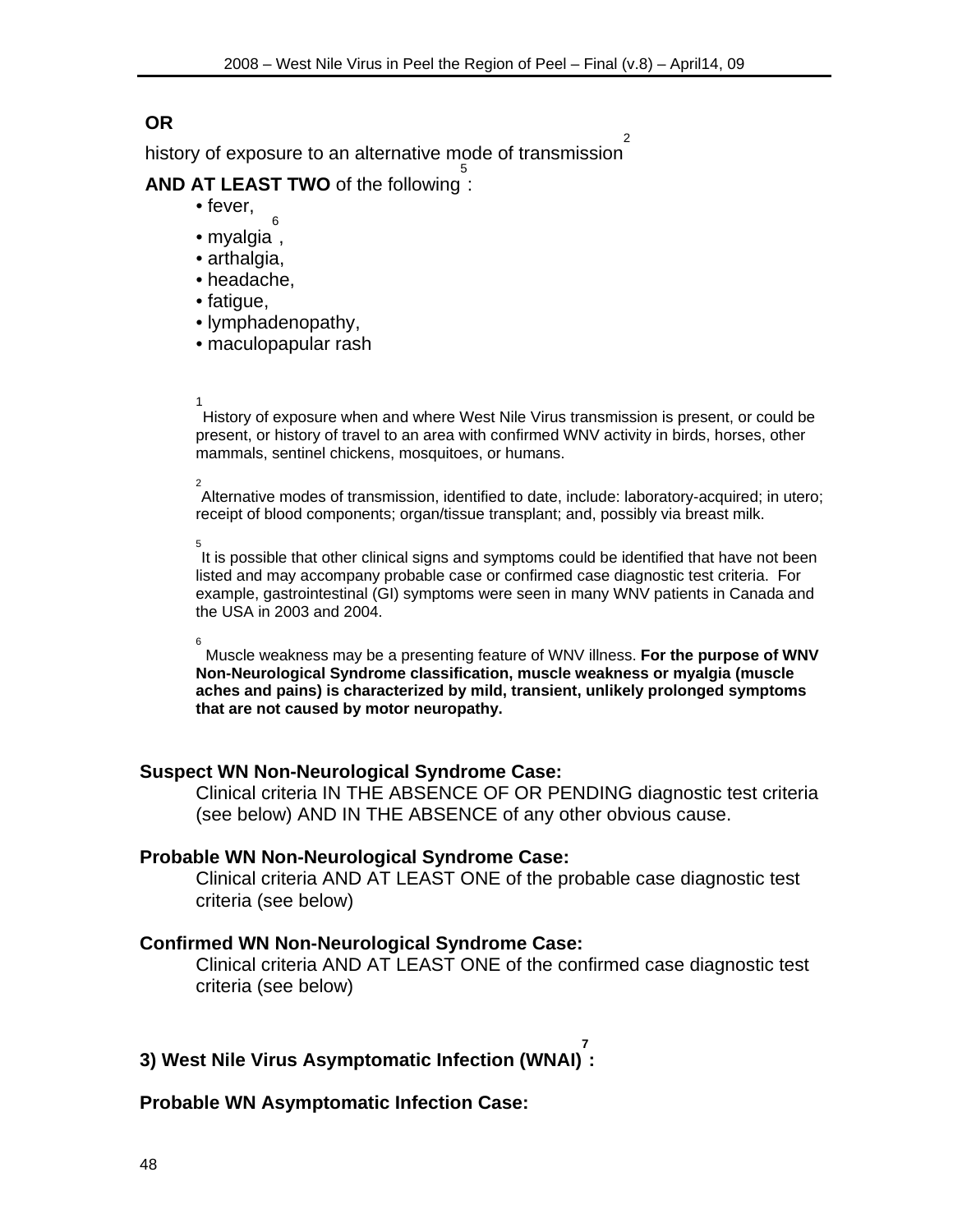Probable case diagnostic test criteria (see below) IN THE ABSENCE of clinical criteria

#### **Confirmed WN Asymptomatic Infection Case:**

Confirmed case diagnostic test criteria (see below) IN THE ABSENCE of clinical criteria

7

This category could include asymptomatic blood donors whose blood is screened using a Nucleic Acid Amplification Test (NAT), by Blood Operators (i.e. Canadian Blood Services or Hema-Quebec) and is subsequently brought to the attention of public health officials. The NAT that will be used by Blood Operators in Canada is designed to detect all viruses in the Japanese encephalitis (JE) serocomplex. The JE serocomplex includes WN virus and 9 other viruses, although from this group only WN virus and St Louis encephalitis virus are currently endemic to parts of North America. Blood Operators in Canada preform a supplementary WN virus-specific NAT following any positive donor screen test result.

## **Section B: West Nile Virus Diagnostic Test Criteria:**

#### **Probable Case Diagnostic Test Criteria:**

## **AT LEAST ONE of the following:**

Detection of flavivirus antibodies in a single serum or CSF sample using a

WN virus IgM ELISA 8 without confirmatory neutralization serology (e.g. Plaque Reduction Neutralization Test [PRNT]) **OR**

A 4-fold or greater change in flavivirus HI titres in paired acute and convalescent sera or demonstration of a seroconversion using a WN virus 8

IgG ELISA **OR**

A titre of > 1:320 in a single WN virus HI test, or an elevated titre in a WN virus IgG ELISA, with a confirmatory PRNT result **OR** [Note: A confirmatory PRNT or other kind of neutralization assay is not required in a health jurisdiction/authority where cases have already been confirmed in the current year]

Demonstration of Japanese encephalitis (JE) serocomplex-specific genomic sequences in blood by NAT screening on donor blood, by Blood Operators in Canada.

8 Both CDC and commercial IgM / IgG ELISAs are now available for front line serological testing. Refer to appropriate assay procedures and kit inserts for the interpretation of test results.

**Note**: WNV IgM antibody may persist for more than a year and the demonstration of IgM antibodies in a patient's serum, particularly in residents of endemic areas, may not be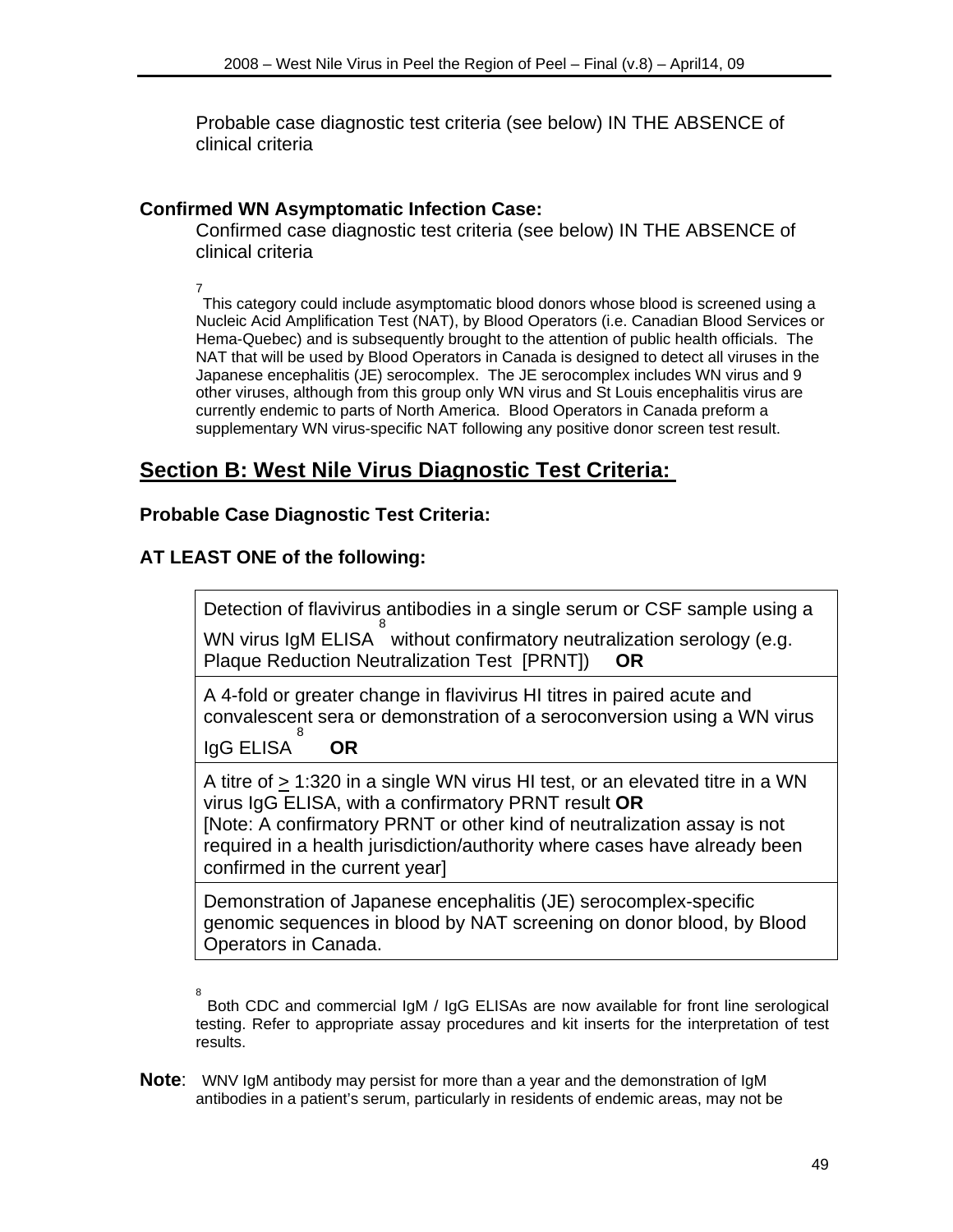diagnostic of an acute WN viral infection. Seroconversion (by HI, IgG ELISA or PRNT assays) demonstrates a current WNV infection. Therefore, the collection of acute and convalescent sera for serologic analysis is particularly important to rule out diagnostic misinterpretation early in the WNV season (e.g. May, June) and to identify initial cases in a specific jurisdiction. However, it should be noted that seroconversions may not always be documented due to timing of acute sample collection (i.e. titres in acute sera may have already peaked). If static titres are observed in acute and convalescent paired sera, it is still possible the case may represent a recent infection. To help resolve this, the use of IgG 9

avidity testing may be considered to distinguish between current and past infection. The presence of both IgM antibody and low avidity IgG in a patient's convalescent serum sample are consistent with current cases of viral associated illness. However test results that show the presence of IgM and high avidity IgG are indicative of exposures that have occurred in the previous season. Immunocompromised individuals may not be able to mount an immune response necessary for a serological diagnosis. West Nile Virus diagnostic test criteria for these individuals should be discussed with a medical microbiologist.

9 Early in infection the immune system generates antibodies that bind relatively weakly to viral antigen (low avidity). As the infection proceeds, an increasing percentage of newly generated IgG antibody displays higher binding affinity to virus antigen and thus avidity also rises (Note: avidity is usually measured based upon the ability of IgG to dissociate from antigen preparations after incubation with a solution of urea). As long as high avidity IgG is not yet detected in the serum it can be assumed that the individual was exposed to the viral agent during a recent exposure. With respect to WNV infection it has not been precisely determined when (i.e. post-exposure) high avidity antibodies reach levels in serum that can be accurately detected by serological assays (there may be significant variation depending on the individual). However, it has been shown that greater than 95% of sera collected from individuals exposed to WNV 6-8 months previously will have IgG antibodies that bind strongly to viral antigen and will give high avidity scores using both IFA and ELISA testing formats. **Note: Avidity testing will not replace confirmatory neutralization testing, non-WNV flavivirus IgG antibody (Eg. dengue, SLE, etc.) may bind to the antigen preparations used in avidity assays.** 

## **Confirmed Case Diagnostic Test Criteria:**

It is currently recommended that health jurisdictions/authorities use the Confirmed Case Diagnostic Test Criteria to confirm index cases (locally acquired) in their area each year; for subsequent cases, health jurisdictions/authorities could use the Probable Case Diagnostic Test Criteria to classify cases in their area as "confirmed", **for the purposes of surveillance**. Throughout the remainder of the transmission season health jurisdictions/authorities may wish to document PRNT antibody titres to West Nile Virus in a proportion of cases, to be determined by that health jurisdiction/authority, in order to rule-out the possibility of concurrent activity by other flaviviruses. [For further information on diagnostic testing algorithms for West Nile Virus, see the section entitled Laboratory Specimen Diagnostic Testing Algorithm in Appendix 4 of the National Guidelines for Response to West Nile Virus.]

## **AT LEAST ONE of the following:**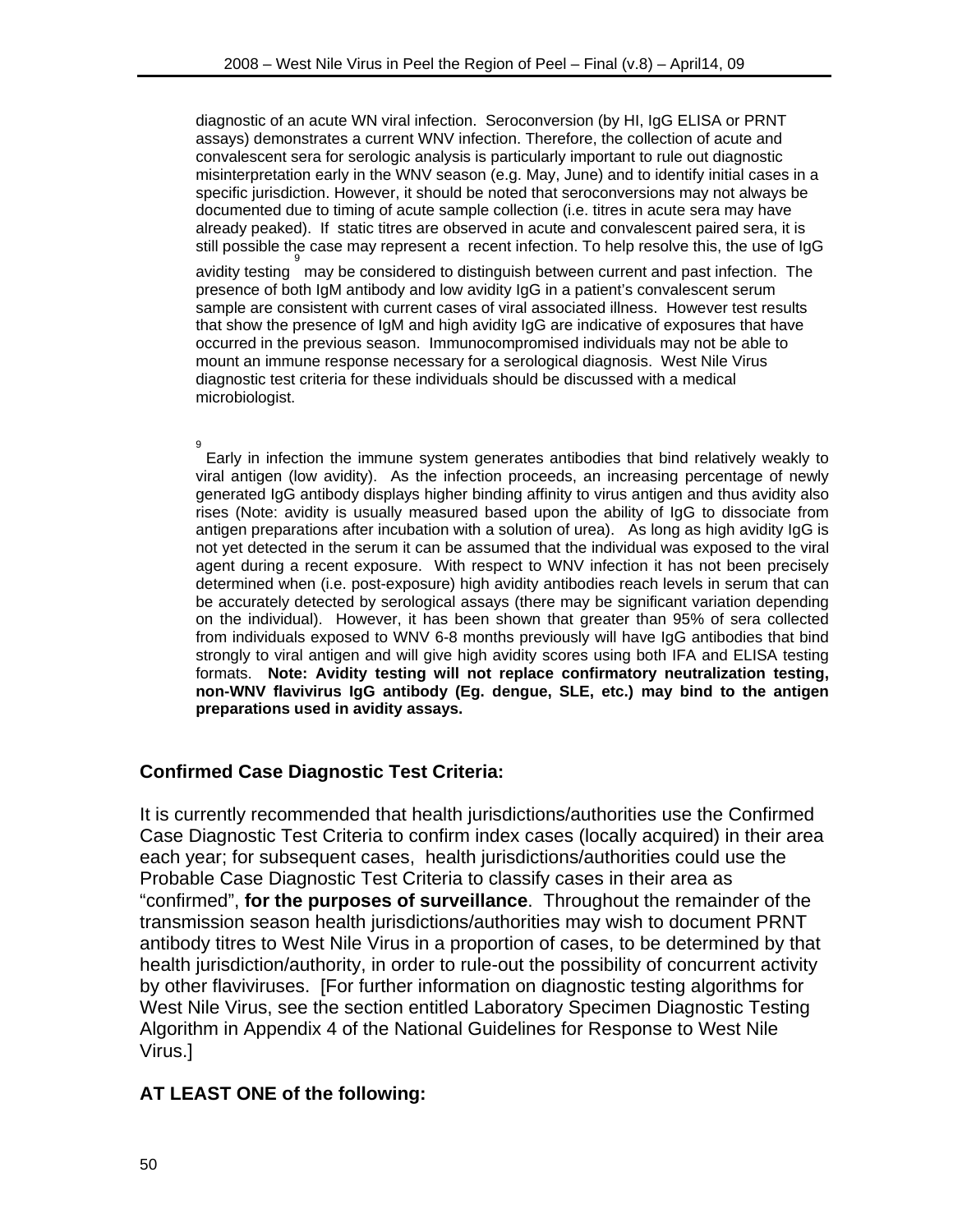A 4-fold or greater change in WN virus neutralizing antibody titres (using a PRNT or other kind of neutralization assay) in paired acute and convalescent sera, or CSF. **OR**

Isolation of WN virus from, or demonstration of WN virus antigen or WN virus-specific genomic sequences in tissue, blood, CSF or other body fluids **OR**

Demonstration of flavivirus antibodies in a single serum or CSF sample 8, 9

using a WN virus IgM ELISA , confirmed by the detection of WN virus specific antibodies using a PRNT (acute or convalescent specimen). **OR**

A 4-fold or greater change in flavivirus HI titres in paired acute and convalescent sera or demonstration of a seroconversion using a WN virus

IgG ELISA 8, 9 **AND** the detection of WN specific antibodies using a PRNT (acute or convalescent serum sample).

8

 Both CDC and commercial IgM / IgG ELISAs are now available for front line serological testing. Refer to appropriate assay procedures and kit inserts for the interpretation of test results.

**Note**: WNV IgM antibody may persist for more than a year and the demonstration of IgM antibodies in a patient's serum, particularly in residents of endemic areas, may not be diagnostic of an acute WN viral infection. Seroconversion (by HI, IgG ELISA or PRNT assays) demonstrates a current WNV infection. Therefore, the collection of acute and convalescent sera for serologic analysis is particularly important to rule out diagnostic misinterpretation early in the WNV season (e.g. May, June) and to identify initial cases in a specific jurisdiction. However, it should be noted that seroconversions may not always be documented due to timing of acute sample collection (i.e. titres in acute sera may have already peaked). If static titres are observed in acute and convalescent paired sera, it is still possible the case may represent a recent infection. To help resolve this, the use of IgG

.<br>avidity testing  $\stackrel{\circ}{\,}$  may be considered to distinguish between current and past infection. The presence of both IgM antibody and low avidity IgG in a patient's convalescent serum sample are consistent with current cases of viral associated illness. However test results that show the presence of IgM and high avidity IgG are indicative of exposures that have occurred in the previous season. Immunocompromised individuals may not be able to mount an immune response necessary for a serological diagnosis. West Nile Virus diagnostic test criteria for these individuals should be discussed with a medical microbiologist.

9

Early in infection the immune system generates antibodies that bind relatively weakly to viral antigen (low avidity). As the infection proceeds, an increasing percentage of newly generated IgG antibody displays higher binding affinity to virus antigen and thus avidity also rises (Note: avidity is usually measured based upon the ability of IgG to dissociate from antigen preparations after incubation with a solution of urea). As long as high avidity IgG is not yet detected in the serum it can be assumed that the individual was exposed to the viral agent during a recent exposure. With respect to WNV infection it has not been precisely determined when (i.e. post-exposure) high avidity antibodies reach levels in serum that can be accurately detected by serological assays (there may be significant variation depending on the individual). However, it has been shown that greater than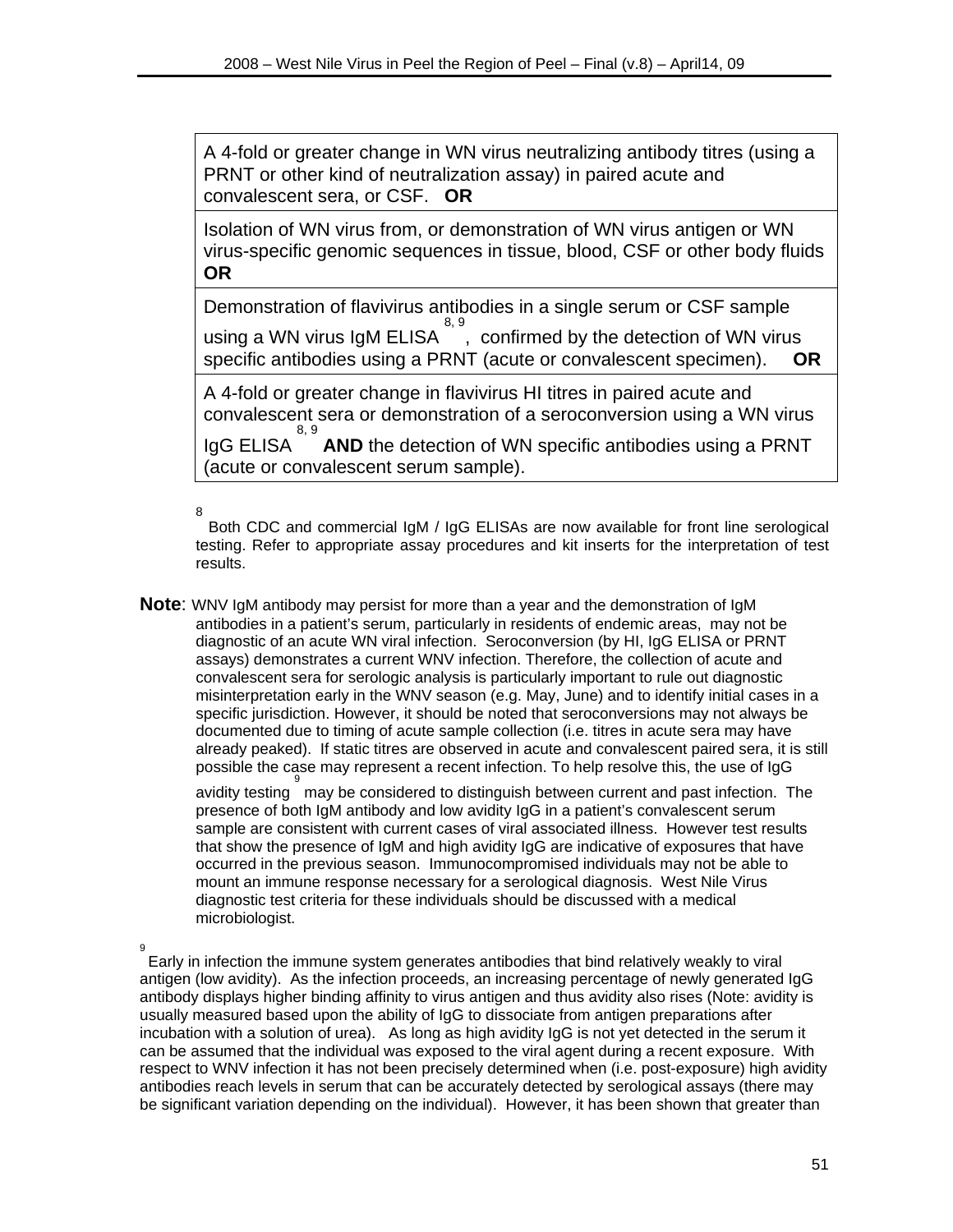95% of sera collected from individuals exposed to WNV 6-8 months previously will have IgG antibodies that bind strongly to viral antigen and will give high avidity scores using both IFA and ELISA testing formats. **Note: Avidity testing will not replace confirmatory neutralization testing, non-WNV flavivirus IgG antibody (Eg. dengue, SLE, etc.) may bind to the antigen preparations used in avidity assays.**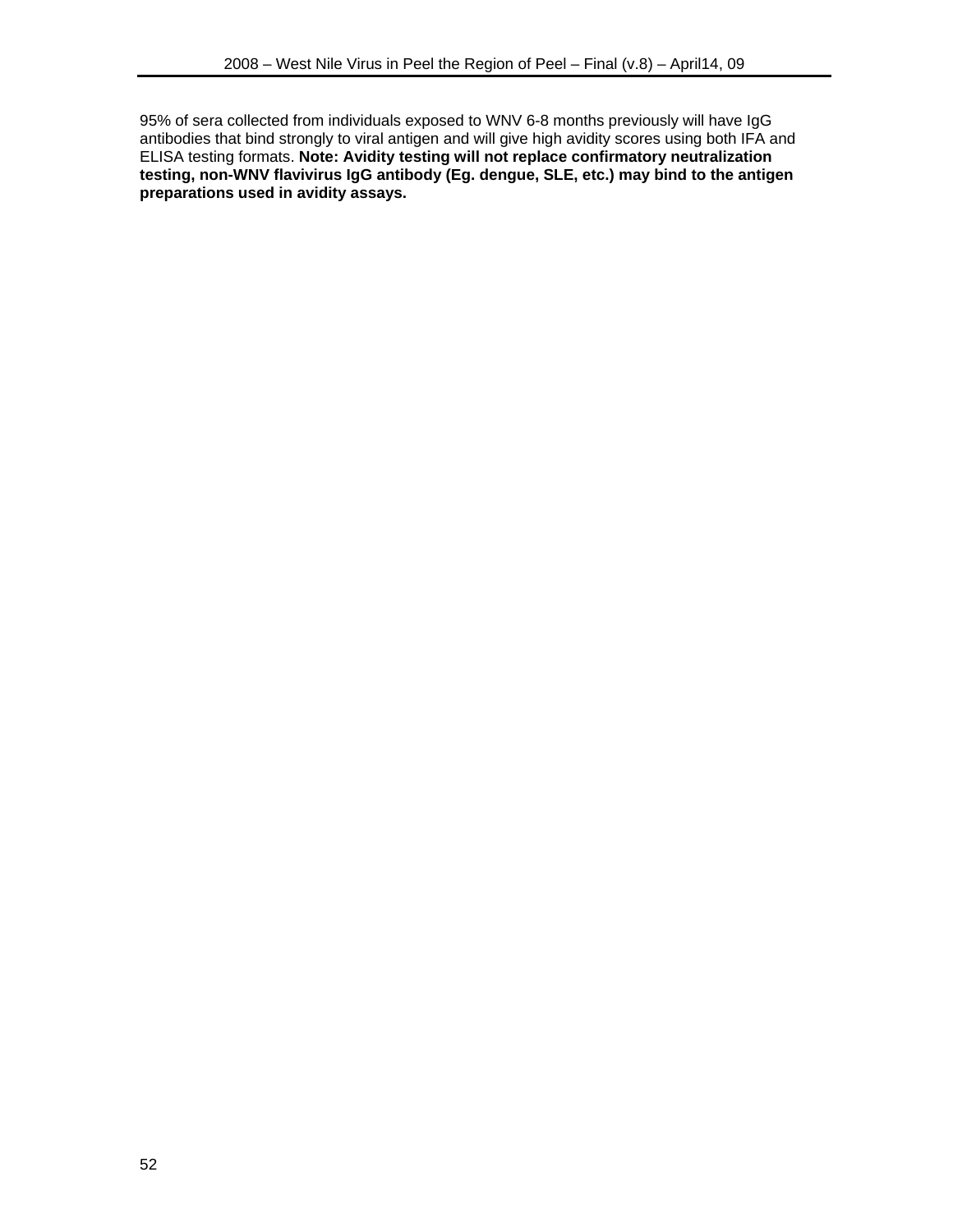## **Appendix B**

## **Week Codes - 2008 - West Nile Virus**

| <b>Week # (Sun to Sat)</b> | 2008            | <b>Week # (Sun to Sat)</b> | 2008            |
|----------------------------|-----------------|----------------------------|-----------------|
| 1                          | Dec 30 - Jan 05 | 28                         | Jly 06 - Jly 12 |
| $\overline{2}$             | Jan 06 - Jan 12 | 29                         | Jly 13 - Jly 19 |
| 3                          | Jan 13 - Jan 19 | 30                         | Jly 20 - Jly 26 |
| 4                          | Jan 20 - Jan 26 | 31                         | Jly 27 - Aug 0: |
| 5                          | Jan 27 - Feb 02 | 32                         | Aug 03 - Aug (  |
| 6                          | Feb 03 - Feb 09 | 33                         | Aug 10 - Aug    |
| $\overline{7}$             | Feb 10 - Feb 16 | 34                         | Aug 17 - Aug :  |
| 8                          | Feb 17 - Feb 23 | 35                         | Aug 24 - Aug:   |
| 9                          | Feb 24 - Mar 01 | 36                         | Aug 31 - Sep (  |
| 10                         | Mar 02 - Mar 08 | 37                         | Sep 07 - Sep    |
| 11                         | Mar 09 - Mar 15 | 38                         | Sep 14 - Sep 2  |
| 12                         | Mar 16 - Mar 22 | 39                         | Sep 21 - Sep 2  |
| 13                         | Mar 23 - Mar 29 | 40                         | Sep 28 - Oct 0  |
| 14                         | Mar 30 - Apr 05 | 41                         | Oct 04 - Oct 1  |
| 15                         | Apr 06 - Apr 12 | 42                         | Oct 11 - Oct 1  |
| 16                         | Apr 13 - Apr 19 | 43                         | Oct 19 - Oct 2  |
| 17                         | Apr 20 - Apr 26 | 44                         | Oct 26 - Nov 0  |
| 18                         | Apr 27 - May 03 | 45                         | Nov 02 - Nov (  |
| 19                         | May 04 - May 10 | 46                         | Nov 09 - Nov    |
| 20                         | May 11 - May 17 | 47                         | Nov 16 - Nov :  |
| 21                         | May 18 - May 24 | 48                         | Nov 23 - Nov :  |
| 22                         | May 25 - May 31 | 49                         | Nov 30 - Dec (  |
| 23                         | Jun 01 - Jun 07 | 50                         | Dec 07 - Dec    |
| 24                         | Jun 08 - Jun 14 | 51                         | Dec 14 - Dec:   |
| 25                         | Jun 15 - Jun 21 | 52                         | Dec 21 - Dec 2  |
| 26                         | Jun 22 - Jun 28 | 1                          | Dec 28 - Jan (  |
| 27                         | Jun 29 - Jly 05 |                            |                 |

| Sun to Sat)             | 2008            | <b>Week # (Sun to Sat)</b> | 2008            |
|-------------------------|-----------------|----------------------------|-----------------|
| $\mathbf{1}$            | Dec 30 - Jan 05 | 28                         | Jly 06 - Jly 12 |
| $\boldsymbol{2}$        | Jan 06 - Jan 12 | 29                         | Jly 13 - Jly 19 |
| $\mathbf 3$             | Jan 13 - Jan 19 | 30                         | Jly 20 - Jly 26 |
| $\overline{\mathbf{4}}$ | Jan 20 - Jan 26 | 31                         | Jly 27 - Aug 02 |
| $\overline{\mathbf{5}}$ | Jan 27 - Feb 02 | 32                         | Aug 03 - Aug 09 |
| $\bf 6$                 | Feb 03 - Feb 09 | 33                         | Aug 10 - Aug 16 |
| $\overline{7}$          | Feb 10 - Feb 16 | 34                         | Aug 17 - Aug 23 |
| 8                       | Feb 17 - Feb 23 | 35                         | Aug 24 - Aug 30 |
| $\overline{9}$          | Feb 24 - Mar 01 | 36                         | Aug 31 - Sep 06 |
| 10                      | Mar 02 - Mar 08 | 37                         | Sep 07 - Sep 13 |
| 11                      | Mar 09 - Mar 15 | 38                         | Sep 14 - Sep 20 |
| 12                      | Mar 16 - Mar 22 | 39                         | Sep 21 - Sep 27 |
| $\overline{13}$         | Mar 23 - Mar 29 | 40                         | Sep 28 - Oct 04 |
| 14                      | Mar 30 - Apr 05 | 41                         | Oct 04 - Oct 11 |
| 15                      | Apr 06 - Apr 12 | 42                         | Oct 11 - Oct 18 |
| 16                      | Apr 13 - Apr 19 | 43                         | Oct 19 - Oct 25 |
| 17                      | Apr 20 - Apr 26 | 44                         | Oct 26 - Nov 01 |
| 18                      | Apr 27 - May 03 | 45                         | Nov 02 - Nov 08 |
| 19                      | May 04 - May 10 | 46                         | Nov 09 - Nov 15 |
| 20                      | May 11 - May 17 | 47                         | Nov 16 - Nov 22 |
| 21                      | May 18 - May 24 | 48                         | Nov 23 - Nov 29 |
| <u>22  </u>             | May 25 - May 31 | 49                         | Nov 30 - Dec 06 |
| 23                      | Jun 01 - Jun 07 | 50                         | Dec 07 - Dec 13 |
| 24                      | Jun 08 - Jun 14 | 51                         | Dec 14 - Dec 20 |
| 25                      | Jun 15 - Jun 21 | 52                         | Dec 21 - Dec 27 |
| 26                      | Jun 22 - Jun 28 | 1                          | Dec 28 - Jan 03 |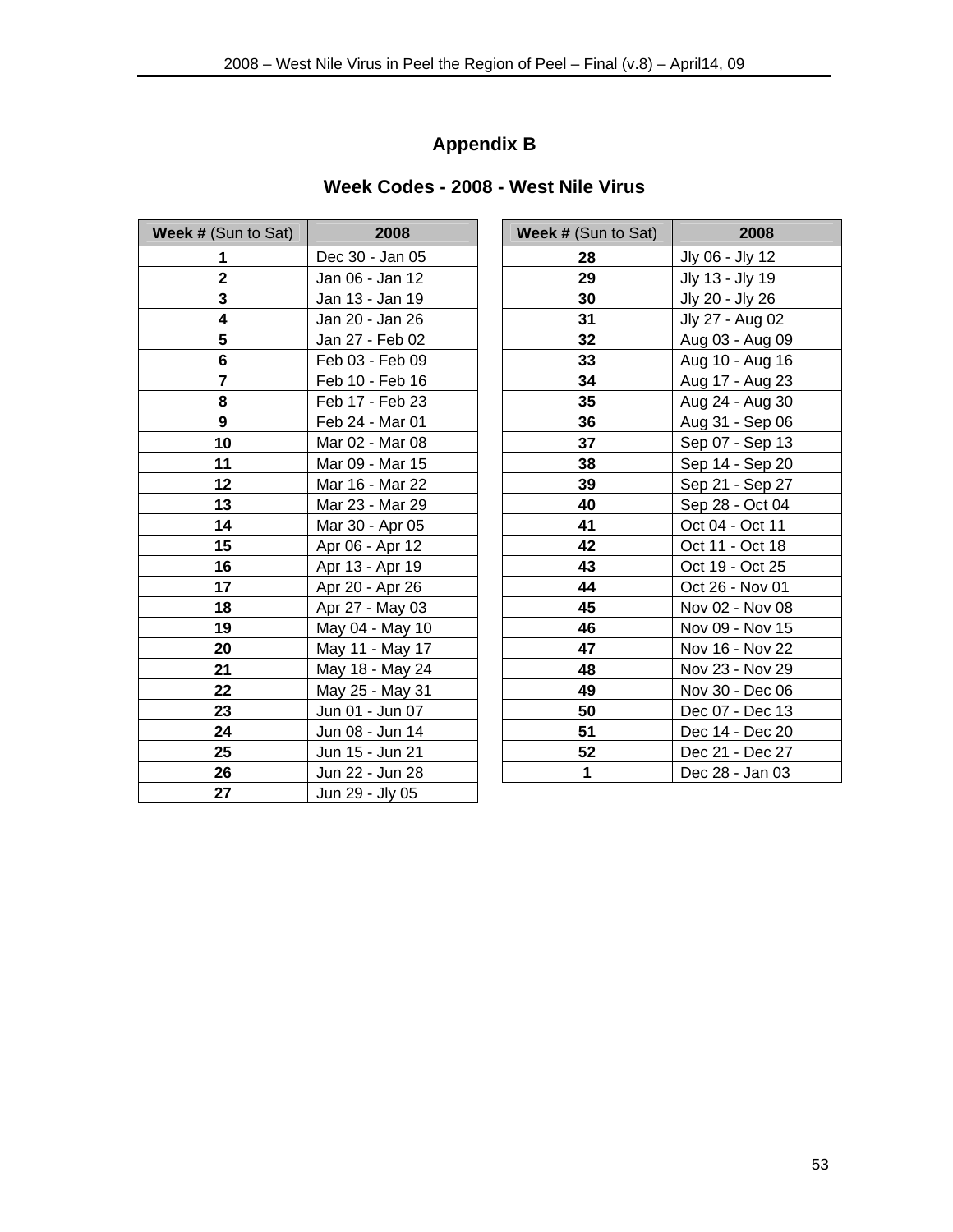# **Appendix C 2008 WNV Risk Assessment**

| Assessment week:                                                                                                                                                                                                                   |                | Date completed:<br>Completed by:                                                                                         |                   |  |  |
|------------------------------------------------------------------------------------------------------------------------------------------------------------------------------------------------------------------------------------|----------------|--------------------------------------------------------------------------------------------------------------------------|-------------------|--|--|
| <b>Surveillance Factor</b>                                                                                                                                                                                                         | Assessment     | <b>Benchmark</b>                                                                                                         | Assigned<br>Value |  |  |
| 1. Seasonal temperature                                                                                                                                                                                                            | 1              | Two week mean daily temperature below normal (>2°)                                                                       |                   |  |  |
|                                                                                                                                                                                                                                    | 3              | Two week mean daily temperature at or near normal $(\pm 2^{\circ})$                                                      |                   |  |  |
|                                                                                                                                                                                                                                    | 5              | Two week mean daily temperature above normal (>2°)                                                                       |                   |  |  |
| 2. Adult mosquito vector abundance                                                                                                                                                                                                 | 2              | Vector abundance well below average (<50%) (or <25% of 2002 data)                                                        |                   |  |  |
|                                                                                                                                                                                                                                    | 4              | Vector abundance below average (50%-90%) (or 25%-50% of 2002<br>data)                                                    |                   |  |  |
| Determined by trapping adults, identifying them<br>to species, and comparing numbers to those                                                                                                                                      | 6              | Vector abundance average (90%-150%) (or 50%-75% of 2002 data)                                                            |                   |  |  |
| previously documented for an area                                                                                                                                                                                                  | 8              | Vector abundance above average (150%-300%) (or 75%-150% of 2002<br>data)                                                 |                   |  |  |
|                                                                                                                                                                                                                                    | 10             | Vector abundance well above average (>300%) (or >150% of 2002<br>data)                                                   |                   |  |  |
| 3. Virus isolation rate in vector mosquito species                                                                                                                                                                                 | 2              | $MIR*1000 = 0$                                                                                                           |                   |  |  |
|                                                                                                                                                                                                                                    | 6              | $MIR*1000 = 0 - 5$                                                                                                       |                   |  |  |
| $MIR =$<br>X 1000<br># of Positive Cx. Pools                                                                                                                                                                                       | 8              | $MIR*1000 = 5 - 10$                                                                                                      |                   |  |  |
| # of Cx. Mosquitoes Tested<br>Tested in pools of 50. Expressed as minimum<br>infection rate (MIR) per 1000 female mosquitoes<br>tested (or 10 pools). A single positive pool with <<br>500 total Culex cannot score higher than 6. | 10             | $MIR*1000 = 10$                                                                                                          |                   |  |  |
| 4. Human Cases of WNV                                                                                                                                                                                                              | 1              | No human cases in province or neighbouring US states                                                                     |                   |  |  |
|                                                                                                                                                                                                                                    | 2              | $\leq$ 10 human cases in neighbouring US states, and none in province                                                    |                   |  |  |
| (Probable and Confirmed)                                                                                                                                                                                                           | 3              | One human case acquired in province or 11-99 in neighbouring US<br>states                                                |                   |  |  |
|                                                                                                                                                                                                                                    | 4              | Multiple human cases acquired in province, or ≥ 100 in neighbouring US<br>states                                         |                   |  |  |
|                                                                                                                                                                                                                                    | 5              | One or more human cases acquired in region/area                                                                          |                   |  |  |
| 5. Local WNV activity                                                                                                                                                                                                              | 1              | No WNV in birds, horses, or mosquitoes in province                                                                       |                   |  |  |
|                                                                                                                                                                                                                                    | 2              | One or more positive crows/blue jays or mosquitoes in province                                                           |                   |  |  |
| (do not score if bird testing has stopped, unless<br>benchmark factor is met for a score of 5)                                                                                                                                     | 3              | One to three positive crows/blue jays locally                                                                            |                   |  |  |
|                                                                                                                                                                                                                                    | 4              | Multiple positive crows/blue jays (>3) or an equine case locally                                                         |                   |  |  |
|                                                                                                                                                                                                                                    | 5              | A rapid increase in dead bird (crow and blue jay) sightings or 2 or more<br>equine cases in the specific and local area. |                   |  |  |
| 6. Time of Year                                                                                                                                                                                                                    | 1              | Before June 15 or after September 15                                                                                     |                   |  |  |
| (score only if virus activity detected in<br>region/area)                                                                                                                                                                          | 3              | Between June 15 and July 15, or between September 1 and September<br>15                                                  |                   |  |  |
|                                                                                                                                                                                                                                    | 5              | Between July 15 and September 1                                                                                          |                   |  |  |
| 7 Proximity to urban or suburban regions                                                                                                                                                                                           | 1              | Virus activity in remote areas                                                                                           |                   |  |  |
|                                                                                                                                                                                                                                    | $\overline{2}$ | Virus activity in rural areas                                                                                            |                   |  |  |
| (score only if virus activity detected in                                                                                                                                                                                          | 3              | Virus activity in small towns                                                                                            |                   |  |  |